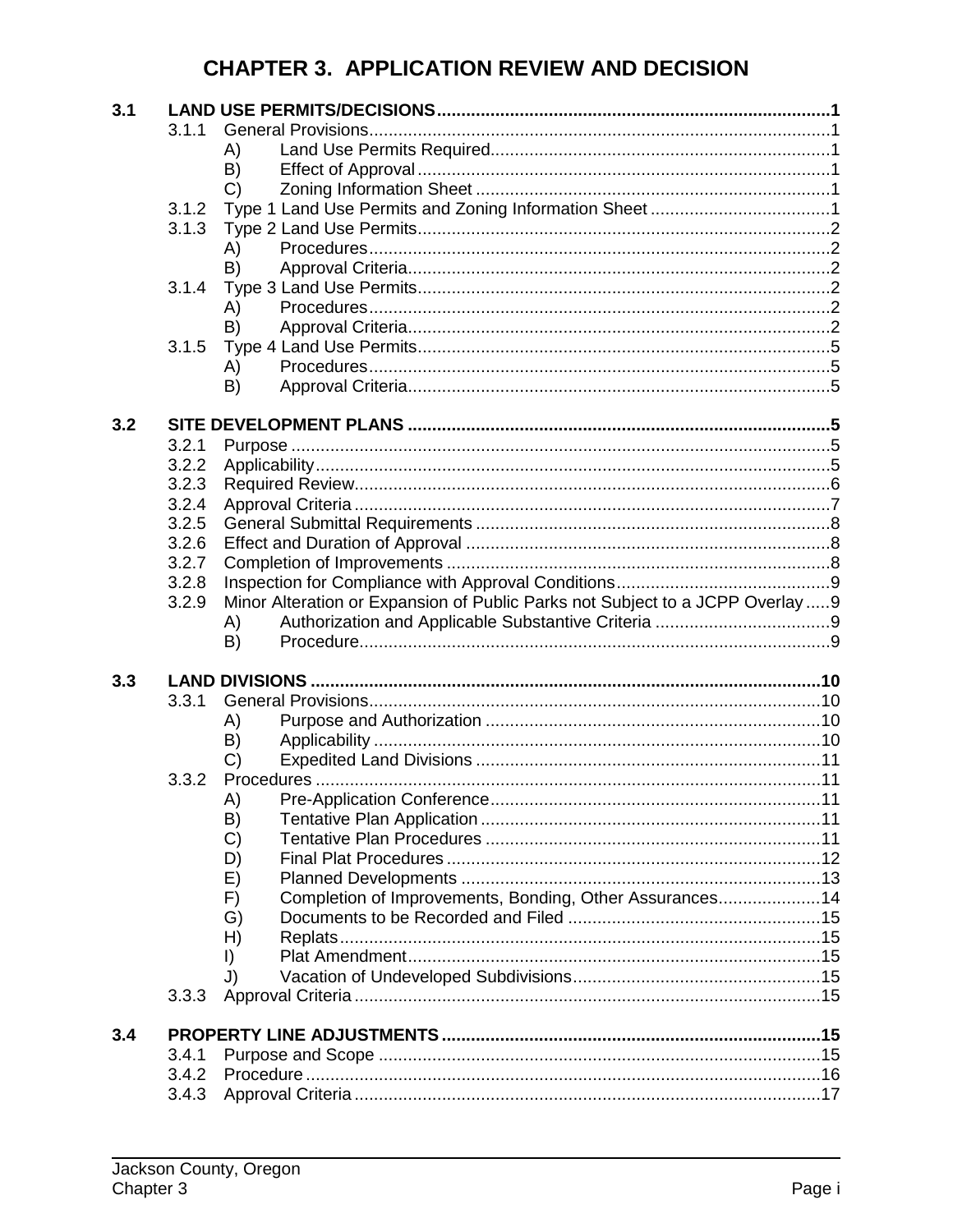| 3.5 |                                                     |                     |                                                                           |  |  |  |  |
|-----|-----------------------------------------------------|---------------------|---------------------------------------------------------------------------|--|--|--|--|
|     | 3.5.1<br>3.5.2<br>3.5.3                             |                     |                                                                           |  |  |  |  |
|     |                                                     |                     |                                                                           |  |  |  |  |
|     |                                                     |                     |                                                                           |  |  |  |  |
|     |                                                     | A)                  |                                                                           |  |  |  |  |
|     |                                                     | B)                  |                                                                           |  |  |  |  |
|     |                                                     | $\mathcal{C}$       |                                                                           |  |  |  |  |
|     |                                                     | D)                  |                                                                           |  |  |  |  |
|     |                                                     | E)                  |                                                                           |  |  |  |  |
|     | 3.5.4                                               |                     |                                                                           |  |  |  |  |
| 3.6 |                                                     |                     |                                                                           |  |  |  |  |
|     | 3.6.1                                               |                     |                                                                           |  |  |  |  |
|     | 3.6.2                                               |                     |                                                                           |  |  |  |  |
|     | 3.6.3                                               |                     |                                                                           |  |  |  |  |
| 3.7 |                                                     |                     | AMENDMENTS TO THE COMPREHENSIVE PLAN OR ZONING MAPS23                     |  |  |  |  |
|     | 3.7.1                                               |                     |                                                                           |  |  |  |  |
|     |                                                     | A)                  |                                                                           |  |  |  |  |
|     |                                                     | B)                  | Amendments to the Official Comprehensive Plan Maps or Zoning Maps23       |  |  |  |  |
|     | 3.7.2                                               |                     |                                                                           |  |  |  |  |
|     |                                                     | A)                  |                                                                           |  |  |  |  |
|     |                                                     | B)                  |                                                                           |  |  |  |  |
|     |                                                     | C)                  |                                                                           |  |  |  |  |
|     |                                                     | D)                  |                                                                           |  |  |  |  |
|     | 3.7.3                                               |                     |                                                                           |  |  |  |  |
|     |                                                     | A)                  |                                                                           |  |  |  |  |
|     |                                                     | B)                  |                                                                           |  |  |  |  |
|     |                                                     | $\mathcal{C}$       | Minor Comprehensive Plan Map or Zoning Map Amendments (Quasi-Judicial).25 |  |  |  |  |
|     |                                                     | D)                  | Major Comprehensive Plan Map or Zoning Map Amendments (Legislative)25     |  |  |  |  |
|     |                                                     | E)                  | Standards for Amending an Adopted UGB, Urban Fringe or Buffer Area26      |  |  |  |  |
|     | 3.7.4                                               |                     |                                                                           |  |  |  |  |
|     |                                                     | A)                  |                                                                           |  |  |  |  |
|     |                                                     | B)                  |                                                                           |  |  |  |  |
|     |                                                     | C)                  |                                                                           |  |  |  |  |
|     | 3.7.5                                               |                     |                                                                           |  |  |  |  |
|     |                                                     | A)                  |                                                                           |  |  |  |  |
|     |                                                     | B)                  |                                                                           |  |  |  |  |
|     |                                                     | $\mathcal{C}$<br>D) |                                                                           |  |  |  |  |
|     |                                                     |                     |                                                                           |  |  |  |  |
| 3.8 | TEXT AMENDMENTS TO THE LAND DEVELOPMENT ORDINANCE33 |                     |                                                                           |  |  |  |  |
|     | 3.8.1                                               |                     |                                                                           |  |  |  |  |
|     | 3.8.2                                               |                     |                                                                           |  |  |  |  |
|     |                                                     | A)                  |                                                                           |  |  |  |  |
|     |                                                     | B)                  |                                                                           |  |  |  |  |
|     | 3.8.3                                               |                     |                                                                           |  |  |  |  |
| 3.9 |                                                     |                     |                                                                           |  |  |  |  |
|     |                                                     |                     |                                                                           |  |  |  |  |
|     |                                                     |                     | 3.9.2 Director's Referral for Interpretation by the Board of Commission34 |  |  |  |  |
|     |                                                     | A)                  |                                                                           |  |  |  |  |
|     |                                                     | B)                  |                                                                           |  |  |  |  |
|     |                                                     | $\mathcal{C}$       |                                                                           |  |  |  |  |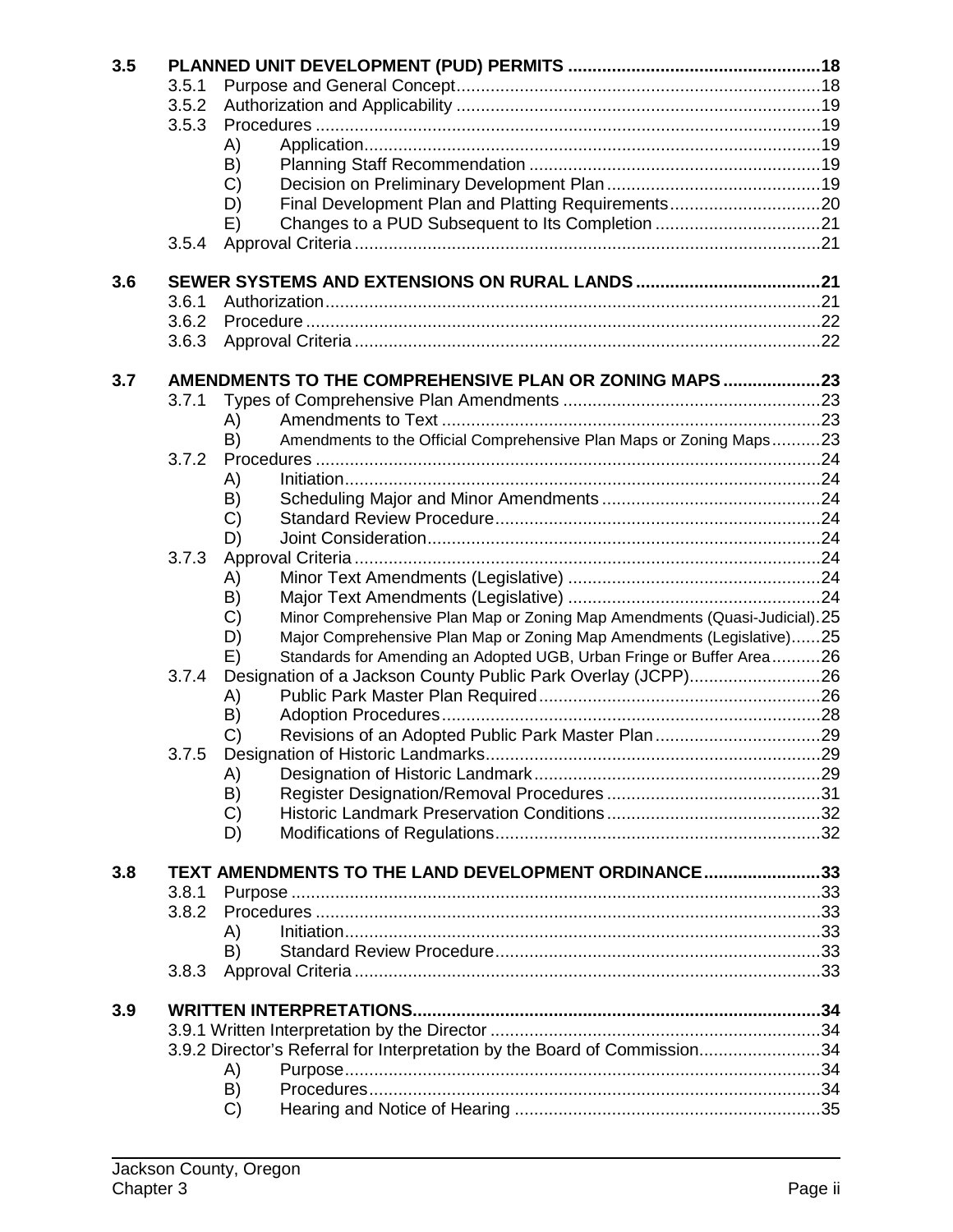|      | D)            |  |
|------|---------------|--|
|      | E)            |  |
|      | F)            |  |
|      | G)            |  |
|      |               |  |
|      | A)            |  |
|      | B)            |  |
|      | $\mathcal{C}$ |  |
| 3.10 |               |  |
|      |               |  |
|      | A)            |  |
|      | B)            |  |
|      |               |  |
| 3.11 |               |  |
|      |               |  |
|      |               |  |
| 3.12 |               |  |
|      |               |  |
|      |               |  |
|      |               |  |
| 3.13 |               |  |
|      |               |  |
|      |               |  |
|      |               |  |
|      |               |  |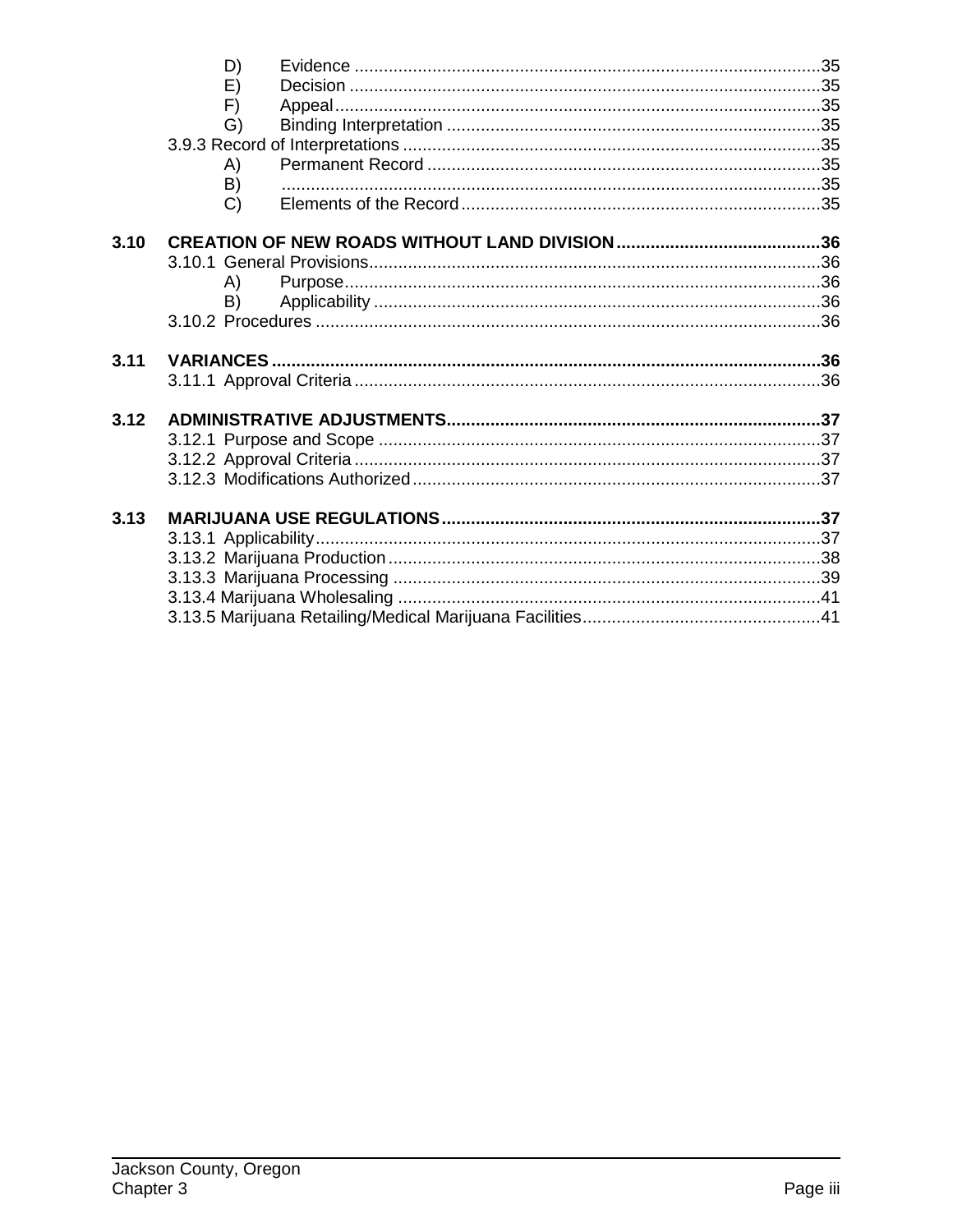# **CHAPTER 3.1 APPLICATION REVIEW AND DECISION**

### **3.1 LAND USE PERMITS/DECISIONS**

### **3.1.1 General Provisions**

#### A) *Land Use Permits Required*

Before establishing any land use regulated by this Ordinance, other than a Type 1 use, an application for a Land Use Permit will be filed with the Department. Approval criteria applicable to each permit type are specified below. All uses, regardless of permit type, will comply with any applicable standards set forth in Chapters 4 through 8, and with the general development standards set forth in Chapter 9.

#### B) *Effect of Approval*

The Department will issue a Land Use Permit only when the development is in compliance with all applicable procedures and standards of this Ordinance, subject to the expiration provisions in Section 2.6.8. A Land Use Permit will run with the land, unless otherwise expressly provided in its terms or conditions, and the rights and responsibilities conferred by it will vest jointly and severally in the applicant, as defined in this ordinance, and person(s) holding legal and/or equitable title to the property and their successors or assigns. Compliance with the obligations imposed by its conditions is the responsibility of all the owners and successive owners of the land, and any other person who conducts or permits the use authorized by the permit.

### C) *Zoning Information Sheet*

Zoning Information Sheets (a.k.a., Zoning Clearance Sheets) are used to: (**1**) provide information regarding the status of development; (**2**) ensure compliance with all standards and procedures of this Ordinance; and, (**3**) to authorize Type 1 uses. However, other approvals may be necessary for specific developments, such as, but not limited to, building and septic permits. Such other approvals are addressed in other sections of the County Code. When a Zoning Information Sheet is used to authorize development, the authorization will be valid for a maximum of two (2) years from the date of issuance, provided there has been no change in applicable regulations or laws.

#### **3.1.2 Type 1 Land Use Authorizations, Permits and Zoning Information Sheet**<sup>2</sup>

Type 1 uses are authorized by right, requiring only non-discretionary staff review to demonstrate compliance with the standards of this Ordinance. A Zoning Information Sheet may be issued to document findings or to track progress toward compliance. Type 1 authorizations are limited to situations that do not require interpretation or the exercise of policy or legal judgment. Type 1 authorizations are not land use decisions as defined by ORS 215.402.

<sup>1</sup>Ordinance 2006-10, effective 2-18-07, amended Ordinance 2009-1, effective 8-16-2009; Ordinance 2010-9, effective 2-13-2011, Ordinance 2016-3, effective 6-19-2016

<sup>2</sup> Ordinance 2009-1, effective 8-16-2009 Ordinance 2010-4, effective 8-2-2010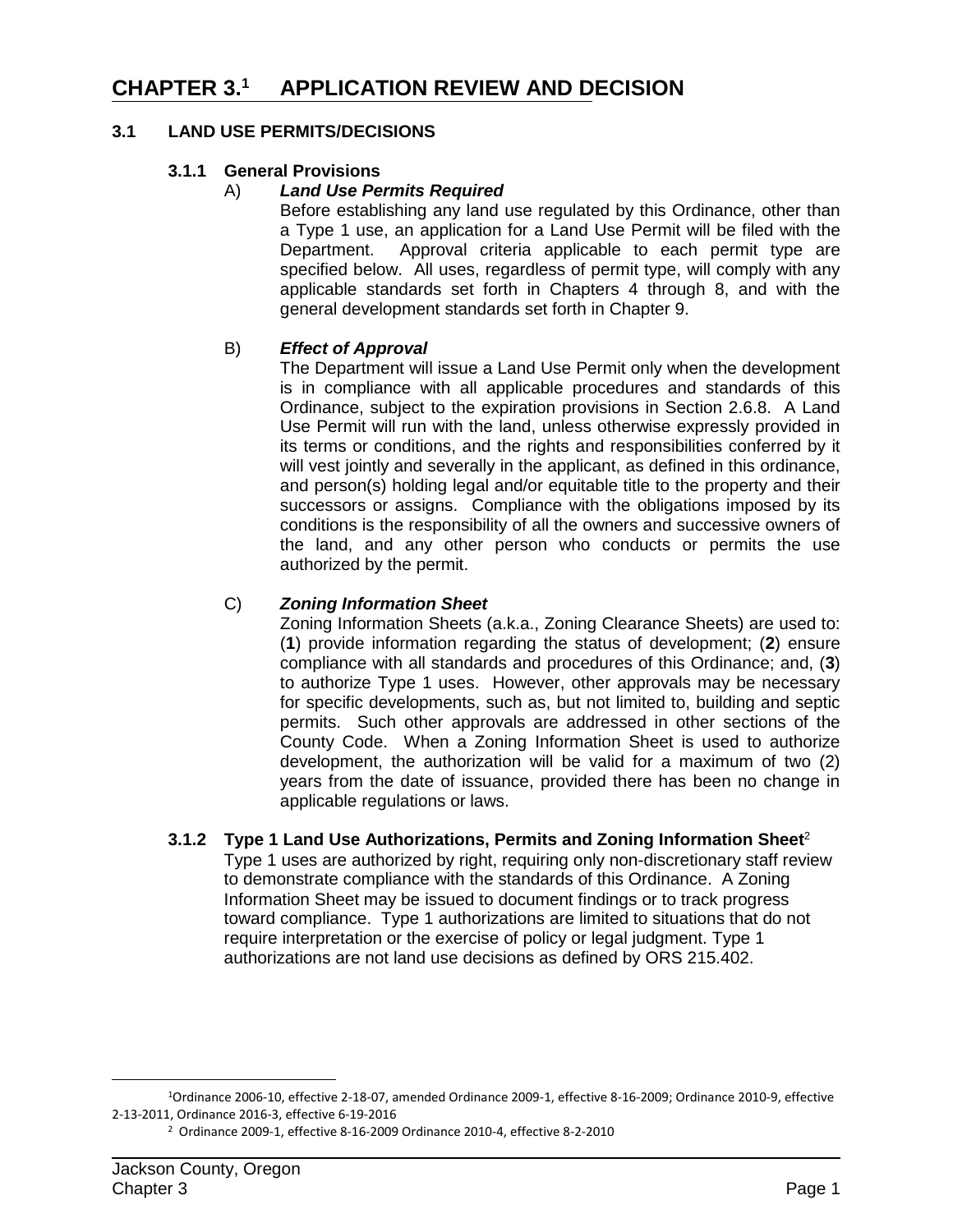### **3.1.3 Type 2 Land Use Permits**

Type 2 uses are subject to administrative review. These decisions are discretionary and therefore require a notice of decision and opportunity for hearing.

# A) *Procedures*

Applications for a Type 2 Land Use Permit will follow the applicable review procedure set forth in Section 2.7 as identified in Table 2.7-1.

# B) *Approval Criteria*

A site development plan may be required pursuant to Section 3.2.4. If a site development plan is required, it shall comply with Section 3.2 and all other applicable provisions of this Ordinance.

# **3.1.4 Type 3 Land Use Permits**

The purpose of the Type 3 Land Use Permit is to allow the development of uses that may be suitable only in specific locations or if the site is regulated in a particular manner. Uses that require a Type 3 Permit may be allowed subject to findings of compliance with applicable approval criteria and development standards, and submission of a site development plan (Section 3.2.4) when physical development is proposed as part of the permit. Type 3 decisions require a notice of decision and opportunity for hearing.<sup>3</sup>

### A) *Procedures*

Applications for a Type 3 Land Use Permit will follow the applicable review procedure set forth in Section 2.7 as identified in Table 2.7-1.

### B) *Approval Criteria*

- 1) The County may issue Type 3 and 4 Permits only upon finding that the proposed use is in conformance with any applicable development approval criteria and standards contained in the Comprehensive Plan, applicable standards of this Ordinance, and that all the following criteria have been met:
	- a) The proposed use will cause no significant adverse impact on existing or approved adjacent uses in terms of scale, site design, and operating characteristics (e.g., hours of operation, traffic generation, lighting, noise, odor, dust, and other external impacts). In cases where there is a finding of overriding public interest, this criterion may be deemed met when significant incompatibility resulting from the use will be mitigated or offset to the maximum extent practicable;
	- b) Adequate public facilities (e.g., transportation) are available or can be made available to serve the proposed use;
	- c) The proposed use is not a conflicting use certified in an adopted Goal 5 ESEE applicable to the parcel, or if an identified conflicting use, one that can be mitigated to substantially reduce or eliminate impacts;

<sup>3</sup> Ordinance 2004-12, effective 2-6-2005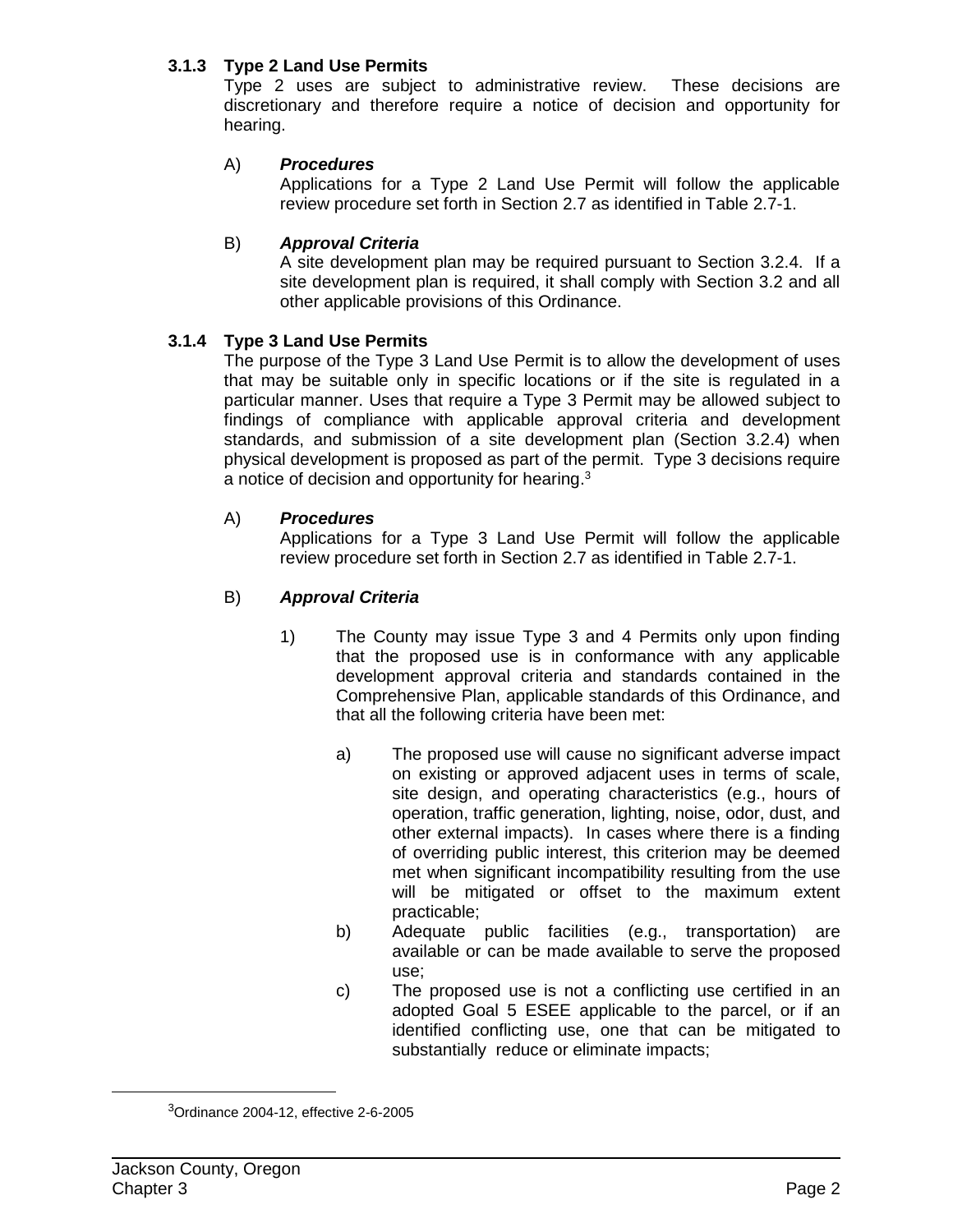- d) The applicant has identified and can demonstrate due diligence in pursuing all Federal, State, and local permits required for development of the property; and
- e) On land outside urban growth boundaries and urban unincorporated communities, the proposed use will either provide primarily for the needs of rural residents and therefore requires a rural setting in order to function properly, or else the nature of the use (e.g., an aggregate operation) requires a rural setting, even though the use may not provide primarily for the needs of rural residents. Schools however are not subject to this criterion.
- 2) In order to ensure that certain land use actions will not result in land uses that are incompatible with public transportation facilities, compliance with criteria a, b, c and d below must be satisfied through completion of a Transportation Impact Study (TIS) completed by a registered professional engineer with expertise in transportation. These criteria will be considered sufficient to demonstrate compliance with the Transportation Planning Rule requirements under OAR 660-012-0060. The requirement for a TIS may be waived if the Planning Director and the Roads and Parks Director administratively concur in writing that sufficient evidence exists to show that the cumulative effect of approving the proposed land use action, along with the potential for similar approvals on similarly situated parcels within 2 miles (.75 miles in an MPO area) of the subject parcel (or portion of the parcel that is requesting the land use change or permit), will not significantly affect a transportation facility identified in State, regional or local transportation plans.4
	- a) Approval of the proposed changes and the cumulative impact of the potential for similar approvals on parcels within 2 miles (.75 miles in an MPO area) of the subject parcel would not change the functional classification of an existing or planned transportation facility nor would it change standards implementing the functional classification system (unless the change can be made in conjunction with a TSP amendment, pursuant to an applicable policy within the Jackson County TSP).
	- b) Approval of the proposed changes and the cumulative impact of the potential for similar approvals on parcels within 2 miles (.75 miles in an MPO area) of the subject parcel would not allow types or levels of land uses that would result in levels of travel or access inconsistent with the functional classification of a transportation facility (unless a functional class change is made pursuant to an applicable policy within the Jackson County TSP).
	- c) Approval of the proposed land use action and the cumulative impact of the potential for similar approvals on parcels within 2 miles (.75 miles in an MPO area) of the subject parcel would not cause a facility to exceed the adopted performance standards for facilities used by the subject parcel. A facility used by the subject parcel is

<sup>4</sup> Ordinance 2017-5, Effective 5-28-2017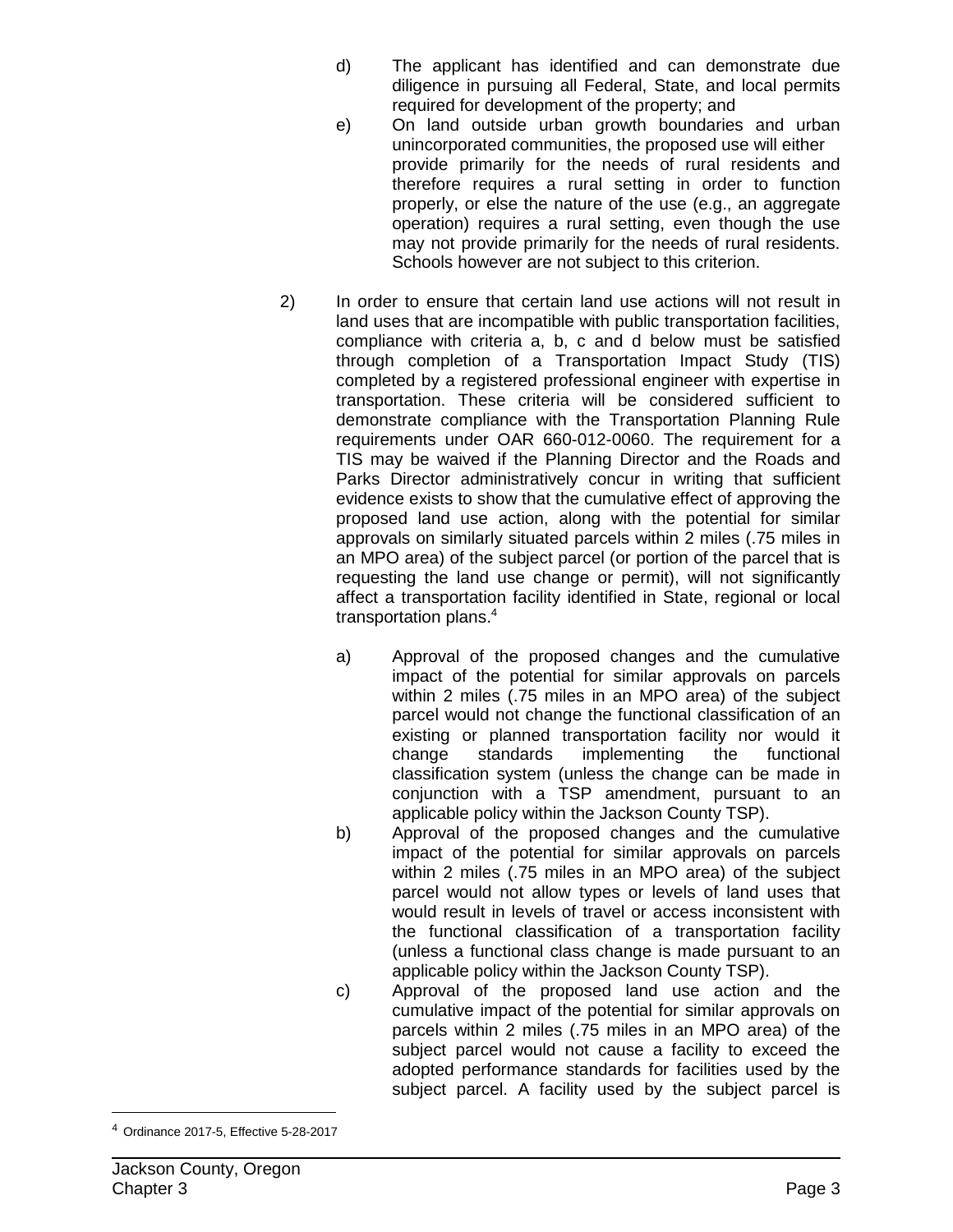defined as any facility where approval of the proposed land use changes and the cumulative impact of the potential for similar approvals on parcels within 2 miles (.75 miles in an MPO area) of the subject parcel would increase traffic on a facility by more than 3% of the total capacity for collectors and/or 2% of the total capacity for arterials and state highways. ODOT may determine that the subject parcel, beyond this definition and in accordance with the Oregon Highway Plan, will use additional state facilities.

- d) Regardless of whether adequate capacity exists, changes in land use and new or expanded development proposals will not be approved if they will create, or would worsen, a safety problem on a public transportation system or facility. If a problem would be created or worsened without mitigation, then a mitigation plan that resolves the safety concern must also be approved and included in the proposal in order for the land use change and/or development proposal to be approved. Where a safety concern exists, study by a registered professional engineer with expertise in transportation will be considered to determine if a problem would be created or worsened.
- 3) In addition, in the Exclusive Farm Use zone the use may be approved only where it:
	- a) Will not force a significant change in accepted farm or forest practices on surrounding lands devoted to farm or forest use; and
	- b) Will not significantly increase the cost of accepted farm or forest practices on surrounding lands devoted to farm or forest use.

The applicant may demonstrate that the standards set forth in this Section will be satisfied through the imposition of conditions. Any conditions so imposed must be clear and objective. *[ORS 215.296; OAR 660-033-030(5)]*

- 4) In addition, in forest zones the use may be approved only when the following findings can be made:
	- a) The use will not force a significant change in, or significantly increase the cost of, accepted farming or forest practices on agriculture or forest lands;
	- b) The proposed use will not significantly increase fire hazard, significantly increase fire suppression costs, or significantly increase risks to fire suppression personnel. Further, it must be demonstrated that the use will comply with the fire safety requirements in Chapter 8; and
	- c) A written statement recorded with the deed or written contract with the county or its equivalent is obtained from the land owner which recognizes the rights of adjacent and nearby land owners to conduct forest operations consistent with the Forest Practices Act and Rules. *[OAR 660-006- 0025(5)(c)]*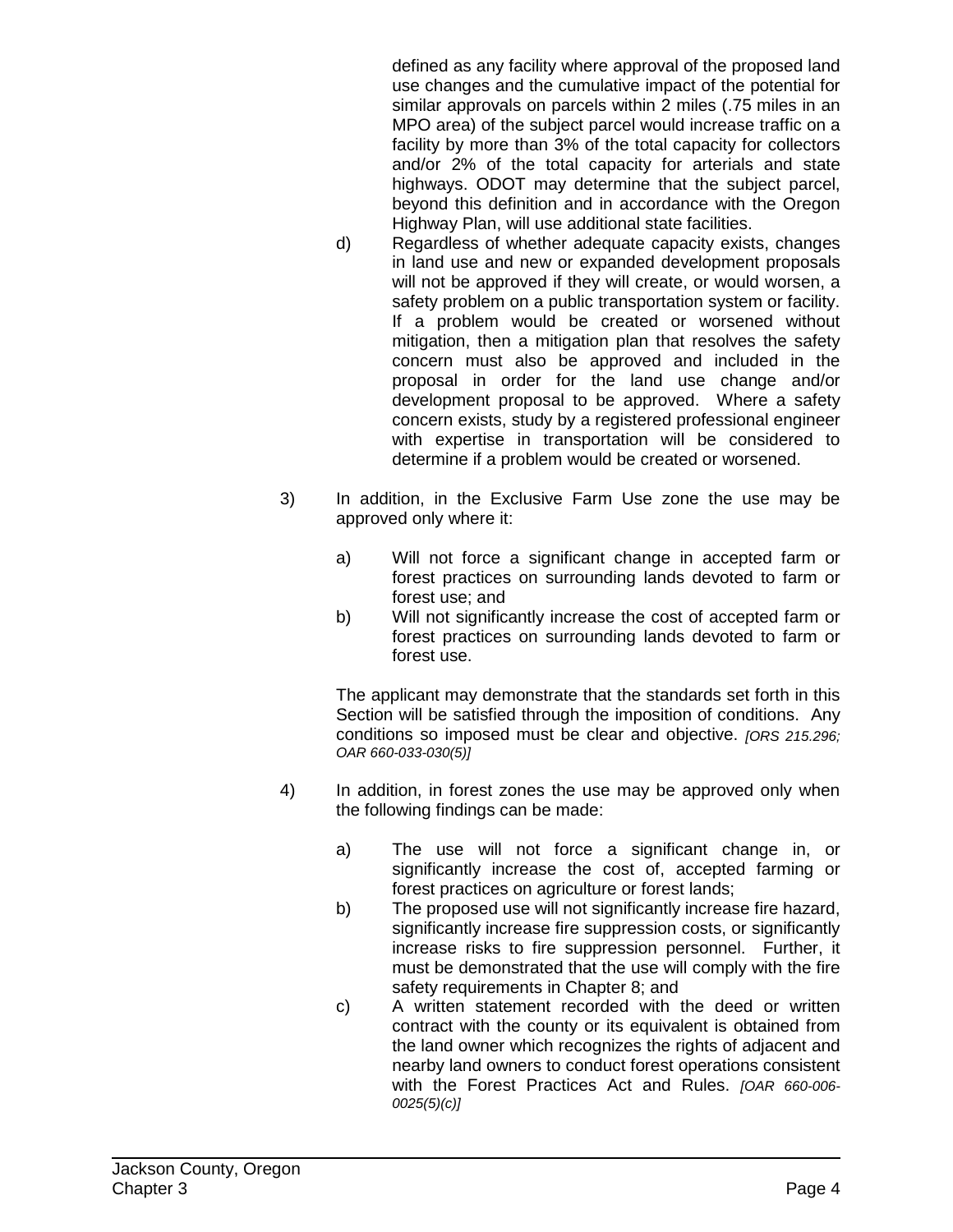# **3.1.5 Type 4 Land Use Permits** *(See Section 3.7 for Comprehensive Plan and Zoning Map Amendments)*

A Type 4 Permit requires review by the Planning Commission and the Board of Commissioners, as applicable to ensure the proper integration of uses that may be suitable only in specific locations. Approval of a Type 4 Permit to allow a specific use requires review and approval of a site development plan pursuant to Section 3.2.4 when physical development is proposed, as part of the Type 4 permit review.5

### A) *Procedures*

Applications for a Type 4 land use permit will follow the applicable review procedure set forth in Section 2.7 as identified in Table 2.7-2.

### B) *Approval Criteria*

The County may issue Type 4 Permits only upon finding that all of the applicable approval criteria set forth in Section 3.1.4(B) have been met.

# **3.2 SITE DEVELOPMENT PLANS6**

# **3.2.1 Purpose**

The purpose of the site development plan review process is to ensure compliance with the standards of this Ordinance, while encouraging quality development in the County reflective of the goals and policies found in the Comprehensive Plan. This process is implemented through zoning permit review, and thus does not address every building, fire, or life safety requirement.

# **3.2.2 Applicability**<sup>7</sup>

New uses, substantial expansions or significant changes to multi-family, commercial, industrial or public/quasi-public uses or development require a site plan review to verify compliance with the applicable development standards of this Ordinance except as provided by Section 3.2.2(A) below.

This section does not apply to single family residential development projects or destination resorts reviewed under Section 6.3.8 or uses identified in ORS 215.283(1).

### A) **Exemptions**

The following are exempt from site plan review.

- 1) A change in use is exempt from site plan review provided all of the following conditions are met:
	- a) The development is in compliance with a site plan on record at the County;
	- b) The impacts from the change in use are less than or proportionate with those of the site plan of record.

<sup>5</sup> Ordinance 2004-12, effective 2-6-2005

 $6$  Ordinance 2013-3, effective 7-21-2013 7 Ordinance 2004-12, effective 2-6-2005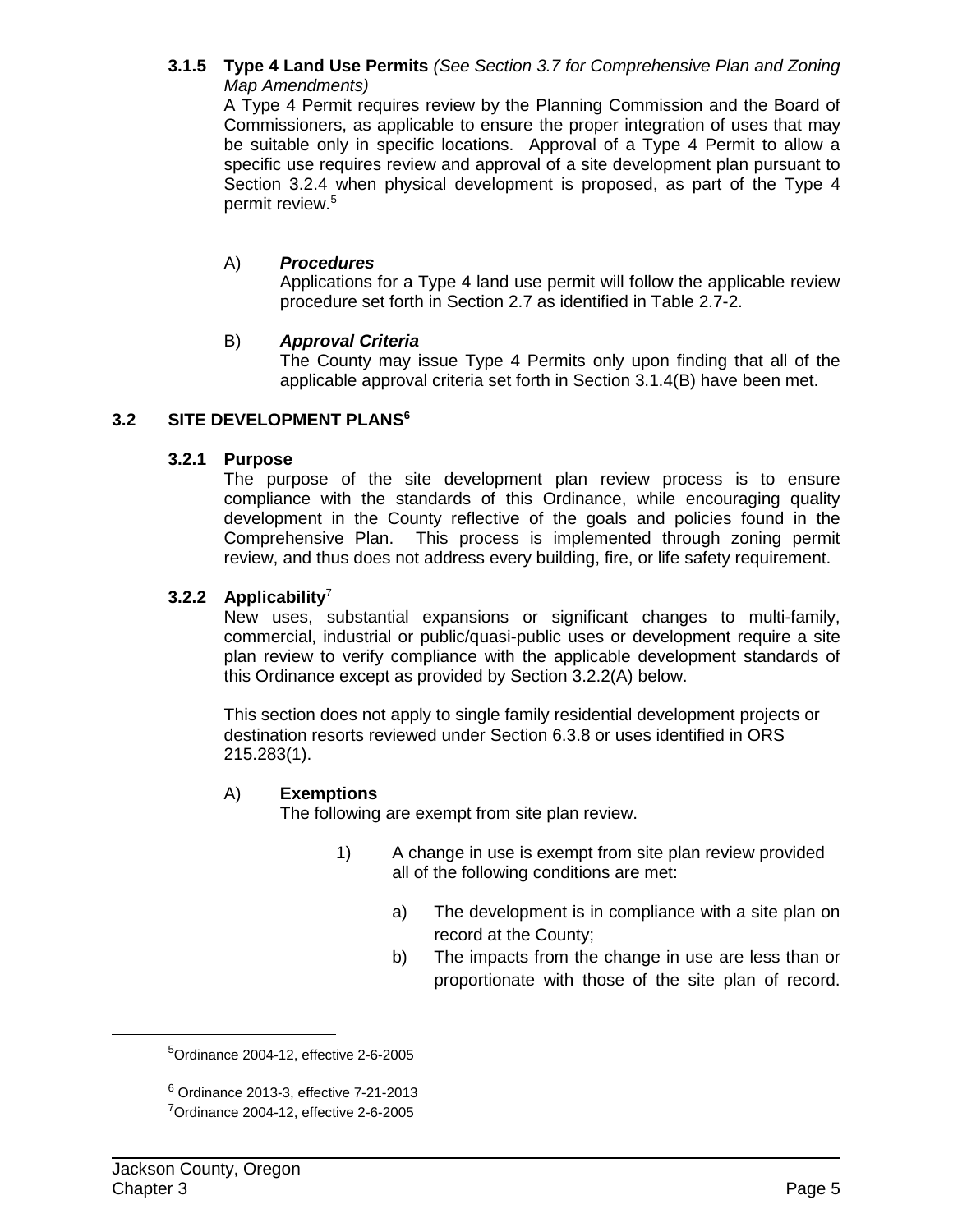(i.e. a Type 2 use to a Type 2 use or a Type 3 use to a Type 2 use);

- c) The change in use does not require administrative review as stipulated by this Ordinance; and
- d) The thresholds of Section 3.2.3(A) are not exceeded.

An on-site field inspection is required to demonstrate compliance with the site plan of record. When a field inspection has been approved within the last 24 months an inspection is not required.

### **3.2.3 Required Review**

Site development or a change in use subject to this Section shall be evaluated through a Type 1- 4 review process.

The review procedure for site development in a resource zoning district is based on the table of permitted uses set forth in Chapter 4 and those allowed in overlay districts as set forth in Chapter 7.

In base zoning districts the review procedure for site development is based on the list of permitted uses in Table 6.2-1. When a "1/2" is indicated in the table such reviews may be either ministerial (Type 1 permit), or part of an administrative review (Type 2-4 permits). A ministerial review is appropriate when the application can show all the development standards are met and this Ordinance does not require a higher level review. Development subject to discretionary review pursuant to Chapters 7 through 10 of this Ordinance requires an administrative review with opportunity for appeal. If two (2) applications are necessary, the applications may either be combined in accordance with Section 2.6.5, or reviewed separately.

When the proposal intensifies the use of the property (i.e. from a Type 2 use to a Type 3 use) the review procedure will be in accordance with the permit type identified in Table 6.2-1. The use is also subject to all other provisions of this Ordinance.

- A) A discretionary site plan review is required, subject to Section 3.2.4, if the proposed development exceeds one or more of the thresholds listed below:
	- 1. The change in use will result in an increase in traffic of more than 100 average daily trips (ADT) as a result of increased employees, customers or a combination of both as determined by the ITE Manual. In the case the ITE Manual does not provide appropriate use data, evidence from an Oregon registered professional Engineer that the change in use will not result in more than 100 ADT shall be submitted;
	- 2. The change in use will result in a new paved area greater than 10,000 square feet;
	- 3. Any new development of 20,000 square feet or more gross floor area, or any addition to an existing use results in an increase of gross floor area of 20,000 square feet or more; or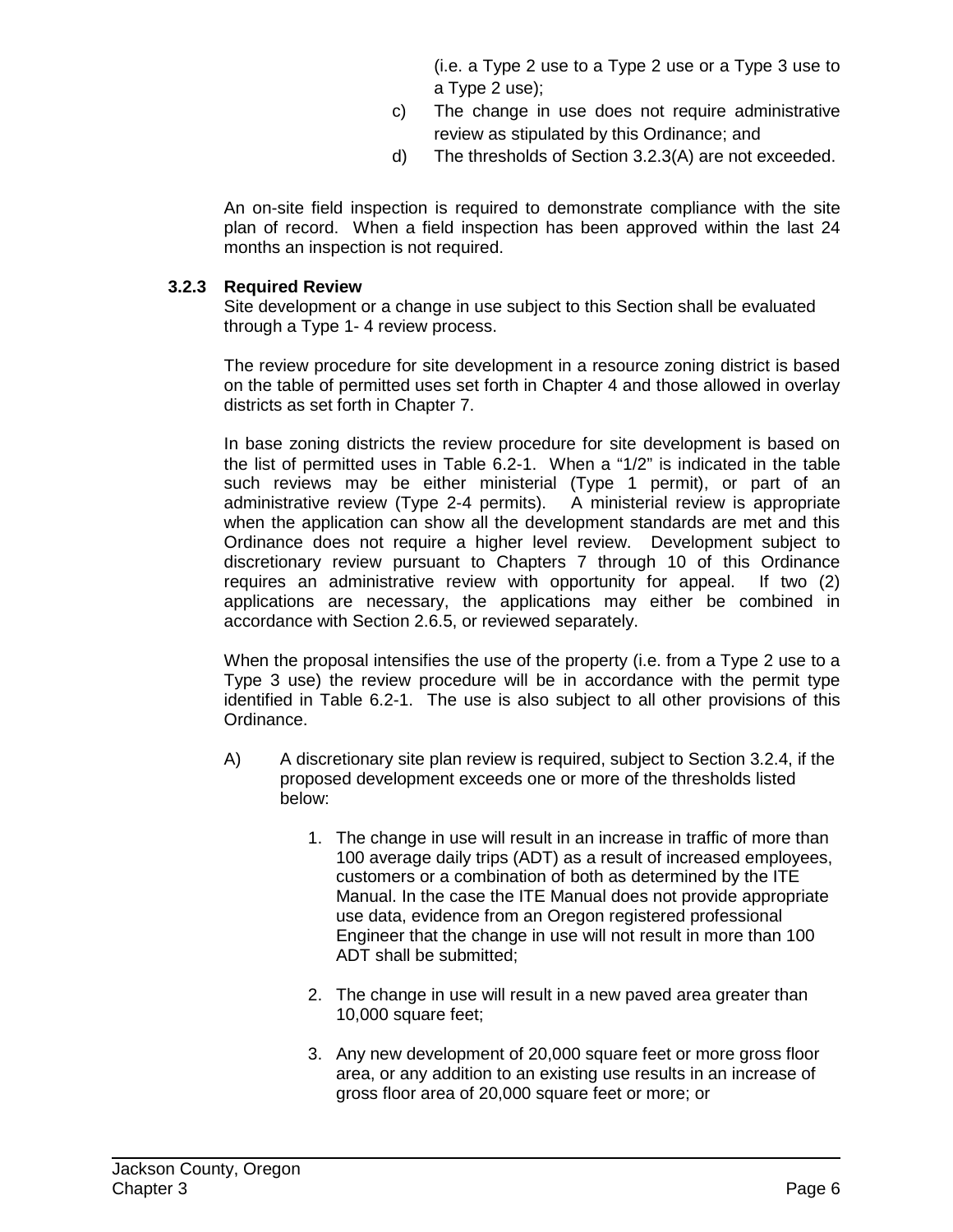4. The development does not meet general development regulations of Chapter 9.

# **3.2.4 Approval Criteria**

A site development plan reviewed under a Type 2-4 procedure may only be approved if affirmative findings can be made for all the criteria set forth below. The County will require adherence to sound planning principles, while allowing for design flexibility in the administration of these criteria:

- A) The site development plan fully complies, or in the case of a lawful nonconformity complies to the maximum extent feasible, with all applicable requirements of this Ordinance, including the general development regulations of Chapters 8 and 9 and the dedications and improvement requirements of Chapter 10;
- B) On properties that are not zoned for farm or forest use, the site development plan adequately protects other property from the potential adverse effects of nonresidential uses;
- C) The site design promotes a proper relationship between existing and proposed streets and highways within the vicinity in order to assure the safety and convenience of pedestrian and vehicular traffic; to ensure efficient traffic flow and control; to ensure easy access in cases of fire, catastrophe, and emergency; and so as not to create or contribute to undue traffic congestion on abutting public streets. An assessment of traffic impacts and identification of traffic impact mitigation measures may be required to demonstrate compliance with this criterion;
- D) The property owner and applicant have agreed to record in the County Clerk's Office a deferred improvement agreement against the property for any future public road improvements that will be required as a result of the proposed development. Deferral of frontage improvements will be required under the following circumstances: (1) the land served by an existing road is zoned for more intensive development; and (2) only a minor part of potential traffic on the road would be generated by the proposed development. In both cases it will be necessary to obtain a binding commitment to make needed road improvements when warranted;
- E) The site is served by sewer or septic, water, fire protection and access sufficient to meet the needs for the use as determined by local service providers.
- F) The development promotes a design that maintains pre-development flow rates (based on a 10-year, 24-hour rainfall level of 3.0 inches), reducing the impacts on the quality of surface and groundwater. To ensure that pre-development flows are maintained, planters, swales, or other vegetated surfaces or mechanical facilities are required to naturally control the flow at the point of discharge. Stormwater facilities shall be sufficient to maintain peak flow rates at their pre-development levels. An assessment, prepared by an Oregon registered professional Engineer, certifying that the stormwater management system proposed is in compliance with this section shall be submitted as part of the application. A Final design of the stormwater management system prepared by an Oregon registered professional Engineer shall be submitted prior to the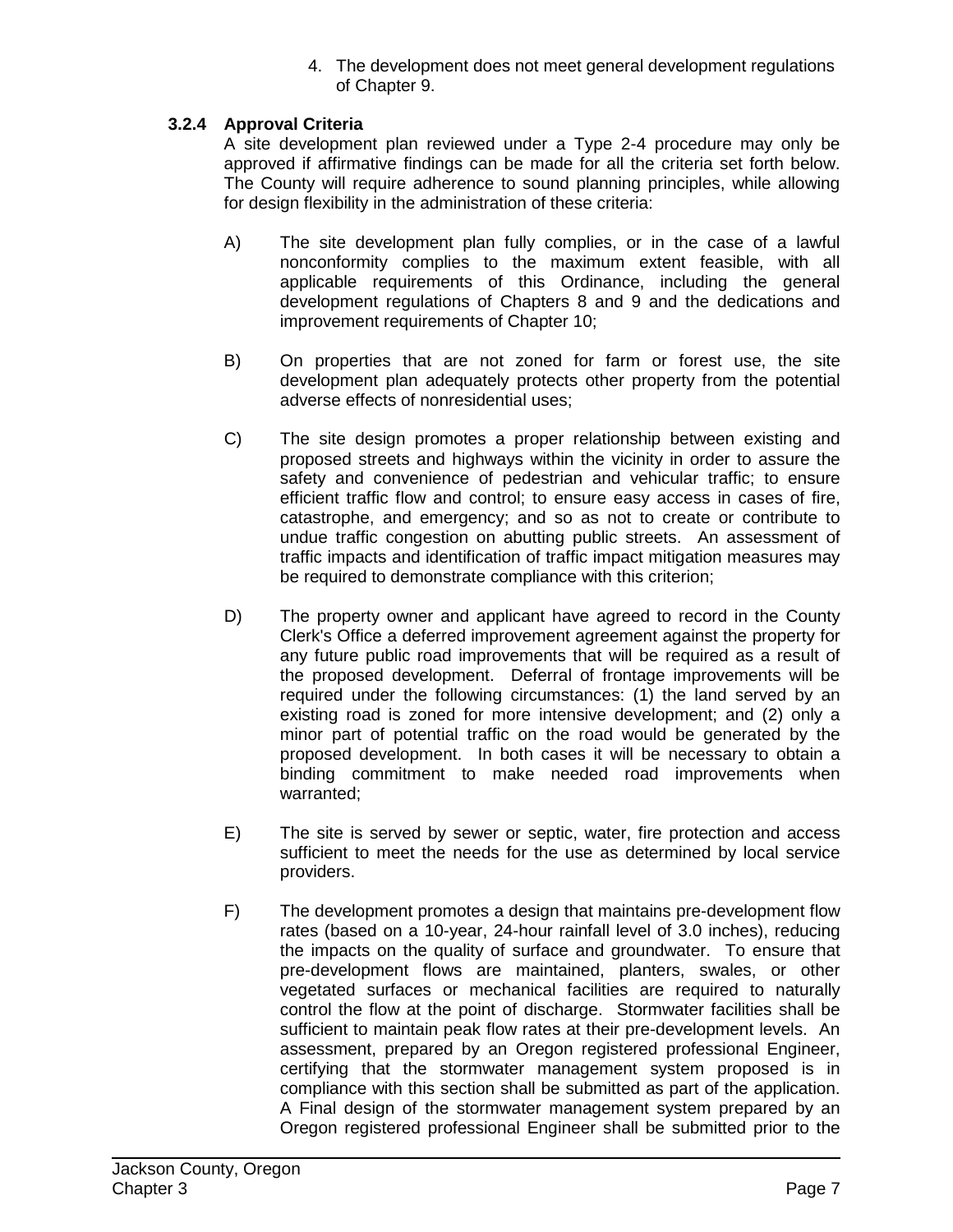authorization of building permits.

Development within the Rogue Valley Sewer Services (RVS) Phase II boundary or those that require an approved Stormwater Pollution Control Plan and NPDES permit are subject to Section 8.8 of this Ordinance.

# **3.2.5 General Submittal Requirements**

In order to properly and efficiently evaluate a site plan review application, the applicant shall submit an application that consists of the proper application form, maps that show the proposed development layout, and all other related information**.**

# **3.2.6 Effect and Duration of Approval**

- A) Upon approval by the review authority, the site development plan will act as the official plan of development for the parcel. Grading, excavating, or filling in mapped floodplain areas, construction (e.g., parking, detention/retention), or any building(s) or uses(s) to occur on the site must be in strict compliance with the approved plan.
- B) Approval of a site development plan authorizes the applicant to proceed with any application for land use permits, building permits, or other permits and approvals that may be required in order to develop the property in conformity with the approved site development plan. A permit or other approval may be issued by the County only if it conforms to the approved plan.
- C) Once approved, a site development plan will remain in effect in accordance with Section 2.6.8.

### **3.2.7 Completion of Improvements**

- A) Any and all site improvements are the joint and several responsibility of the applicant, the person(s) holding legal and/or equitable title, and their successors or assigns. Improvements include the construction of roads, obtaining inspections of public roads from Roads and Parks Services, and inspection of private roads by the applicant's Oregon-registered professional engineer or engineering geologist.
- B) Except for required landscaping, or when the conditions of approval for the development specifically state otherwise, the County will not approve any associated final plat nor will it finalize a building permit until the improvements have been completed and accepted by the applicable agency or department, or unless the applicant posts a performance bond or provides a letter of credit as provided in Chapter 10.
- C) If inclement weather conditions do not allow immediate installation of landscaping, installation may be deferred but never for more than six (6) months. In this instance, a temporary certificate of occupancy may be issued prior to the installation of all required landscaping. In any event, required landscaping must be installed prior to issuance of a final certificate of occupancy.
- D) All streets and roads for public use must be dedicated without any reservation or restrictions other than reversionary rights upon vacation and easements for public utilities.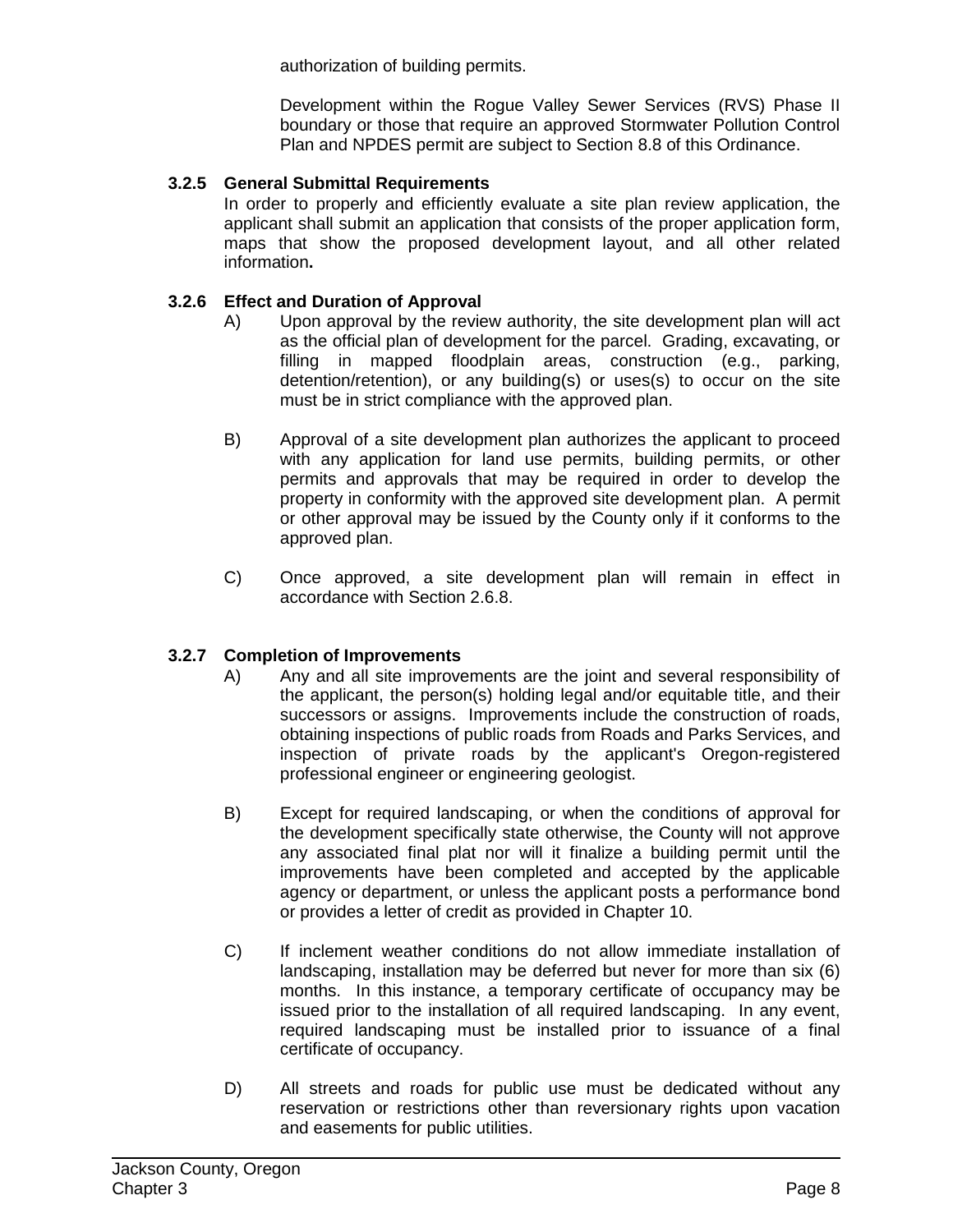E) The property owner or applicant shall record a development agreement, agreeing to complete all conditions of approval either prior to issuance of any building permits or within the time period specified in the final land use decision.

# **3.2.8 Inspection for Compliance with Approval Conditions**

It will be the joint and several responsibility of the applicant to contact the Department prior to issuance of the Certificate of Occupancy for an inspection to determine compliance with the conditions imposed by the Department. A subsequent landscaping inspection will be required after the first year of operation and will occur during the growing season to determine if plant materials have survived. In the case of an approved site development plan where no building permits are issued, inspections will occur prior to operation of the new use and one (1) year thereafter.

### **3.2.9 Minor Alteration or Expansion of Public Parks not Subject to a JCPP Overlay**

This Section is for existing parks that were not developed under a Parks Master Plan, and does not apply to lands within the Jackson County Public Park Overlay. This Section is used as the sole basis to consider minor alterations or minor expansions of existing public parks. The uses and procedures of any other overlay affecting the park, such as Section 7.1.2, Floodplain Overlay, continue to govern with respect to allowable uses and activities, and the procedures for their authorization.

# A) *Authorization and Applicable Substantive Criteria*

Minor alteration or expansion of public parks existing prior to January 1, 1991 is allowed provided: (**1**) the alteration will not result in significant impacts beyond the boundaries of the existing park; or (**2**) in the event of a minor park expansion, beyond the expanded boundaries of the park. Minor park expansions, which are not located on high value farm land, may increase the total acreage by up to 20% or five (5) acres, whichever is less, subject to the review procedures described in this Section and the requirements of Chapter 4.

### B) *Procedure*

The method used by the County to consider minor alterations of existing public parks will be as follows:

- 1) A site plan and written narrative outlining the proposed alteration or expansion will be prepared by the Parks Division. Authorized representatives of the Planning Staff and the County Parks Division will hold a pre-application conference to discuss the proposed alteration or expansion. Following the meeting, the Planning Staff may require submission of a site development plan and written application covering any or all of the elements described in the User's Guide requirements for submission of a public park master plan under Section 3.7.4.
- 2) Based on the site plan and narrative, the Director will make a written determination of impacts and prepare findings regarding whether the proposed alteration or expansion is major or minor as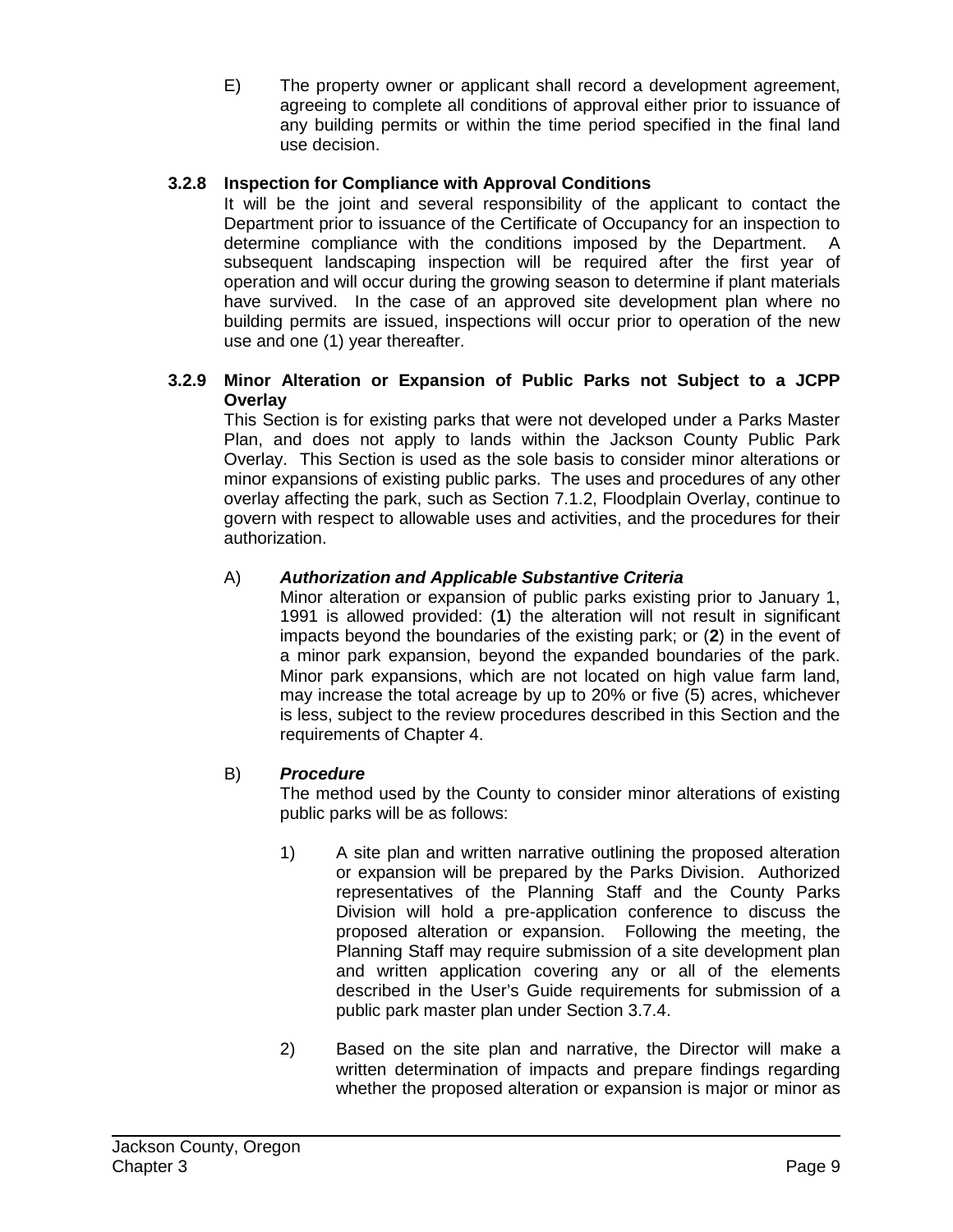described above. If the alteration or expansion is found to be major in nature, the project review will proceed in accordance with the requirements for a site development plan review under Section 3.2.

3) If the alteration or expansion is found to be minor, the written determination and findings of the Director will be considered a final land use decision unless appealed under Section 2.7.5(D). Notice of the action will be mailed to affected property owners in conformance with Type 2 noticing requirements.

# **3.3 LAND DIVISIONS**

# **3.3.1 General Provisions**

# A) *Purpose and Authorization*

The purpose of these regulations is to establish procedures to be followed in the development and approval of land divisions, related maps, and plats. Authorization and minimum standards for this Ordinance are provided by Oregon Revised Statutes (ORS) Chapters 92 and 215. See Chapter 10.

# B) *Applicability*

These land division regulations apply to all divisions of land located within the political boundaries of Jackson County, exclusive of the corporate limits of any city except expedited land divisions as described in (C), below. The specific types of land division are:

### 1) *Subdivisions*

A subdivision is the act of subdividing an area, parcel, or tract of land into four (4) or more lots within a calendar year.

### 2) *Partitions*

A partition is a division of land within a calendar year.

- 3) None of the following acts constitute a division of land for purposes of authorizing development of a previously divided lot or parcel *[ORS 92.010]*:
	- a) Adjustment of a property line by the relocation of a common lot or parcel boundary. (See Section 3.4).
	- b) Creation of cemetery lots.
	- c) Creation or recording of a condominium plat.
	- d) Lien foreclosures and foreclosure of recorded contracts for the sale of real property.
	- e) Surveying of or recording a deed description of a tract of land in order to define a mining claim or to describe agricultural or forestry or aggregate tracts for resource use.
	- f) Issuance of a mining patent or other lot created by the federal government.
	- g) A sale or grant by a person to a public agency or public body for state highway, county road, city street, or other right-of-way purposes, provided that such road or right-ofway complies with the Comprehensive Plan and ORS 215.283(2) (q) to (s). Any property divided by such sale or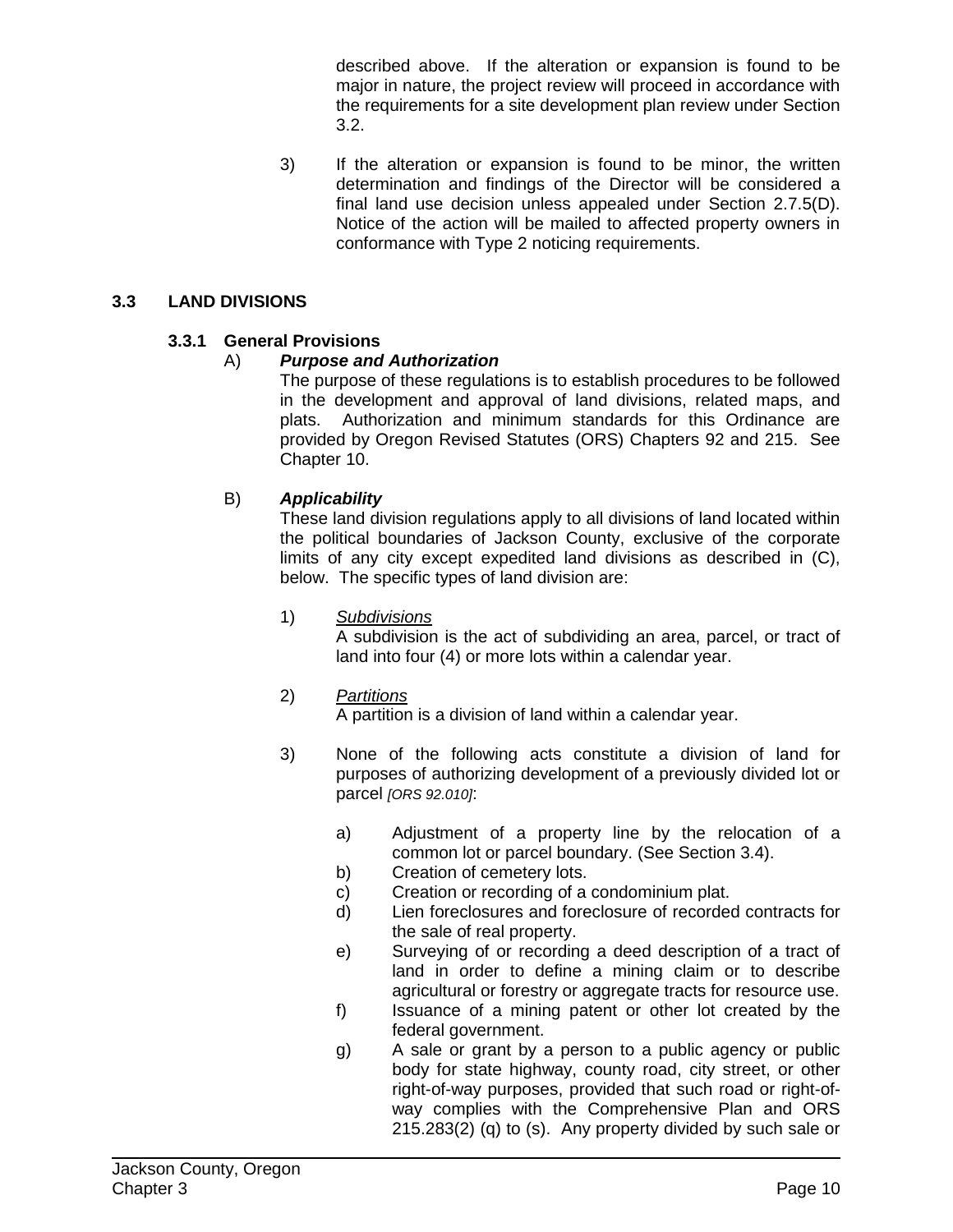grant of property will continue to be considered a single unit of land until such time as the property is further subdivided or partitioned. *[ORS 92.010(7)(d)]*

h) A sale or grant by a public agency or public body of excess property resulting from the acquisition of land by the state, a political subdivision or special district for highways, county roads, city streets, or other right-of-way purposes when the sale or grant is part of a property line adjustment incorporating the excess right-of-way into adjacent property. The property line adjustment must be approved or denied by the County. If the property line adjustment is approved, it will be recorded in the County deed records. *[ORS 92.010(7)(e)]*

# C) *Expedited Land Divisions*

Applications for expedited land divisions to partition residentially zoned land inside an urban growth boundary will be processed according to the standards and procedures in ORS 197.360 through 197.380 rather than this Ordinance.

# **3.3.2 Procedures**

Applications for subdivisions, planned unit developments, and creation of public roads or streets are processed as a Type 4 procedure, partitions which include the creation of a private road or street are processed as a Type 3 procedure, and partitions which do not include creation of a road or street are processed as a Type 2 procedure, pursuant to Section 3.1.3 with the following modifications and additions:

# A) *Pre-Application Conference*

Pre-application conferences are required for all subdivision tentative plan applications.

# B) *Tentative Plan Application*

Applications will include the following:

- 1) A tentative subdivision or partition plan that conforms to the requirements of this Ordinance. The tentative plan must be to scale, complete, and accurate, and may be prepared by other than an Oregon registered land surveyor;
- 2) A Subdivision/Partition Title Report and exception documents for proposed road area(s), if any. The report will be based on research going back in time without limitation, indicating all easements and encumbrances of record that affect the property, and will include any graphic depictions of such easements and encumbrances that are of record; and
- 3) Information indicating the proposed method of obtaining a potable water supply, sanitation and utilities consistent with Section 10.4.2.

# C) *Tentative Plan Procedures*

1) *Partitions, Subdivisions and Planned Unit Developments* Applications for tentative plan approval for partitions not including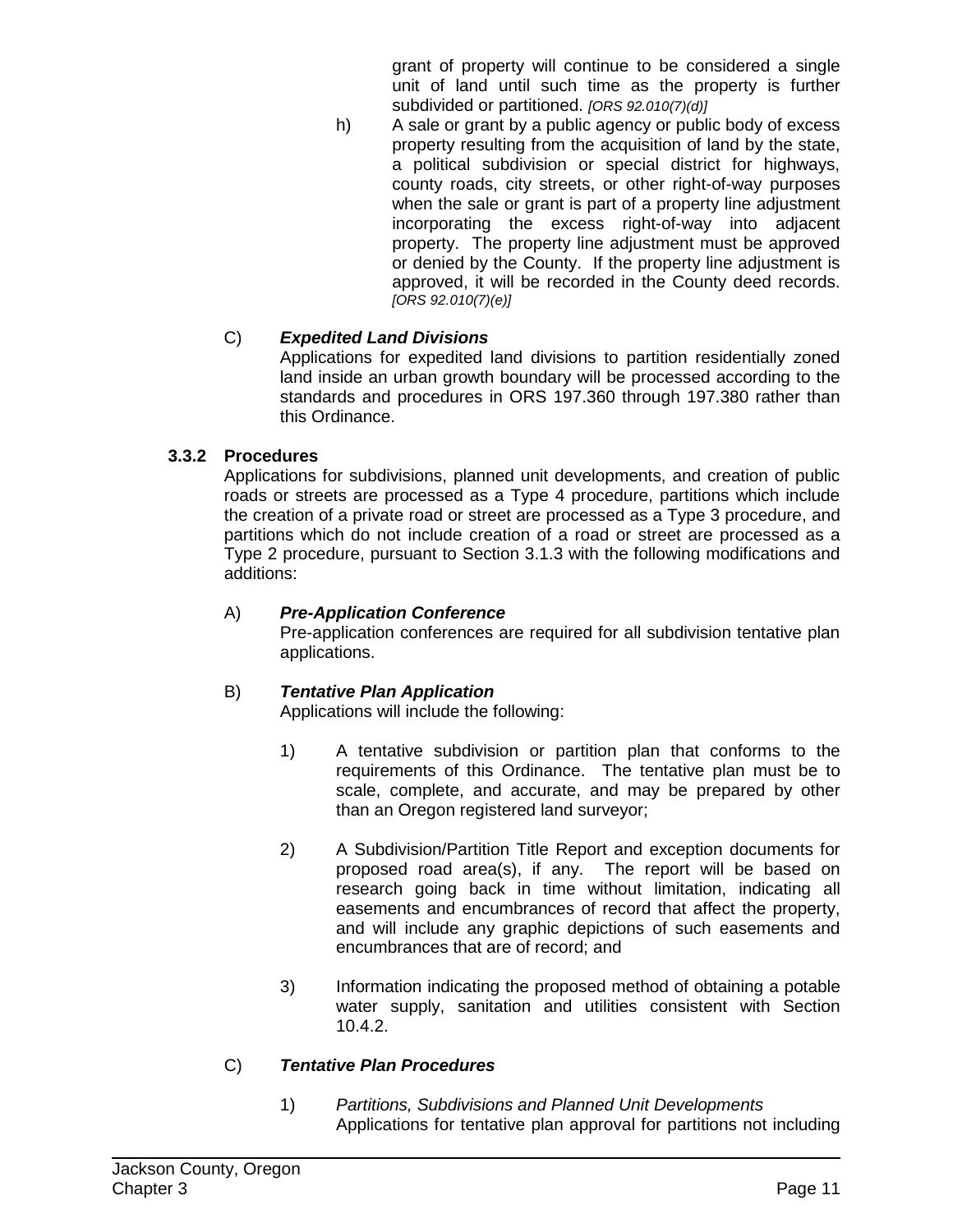creation of a road will be processed under the Type 2 procedure. Applications for tentative plan approval for partitions that also create a road and subdivisions will be processed under the Type 3 or 4 procedure, as applicable. County approval, approval with conditions, or denial of the tentative plan application will be set out in a written decision, and will be based on compliance with the approval criteria set forth in Section 3.3.3. Upon approval of the tentative plan, the applicant will comply with the standards and conditions set forth by the County in the approval and will prepare a final plat according to the procedures set forth below.

- 2) *Validity, Duration and Extension of Tentative Plan Approval*: An approved tentative plan will become void 24 months after the date of the final decision approving the tentative plan if the final plat has not been prepared and submitted to the Department for review. For the purposes of this section "date of the final decision" shall mean the date the final County decision approving the tentative plan is signed or, if the final County decision is appealed, the date the final appellate body affirms the County decision or the appeal is dismissed.
	- a) Notwithstanding Section 2.6.8, a time extension of not more than 12 additional months may be granted by the Director, for good cause, based upon a written request from the applicant made prior to the expiration of the original 24 months, or within 30 days after that expiration date in accordance with Section 2.6.8(A) and (B). The application may be granted where all of the standards of Section 2.6.8(A) through (D) are met.
	- b) An additional extension of 12 months may be granted by the Director upon a written request as specified in Section 3.3.2(C)(2)(a) provided that it must be submitted prior to the expiration of the extension granted under that subsection or within 30 days thereafter. The application may be granted where all of the standards of Section 2.6.8(A) through (D) are met.
	- c) In any event, the total time period within which to submit a final plat will not exceed four years after the date of the final decision approving the tentative plan.
	- d) No extension of the validity of a tentative plan pursuant to Section 3.3.2(C)(2)(a) or (b) shall be granted if the Director determines that the tentative plan is not consistent with changes in a state goal, policy, statute or administrative rule, the Comprehensive Plan or this Ordinance that has been adopted after the date of the final decision approving the tentative plan. In that event, a new application must be submitted for the tentative plan.

# D) *Final Plat Procedures*

Regardless of the type of approval process required for the tentative plan, the Director will review the final plat for consistency with the approved tentative plan as a Type 1 review procedure. If the Director determines that the final plat complies with the requirements of paragraphs (1) and (2) of this Section, the Director will so certify and sign the final plat. No additional conditions will be imposed on the final plat. If the Director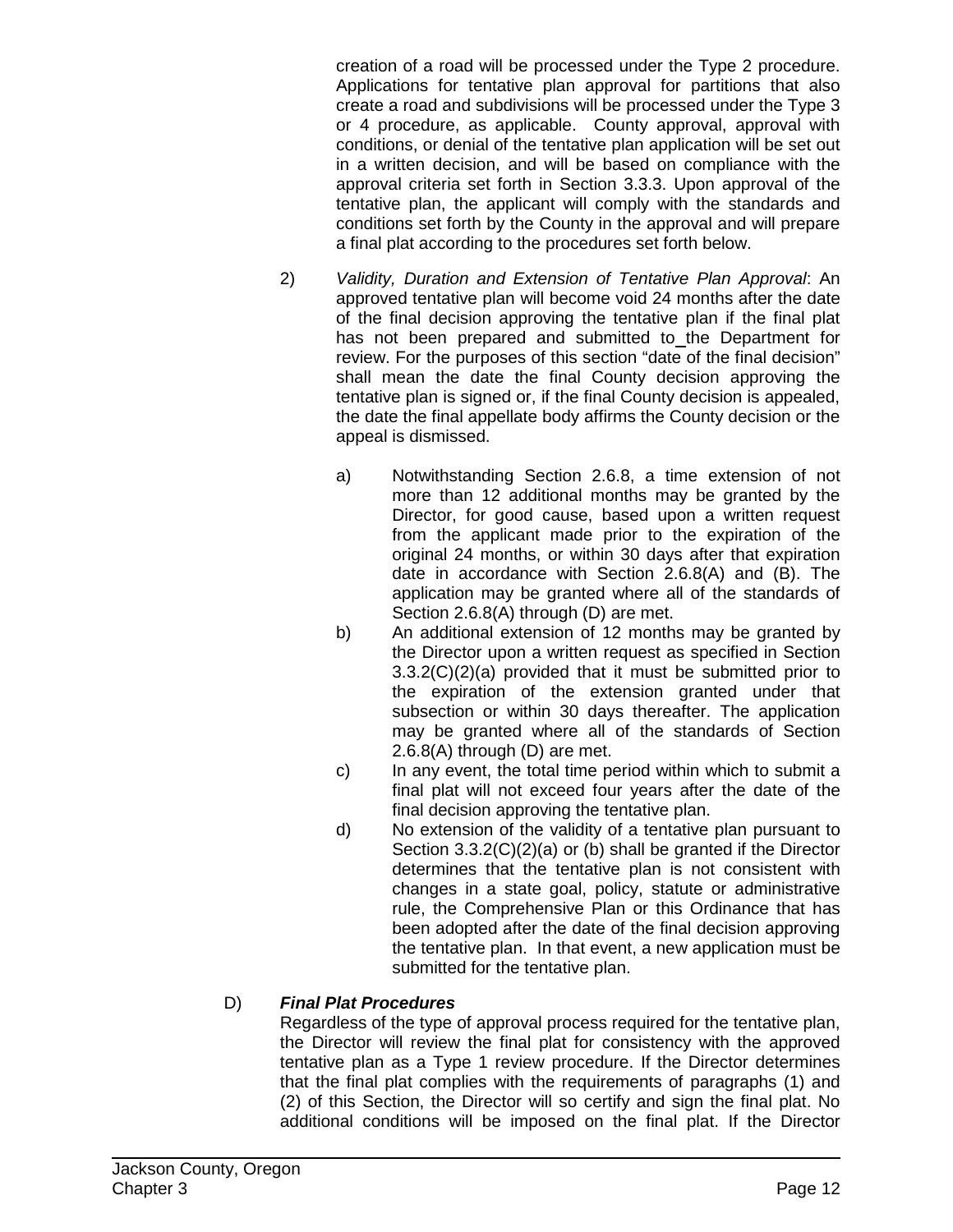determines the final plat does not comply with the requirements of paragraphs (1) and (2) of this Section, it will be returned to the developer to correct the deficiencies and must be resubmitted for approval within the time established through the tentative plan approval.

- 1) *Requirements for Final Plat Approval*
	- a) The final plat conforms to the tentative plan as approved by the County, including compliance with any conditions imposed or modifications required by the County at the time of tentative plan approval;
	- b) The final plat is prepared according to specifications established in ORS Chapter 92 (see User's Guide). The developer is required to consult with the County Surveyor prior to submitting the final plat for approval by the Director; and
	- c) When publicly dedicated land will be created, a signature line for the Board of Commissioners is provided. See Section 10.5.2.
- 2) *Required Documents for Land Divisions That Include Creation of a Road*: Final plats that include creation of a road will be accompanied by:
	- a) Any written certificates pertaining to improvement assurances or responsibilities, such as a road maintenance agreement prepared consistent with the requirements of this Ordinance;
	- b) A partition title report; and
	- c) The location of all existing improvements, including dwellings and other structures, wells, and installed septic systems as necessary to show conformance with setbacks or other requirements of approval, will be identified on a copy of the original plat.

# E) *Phased Developments*<sup>8</sup>

- 1) *Generally*:
	- a) In a phased development the applicant secures final plat approval in phases that are composed of a portion of the land for which the tentative plan approval was granted. Each stage requires the satisfaction of all conditions of approval for the portion of land which is being developed.
	- b) The phases to be developed must be clearly set out on the tentative plan together with the order of their development. Each phase must be designed to be independent of all later phases so that each phase stands on its own, even if later phases are not developed.
	- c) Any alteration in the order of development of the phases requires approval for an amendment to the tentative plan.
- 2) *Validity, Duration and Extensions of Tentative Plan Approval*: An

<sup>8</sup> Ordinance 2009-1, effective 8-16-2009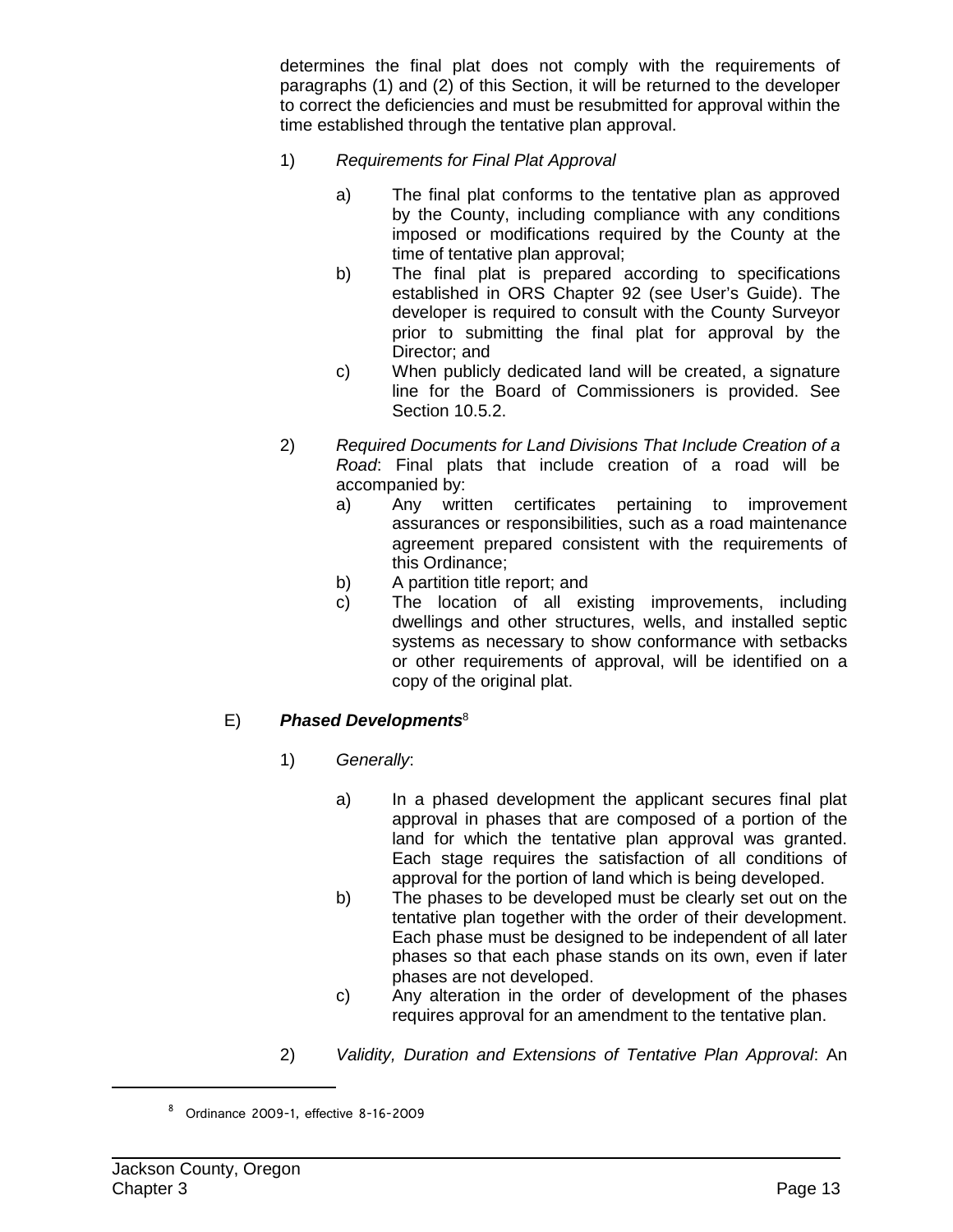approved tentative plan for a phased development shall become void 24 months after the date of the final decision approving the tentative plan, subject to the following provisions. For the purposes of this section the "date of the final decision" shall mean the date the final County decision approving the tentative plan is signed or, if the final County decision is appealed, the date the final appellate body affirms the County decision or the appeal is dismissed.

- a) A time extension of not more than 12 additional months may be granted by the Director based upon a written request from the applicant made prior to the expiration of the original 24 months, or within 30 days after that expiration date in accordance with Section 2.6.8(A) and (B). The request may be granted where all of the standards of Section 2.6.8(A) through (D) are met.
- b) An additional extension of 12 months may be granted by the Director upon a written request as specified in Section 3.3.2(C)(2)(a) provided that it must be submitted prior to the expiration of the extension granted under that subsection or within 30 days thereafter. The request may be granted where all of the standards of Section 2.6.8(A) through (D) are met.
- c) The other provisions of Sections 3.3.2 notwithstanding, the Planning Commission shall have the discretion to allow extensions to the validity of a tentative plan approved for a phased development to be for a different period or periods, provided that the total period of validity may not exceed the maximum allowed by the applicable provisions of the Oregon Revised Statutes. Any such approval must be based on specific findings related to the phased development which justify the different periods of validity
- d) Except as provided in Section 3.3.2(E)(2)(c), in no event shall the total time period within which to submit the final plat for the last phase designated on the approved tentative plan exceed five years after the date of the final decision approving the tentative plan.
- e) The granting of any extension pursuant to Sections 3.3.2(E)(2)(a), (b) or (c) is subject to the limitation of Section 3.3.2(E)(3).
- 3) Changes in the State or County criteria: No extension of the validity of a tentative plan pursuant to Section 3.3.2(E)(2)(a), (b) or (c) shall be granted if the Director determines that the tentative plan is not consistent with changes in a state goal, policy, statute or administrative rule, the Comprehensive Plan or this Ordinance that has been adopted after the date of the final decision approving the tentative plan. In that event, a new application must be submitted for the tentative plan.

# F) *Completion of Improvements, Bonding, Other Assurances*

1) Any and all improvements will be the responsibility of the applicant prior to submittal of a final plat. Improvements include the construction of roads, inspection of County roads by the Roads Division, and the inspection of private roads by the applicant's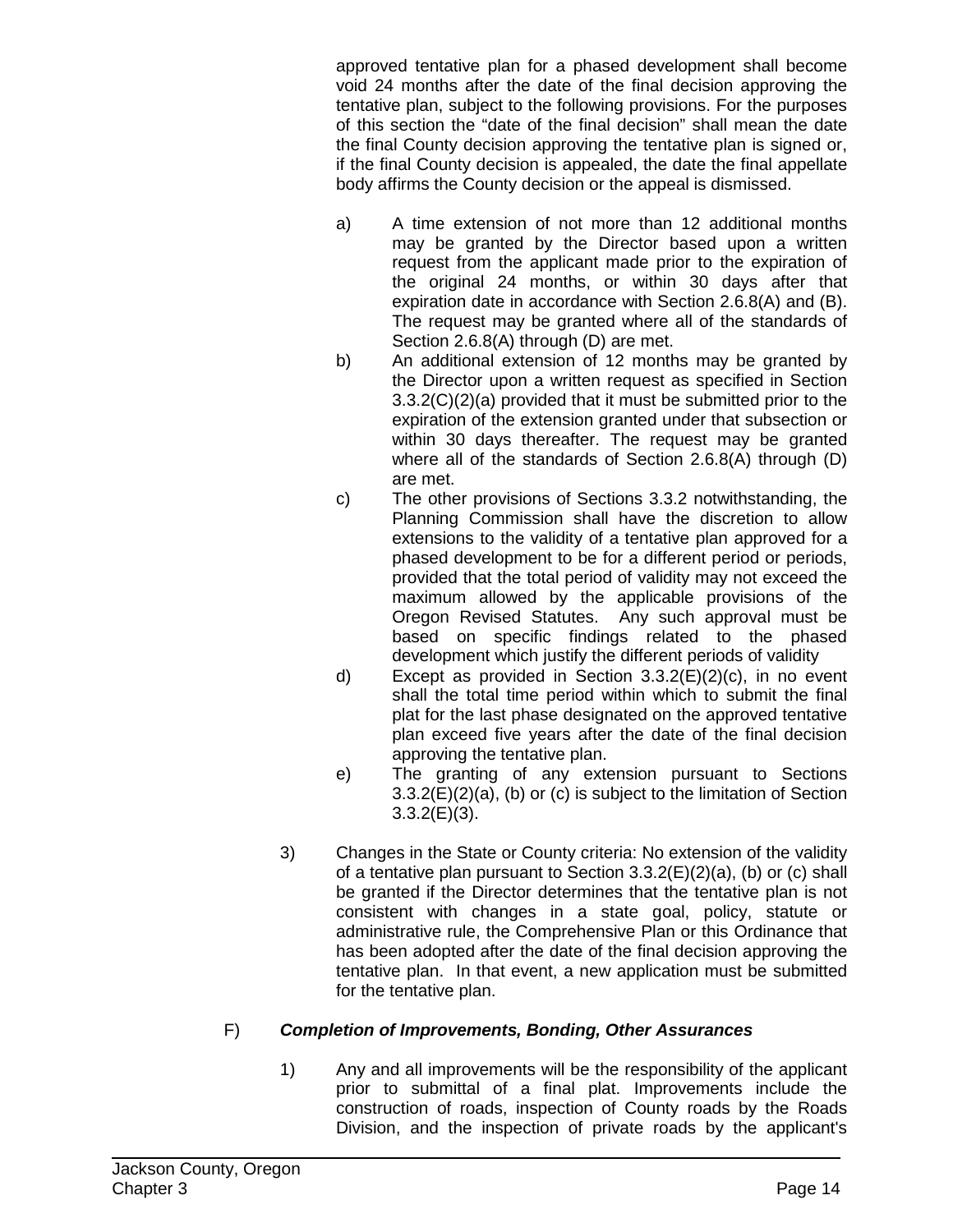Oregon-registered professional engineer or engineering geologist. Unless specifically stated otherwise in the conditions of approval for the development, the County will not approve the final plat or issue building permits until the improvements have been completed and certified as acceptable by the Road Division or applicant's engineer, unless adequate bonding, consistent with Section 10.6, exists to ensure installation of the improvements.

2) All streets and roads for public use must be dedicated without any reservation or restrictions other than reversionary rights upon vacation of any such street or road and easements for public utilities.

# G) *Documents to be Recorded and Filed*

Approval of the final plat by the Director as provided by this regulation will be conditioned on its prompt recording. The developer will, without delay, submit the final plat for signatures of other public officials required by law. Approval of the final plat will be null and void if the plat is not recorded within 90 days after the date the last required approving signature has been obtained.

### H) *Replats*

- 1) The Department will review all proposed replats for compliance with the approval criteria set forth in Section 3.3.3.
- 2) All replats will be processed in the same manner as an application for a division occurring on lands not previously platted.
- 3) A replat will occur only as allowed under ORS Chapter 92.180 through 92.190. A property line adjustment between subdivision lots is not a replat.

### I) *Plat Amendment*

Any plat of a subdivision or partition properly filed and recorded under provisions of law may be amended by an affidavit of correction pursuant to ORS Chapter 92.

### J) *Vacation of Undeveloped Subdivisions*

Undeveloped subdivisions may be vacated according to the procedures established under ORS 92.205 through 92.245.

# **3.3.3 Approval Criteria**

The County may approve applications for division of land only upon finding that the proposed division will comply with all applicable standards of the zoning district and development standards contained in Chapters 7 through 10. (See Section 10.3)

### **3.4 Property Line Adjustments**

### **3.4.1 Purpose and Scope**

Property line adjustments allow the relocation of all or a portion of a common boundary line between abutting properties without creating additional lots or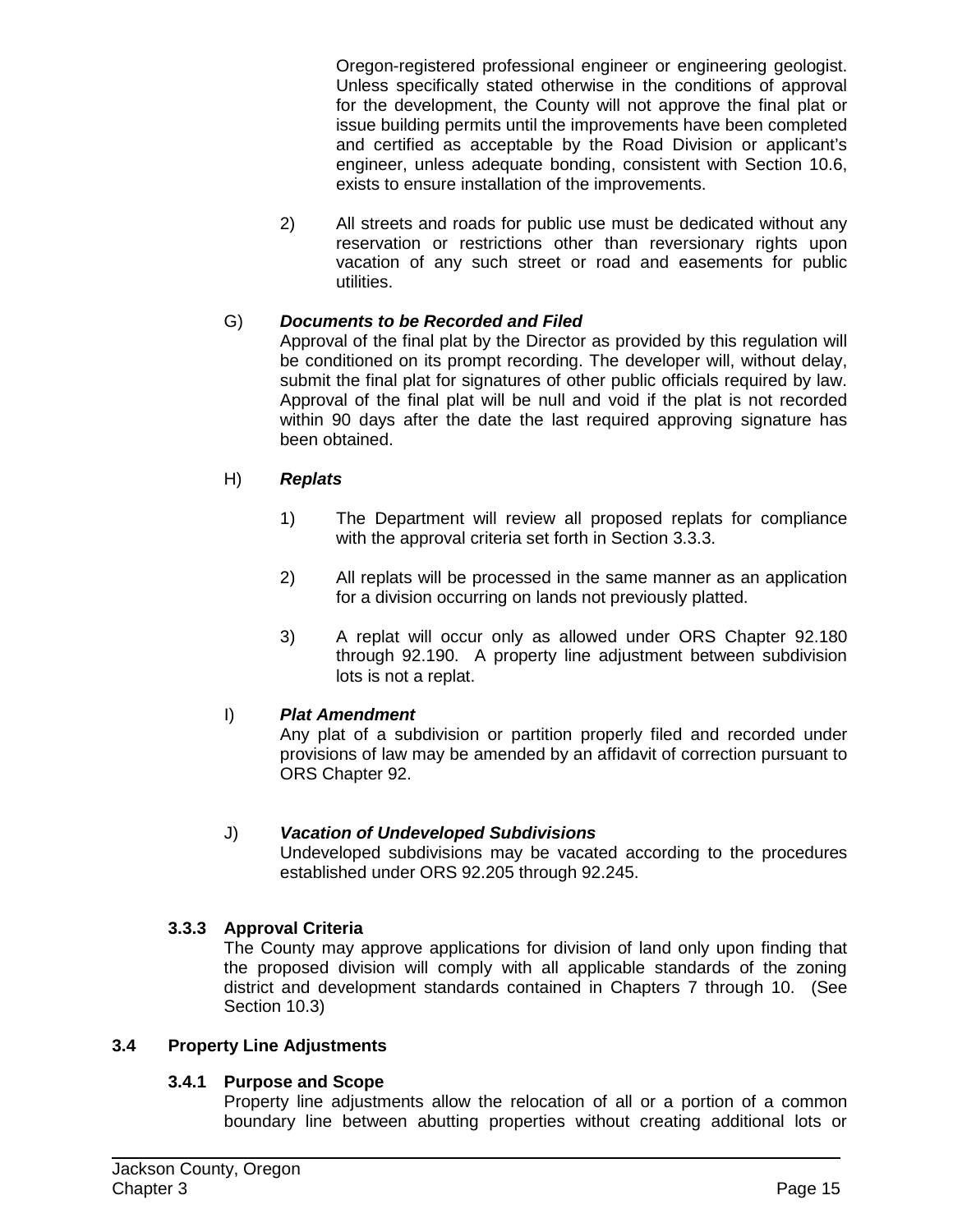parcels. Property line adjustments may be permitted in any zoning district or across zoning districts, or between subdivision lots. Properties located within zoning districts with no minimum parcel size requirements (e.g., RR-00, commercial or industrial zones), are eligible for property line adjustments subject to the procedure and criteria of this Section. Boundary line agreements, as defined, are not subject to the requirements of this Section. A property line adjustment is not required for a boundary line agreement establishing the physical location of an existing lawful property boundary.

# **3.4.2 Procedure**

Applications for property line adjustments comprised of entirely non-resource lands will be processed as Type 1 permits. Applications for property line adjustments involving any resource lands will be processed under the Type 2 procedure of Section 3.1.3. Both the Type 1 and Type 2 permits are subject to the following:

- A) A scaled plot plan will be submitted that shows: (1) all existing property lines; (2) the proposed location of the adjusted property line; (3) the location of existing above ground structures; (4) septic systems and wells and their distances from existing and proposed property lines and easements; and (5) the amount of land area in square footage or acres being added or subtracted, along with the approximate location of areas subject to inundation or storm water overflow, all areas covered by water, and the location, width and direction of flow of all water courses;
- B) The owners of both properties that will be modified by the property line adjustment must sign the application form or a letter of authorization;
- C) If the application is approved, the adjusted property line will be surveyed and monumented by an Oregon licensed surveyor in accordance with the procedures of ORS 92, unless the circumstances in (1) or (2) apply. The survey will be submitted to the Planning Division for signature prior to filing with the County Surveyor, and will be accompanied by a written legal description of each of the adjusted parcels. A survey and monumentation are not required when both parcels will be greater than 10 acres *[ORS 92.060(8)]*;
- D) Within one (1) year of final approval of a property line adjustment application, the survey, if required, will be filed with the County Surveyor and the deeds or other instruments of conveyance will be recorded with the County Clerk. The deeds or other instruments will describe the adjusted properties in their entirety. Notwithstanding Section 2.6.8, a time extension of not more than 12 additional months may be granted by the Director based upon a written request from the applicant made prior to the expiration of the original 12 months, or within 30 days after that expiration date in accordance with Section 2.6.8. After 12 months, or at the end of any extension granted, the approval will be considered void if the required documents have not been recorded. In any event, the total time period within which to finalize the approval will not exceed two (2) years; and
- E) If the property line adjustment will result in any portion of a septic system, driveway, or well being located on a different parcel than the structure served by them, a condition of approval will require that an easement granting continued use of the improvement be recorded with the County Clerk.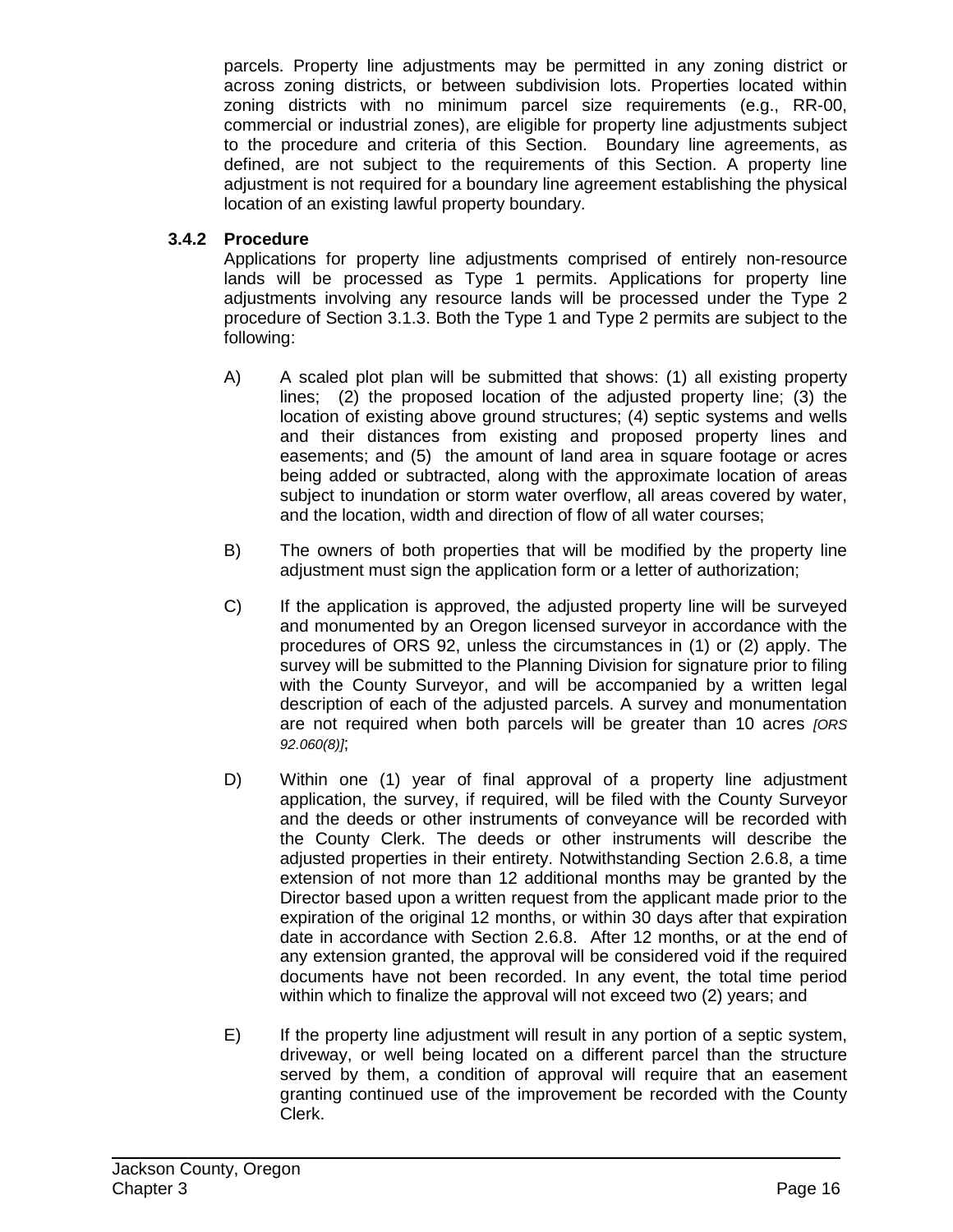# **3.4.3 Approval Criteria**<sup>9</sup>

In nonresource districts, a property line adjustment may be approved if it complies with (A through F) below. In resource districts, a property line adjustment may be approved if it complies with all of the following:

- A) All properties were lawfully created;
- B) No new parcels will result from the adjustment;
- C) Except as provided by (F) and (G) below, and provided the standards of Section 10.4.4 are met, for properties located entirely outside the corporate limits of a city:
	- 1) Where one or both of the abutting properties are smaller than the minimum lot or parcel size for the applicable zone before the property line adjustment, after the adjustment one is as large as or larger than the minimum lot or parcel size for the applicable zone; or
	- 2) Both abutting properties are smaller than the minimum lot or parcel size for the applicable zone before and after the property line adjustment. [2008 HB 3629]
- D) All buildings and improvements (e.g., septic systems, wells, etc.) will comply with the minimum setback requirements from the adjusted property line, unless a building or improvement does not currently comply with the minimum setback, in which case such building or improvement will not be made more nonconforming by the adjustment. Additionally, conforming on-site characteristics (e.g., landscaping or access) will not be made nonconforming;
- E) The adjustment will not result in parcel(s) that overlap a city limit, urban growth boundary, county, or State line;
- F) The adjustment will not result in a parcel being made buildable that was not capable of being developed prior to the adjustment for reasons such as being too small or narrow. However, a parcel that cannot be developed for residential purposes because it lacks access may acquire road frontage and be made buildable through a property line adjustment;
- G) In resource districts:
	- 1) A property line adjustment will not:
		- a) Decrease the size of a lot or parcel that, before the relocation or elimination of all or a portion of the common property line, is smaller than the minimum lot or parcel size for the applicable zone and contains an existing dwelling or is approved for the construction of a dwelling, if the abutting vacant tract would be increased to a size as large as or larger than the minimum tract size required to qualify the vacant tract for a dwelling;

<sup>9</sup> Ordinance 2004-12, effective 2-6-2005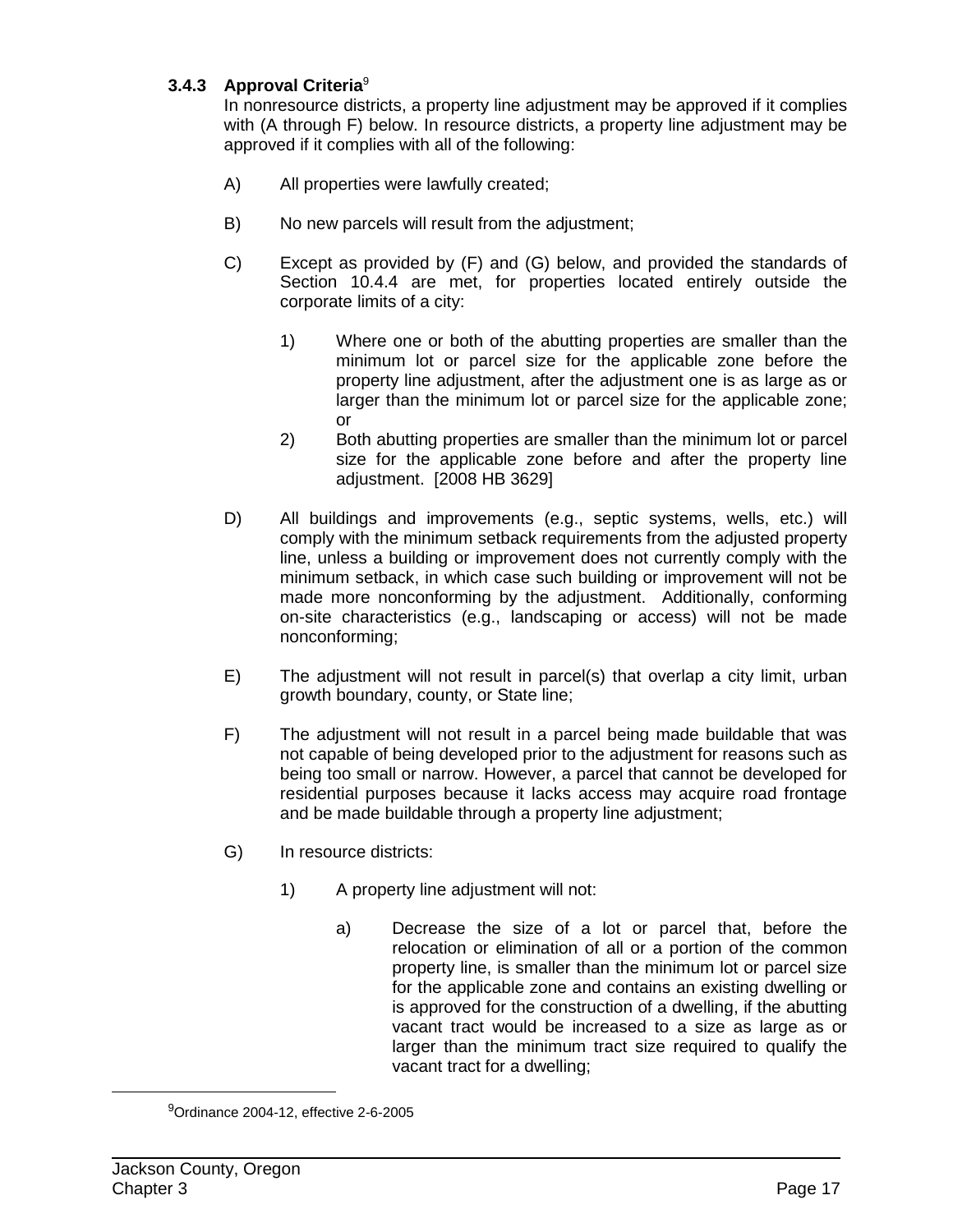- (b) Decrease the size of a lot or parcel that contains an existing dwelling or is approved for construction of a dwelling to a size smaller than the minimum lot or parcel size, if the abutting vacant tract would be increased to a size as large as or larger than the minimum tract size required to qualify the vacant tract for a dwelling; or
- (c) Allow an area of land used to qualify a tract for a dwelling based on an acreage standard to be used to qualify another tract for a dwelling if the land use approval would be based on an acreage standard. [2008 HB 3629]
- 2) A property line adjustment for the purpose of adjusting percentages of nonproductive soils on a vacant parcel for a zone change to a non-resource zone is prohibited.
- 3) A property line adjustment for the purpose of transferring a dwelling from one parcel to another may be approved provided the parcel receiving the dwelling qualifies for a homesite.
- 4) When a lot, parcel or tract is reconfigured pursuant to applicable law after November 4, 1993, the effect of which is to qualify a lot, parcel or tract for the siting of a dwelling, the date of the reconfiguration is the date of creation or existence. Reconfigured means any change in the boundary of the lot, parcel or tract. [OAR 660-006-0005(4) & 660-033-0020(4)]

# **3.5 PLANNED UNIT DEVELOPMENT (PUD) AND CLUSTER DEVELOPMENT PERMITS**

### **3.5.1 Purpose and General Concept**

Traditional zoning establishes zone boundaries, permitting specific uses of land within the various zones, and setting general conditions for those uses. Sometimes, however, land may be more effectively developed in planned unit developments (PUDs) or cluster developments that allow imaginative site design techniques through limited modification of the general standards of this Ordinance. This Section sets forth a procedure for developing PUDs and cluster developments, in order to achieve the following objectives:

- A) To ensure the creation of attractive, healthful, and efficient environments for housing, commerce, and industry;
- B) To permit flexibility in the application of this Ordinance in order to achieve more efficient and aesthetic development that harmonizes with adjoining uses;
- C) To encourage variety in site design through creative location of buildings, open spaces, off-street parking areas, and street alignment;
- D) To promote shared community facilities, open space, commonly shared amenities (beyond standard required public improvements such as lighting, streets, sanitary and storm sewer, water, and sidewalks) and sustainable development;
- E) To capitalize on the potential of special site features such as geography, topography, size, or shape; and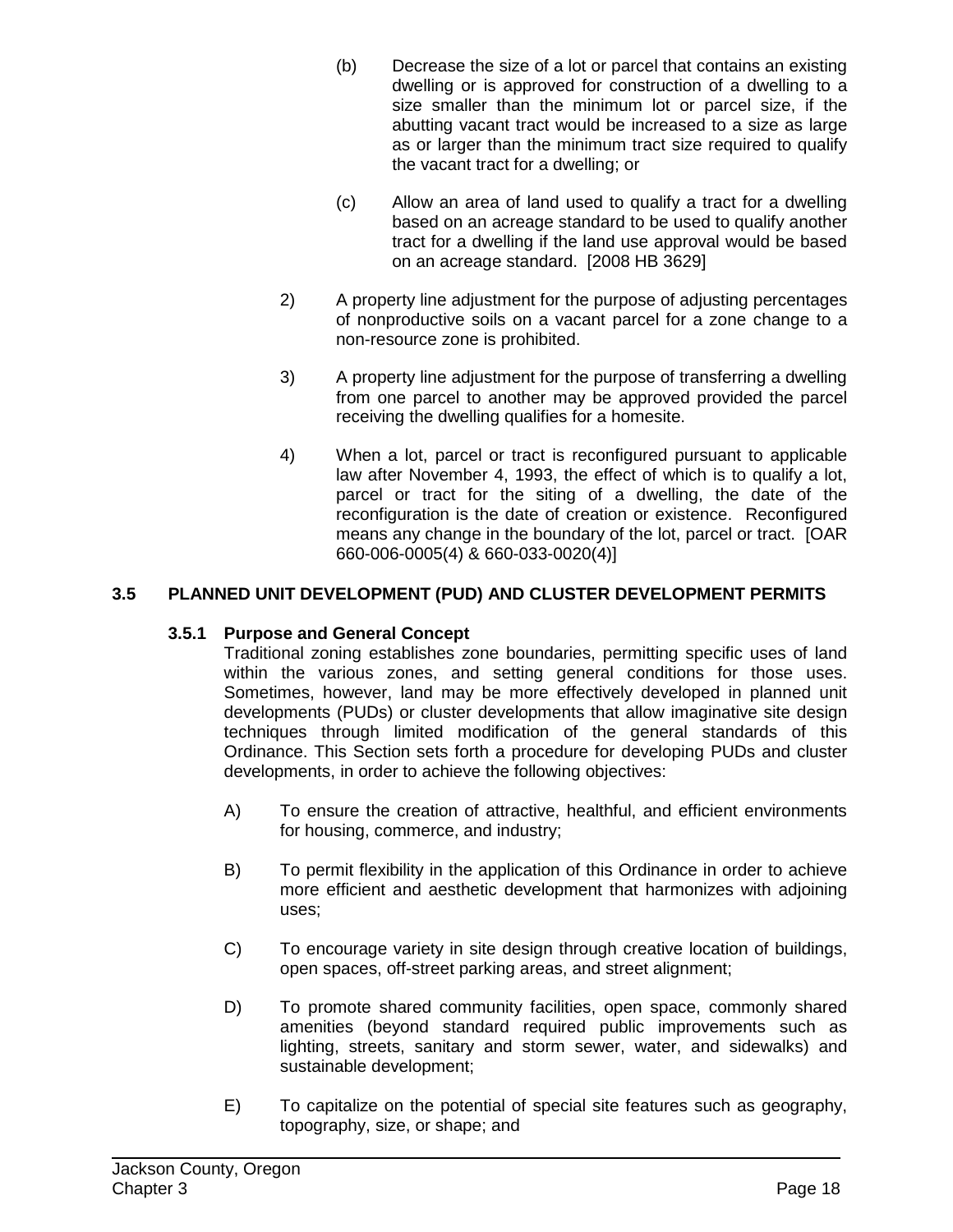F) To preserve open space for aesthetic, environmental and resource management purposes.

# **3.5.2 Authorization and Applicability**

The County may authorize PUDs and cluster developments as set forth in this Section. Such developments will be subject to all conditions imposed by the County and may be exempted from other provisions of this Ordinance only to the extent specified in the development approval. Uses allowed in a PUD or cluster development are limited to those that may be permitted in the zoning district(s) in which the development is to be located.

### **3.5.3 Procedures**

Applications for PUDs and cluster developments will follow the Type 4 standard review procedure set forth in Section 3.1.5, with the following modifications:

### A) *Application*

The application will include a preliminary development plan for the entire project and supporting materials as specified in the User's Guide. The preliminary development plan may propose phased development.

### B) *Planning Staff Recommendation*

The Planning Staff will prepare a written staff report, based upon the approval criteria set forth in Section 3.5.4, for review by the Planning Commission. The report will recommend approval, approval with conditions/modifications, or denial of the preliminary development plan based on those criteria.

#### C) *Decision on Preliminary Development Plan*

- 1) After a quasi-judicial public hearing, the Planning Commission and, if an appeal from the Planning Commission is filed, the Board of Commissioners will issue a written decision approving, approving with conditions or modifications, or denying the preliminary development plan based on the criteria set forth in Section 3.5.4.
- 2) Modifications or conditions which may be imposed by the approval authority include, but are not limited to, the following:
	- a) View-obscuring shrubbery, walls, or fences along property lines and around unsightly areas such as trash and equipment storage areas, and industrial and heavy commercial activities;
	- b) Retention of and setbacks from specified trees, rock outcroppings, ponds or water courses, and other natural features;
	- c) Sidewalks, dedicated right-of-ways for streets and pedestrian ways, and easements for utilities, waterways, or slopes;
	- d) Type and placement of lights used for pedestrian circulation and parking facilities;
	- e) On-site fire hydrants, with protective barricades if specified;
	- f) Height restrictions or increased setbacks;
	- g) Environmental and/or economic impact studies; and
	- h) Dedication of right-of-way needed for public use.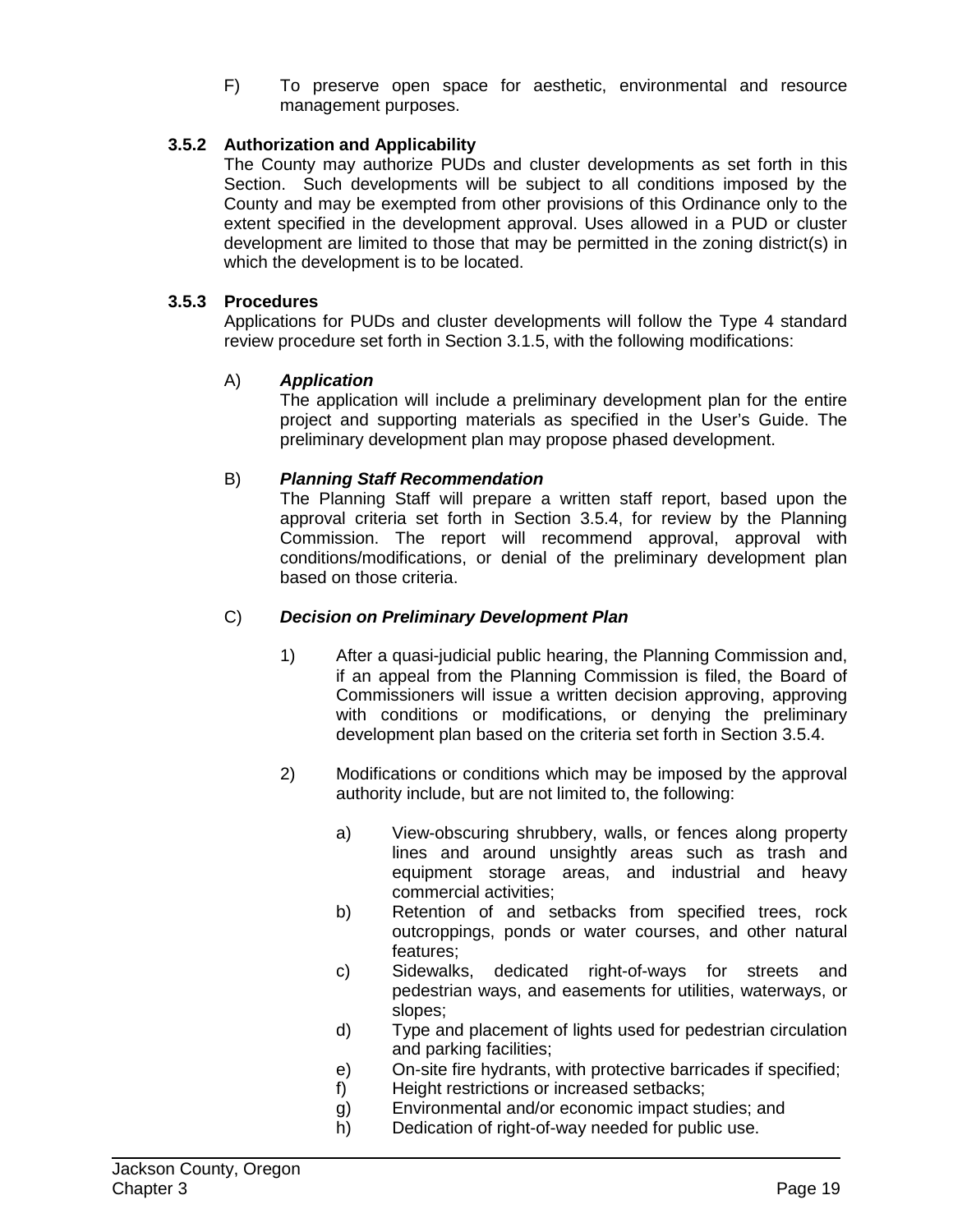# D) *Final Development Plan and Platting Requirements*

Upon final approval of the preliminary development plan, the applicant will comply with the standards and conditions set forth by the County in the approval and will prepare a final development plan according to the procedures set forth below. In addition, when a PUD includes a land division, the final development plan must be accompanied by a final plat that satisfies the requirements of Section 3.3.2.

- 1) Within 24 months following the approval of the preliminary development plan, the applicant must submit the final plan to the County for review under a Type 1 procedure, along with any deed restrictions or deed declarations or land division plats needed to conform with the preliminary development plan approval. The final development plan and any land division plat required will contain the information required by the preliminary development plan approval, and will be reviewed by the County in accordance with Section 3.3.2(D). Notwithstanding any other provision of this Ordinance, the submittal of a final plan and final plat for a PUD or cluster development may be extended by action of the Planning Director for two additional 12 month periods consistent with the provisions of Sections 3.3.2(E)(2)(a) and (b) and Section 3.3.2(E)(3).
- 2) The permit will be null and void if the above deadline is not met, unless an extension request is filed and approved in compliance with Section 2.6.8;
- 3) The final development plan and plat, if any, must conform to the preliminary development plan, as approved by the County and any additional conditions that were imposed. The final plan will be prepared according to User's Guide specifications;
- 4) If the final development plan does not conform with the approved preliminary development plan including any conditions or modifications imposed, the County will not approve the final plan or plat, if any, and the applicant will be advised to submit an application for amendment of the PUD, which will be processed and considered in the same manner as an original application;
- 5) Any and all improvement work, including construction and inspection of County roads by Roads and Parks Services, will be the responsibility of the applicant prior to submission of a final development plan or plat. Where the applicant intends to post a bond or provide other assurances in lieu of completing the improvements, pursuant to Section 10.6, such bond or assurances will be to the satisfaction of the Director or other administrative official of the applicable agency or utility company, as a condition of final approval by the County; and
- 6) Development will be initiated within two (2) years of recordation of the final development plan and plat, if any. However, the County may grant a one (1) year extension as it deems appropriate.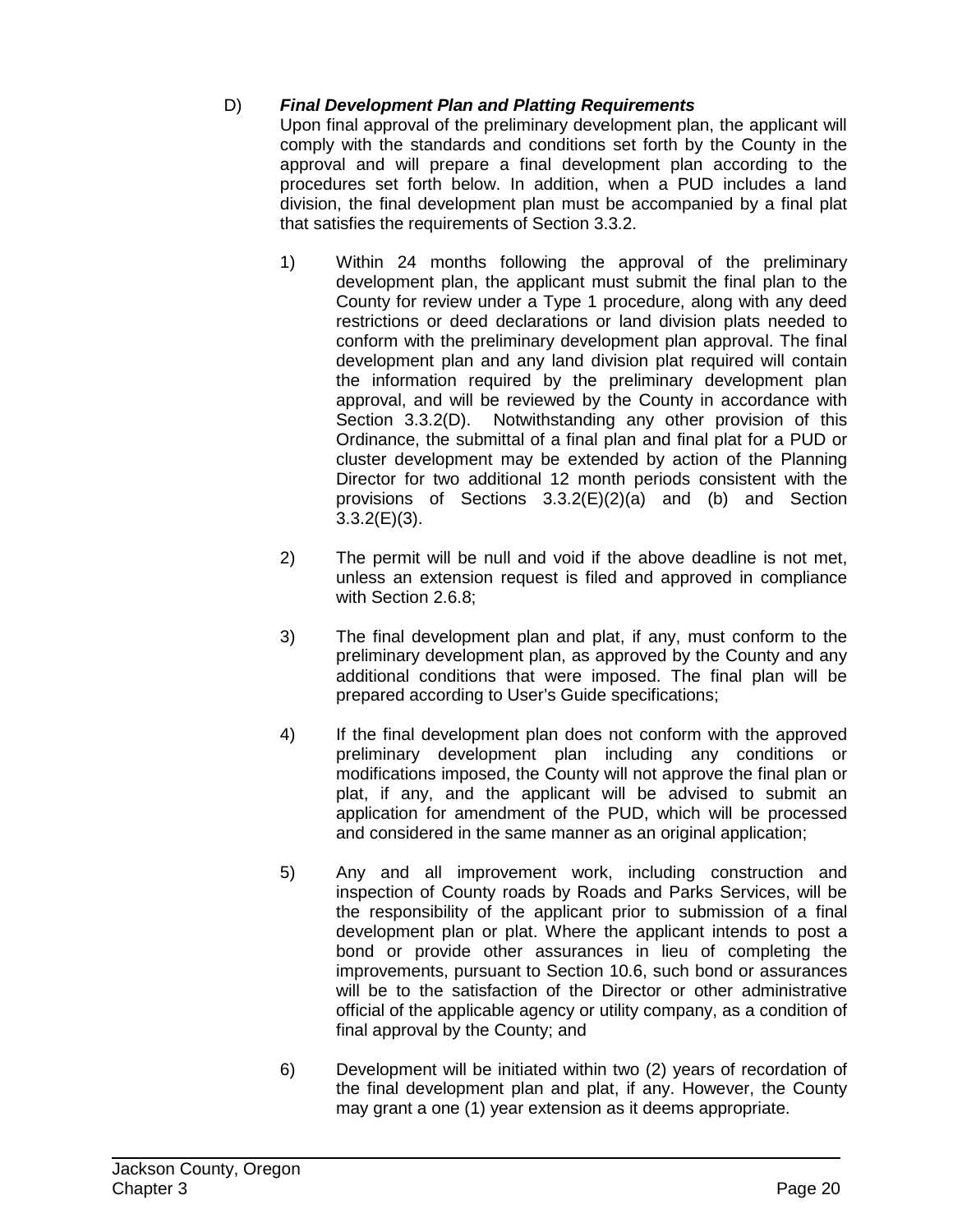### E) *Changes to a Planned Unit Or Cluster Development Subsequent to Its Completion*

The final development plan will continue to control the PUD after it is completed. Section 3.12 (Administrative Adjustments) does not apply to PUD approvals, and no change will be made in development contrary to the approved final development plan without approval of an amendment, as described in Section 3.5.3(D), except as follows:

- 1) Minor modifications of existing buildings or structures may be authorized by the Director through a Type 1 review process if they are consistent with the purposes and intent of the final plan and do not significantly modify the square footage of a building or structure.
- 2) A building or structure that is totally or substantially destroyed may be reconstructed without approval of an amended planned unit development if it is in compliance with the final development plan.

No modification or amendment to a completed PUD or cluster development may be approved that would violate a deed declaration limiting the use of the land, buildings, structures, and improvements within the area of the planned unit development.

### **3.5.4 Approval Criteria**

The objectives of Section 3.5.1 must demonstrably be met by the proposed PUD or cluster development plan. In addition, a PUD or cluster development may be approved only if it complies with all of the following criteria:

- A) There will be no significant adverse effects on the project site or surrounding areas, in terms of water quality, public facilities, public safety, natural hazards, or scenic quality labeled as such within an Area of Special Concern;
- B) Adequate circulation facilities are provided in and around the project so that existing and planned development is not impeded, and no areas of undue congestion are created;
- C) The development will not require publicly maintained roads, streets, or County services beyond those that would otherwise be required by this Ordinance;
- D) There are adequate provisions for ongoing maintenance of open space and common areas, and if development is to occur in phases, early phases will have the same or higher ratio of amenities as proposed in later phases of the development; and
- E) In rural residential areas outside urban growth or urban unincorporated community boundaries, the proposed development complies with the standards of Section 6.3.2(D)(2) and OAR 660-004-0040(7)(e)(A) through  $(H)$ .

### **3.6 SEWER SYSTEMS AND EXTENSIONS ON RURAL LANDS**

#### **3.6.1 Authorization**

Public sewer systems may be constructed or extended within urban growth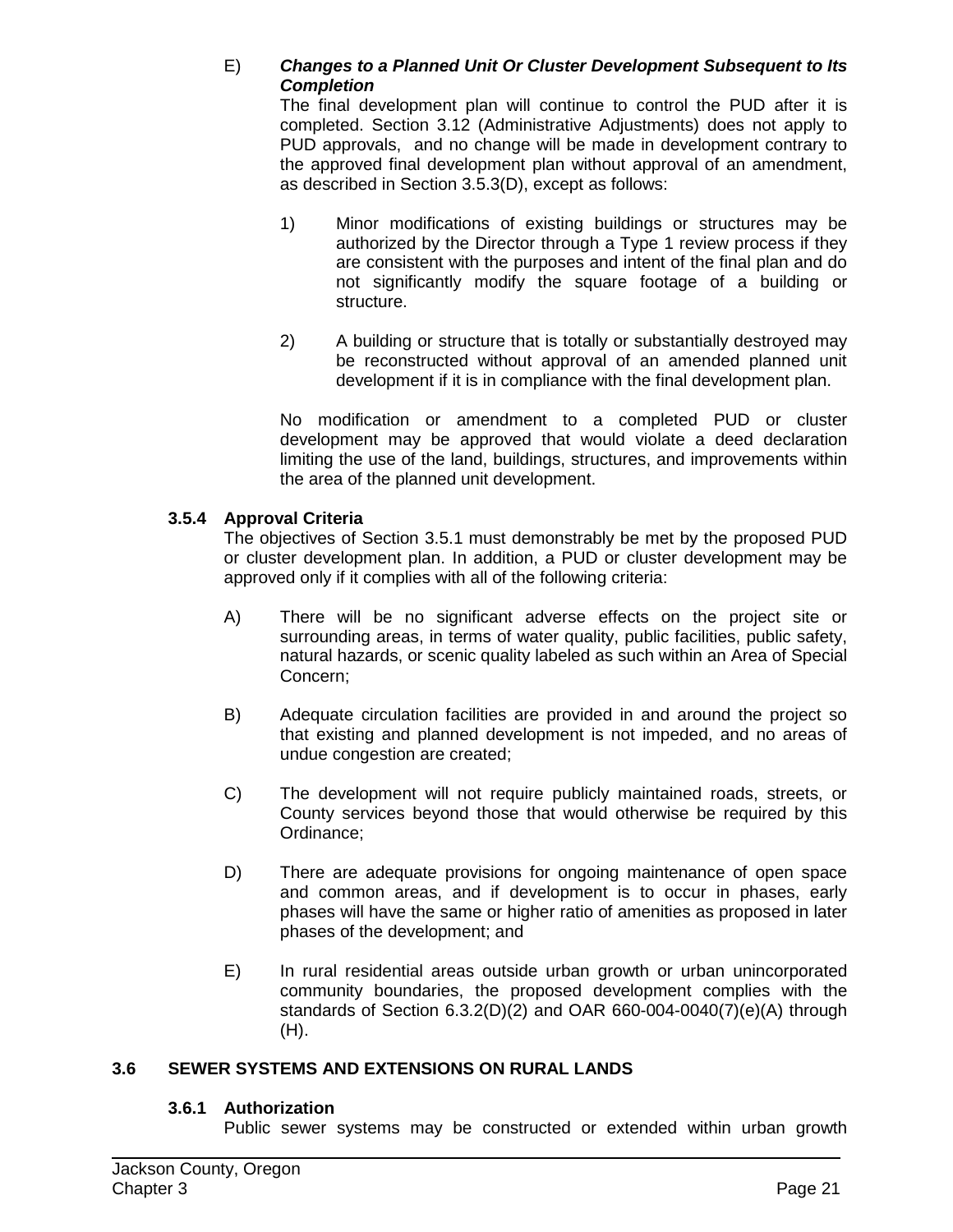boundaries and acknowledged unincorporated communities without County review except where a floodplain development permit is required.

Pursuant to Statewide Planning Goal 11, the following sewer projects are restricted to public health hazard situations established in OAR 660-011-0060(2), unless otherwise justified within an acknowledged Goal 11 Exception Area, or as otherwise provided by State law *(ORS 197.712)*:

- A) New sewer systems outside urban growth boundaries or unincorporated community boundaries;
- B) The extension of sewer lines from within urban growth boundaries or unincorporated community boundaries in order to serve uses on land outside those boundaries; or
- C) The extension of sewer systems that currently serve land outside urban growth boundaries and unincorporated community boundaries in order to serve new or existing uses that are outside such boundaries, except when necessary to mitigate a public health hazard.

### **3.6.2 Procedure10**

Where a sewer project has been constructed in accordance with a County approved sewer extension permit that was issued in accordance with rules in effect prior to the 1998 Goal 11 rule change, connections approved as part of the project may be made in accordance with the approved sewer extension permit conditions as a Type 1 procedure.

Permitted uses and lawfully established structures on properties approved for sewer connection as depicted in ASC 2003-1 shall be permitted connection through a Type 1 procedure.

Permit applications for new sewer systems or sewer extensions to be constructed outside urban growth or unincorporated community boundaries in order to mitigate a public health hazard situation will be processed under the Type 2 procedures of this Ordinance, and in accordance with the provisions of OAR 660-011-0060. To be accepted as complete, a sewer permit application must be filed with a health hazard determination and recommendation from the Oregon Department of Environmental Quality (DEQ) or the Oregon Health Division.

Applications for sewer projects to be justified by goal exception will be processed as comprehensive plan amendments under the Type 4 procedures of this Ordinance, and in accordance with the provisions of the Comprehensive Plan and state law for goal exceptions.

### **3.6.3 Approval Criteria**

The basis for approval of a development permit for a sewer service to rural lands will be OAR 660-011-0060 to mitigate existing public health hazard situations, unless a goal exception is justified for another purpose. Approval of an application for a Statewide Planning Goal 11 Exception Area must ensure that only rural land uses will be served, unless an exception to Statewide Planning Goal 14 is also justified for urban uses. If a Goal 11 exception is justified, the exception area will be depicted as within ASC 2003-1 on the Jackson County Comprehensive Plan and Zoning Maps, and uses within the area will be restricted to those justified in

<sup>10</sup> Ordinance 2010-4, effective 8-2-2010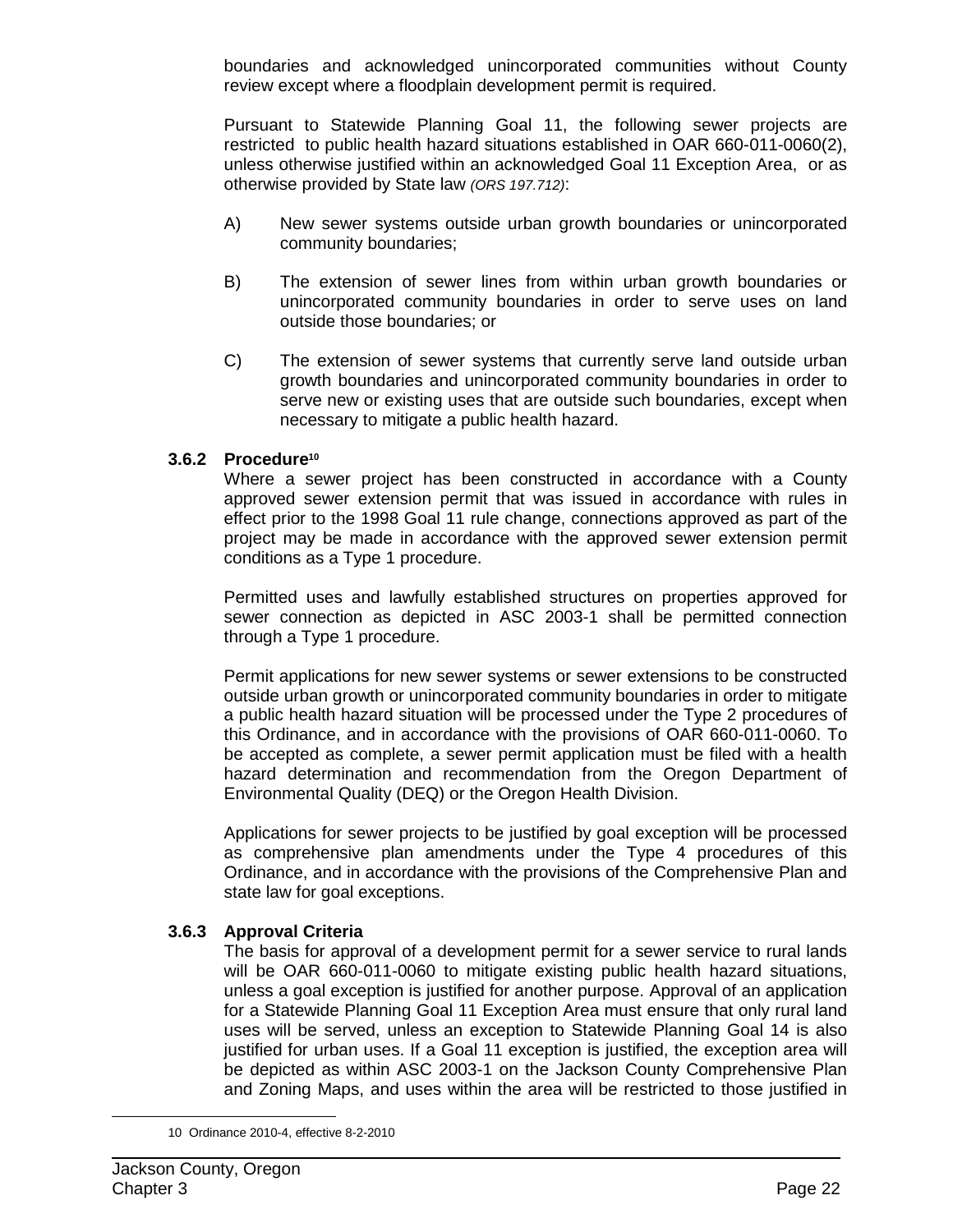the exceptions document.

#### **3.7 AMENDMENTS TO THE COMPREHENSIVE PLAN OR ZONING MAPS**

#### **3.7.1 Types of Comprehensive Plan Amendments**

#### A) *Amendments to Text*

Except for quasi-judicial map amendments (see Section 3.7.1(B)(1)), which may be initiated by private property owners, all Comprehensive Plan amendments must be initiated by a motion of either the Planning Commission or Board of County Commissioners.

- 1) *Minor Text Amendments (Legislative)*: Text amendments to the Comprehensive Plan that do not directly affect adopted goals, policies, or patterns of land use. Examples include, but are not limited to: changes to document style, format, or layout to enhance clarity; revising text to reflect updated inventories; adding explanatory text; and grammar. See Section 3.8 for text amendments to this Ordinance.
- 2) *Major Text Amendments (Legislative)*: Amendments that directly affect adopted goals, policies, or patterns of land use. Examples include, but are not limited to: adopting a new policy or implementation strategy; or revising goals of the Plan.

#### B) *Amendments to the Official Comprehensive Plan Maps or Zoning Maps*

- 1) *Minor Map Amendments (Quasi-Judicial)*: Amendments that propose a change applicable to a relatively small area or number of parcels or ownerships and that do not have significant impact beyond the immediate area of the proposed change (e.g., changes to the Map designation of a single property). Such changes will be based on the factual evidence supporting the change.
- 2) *Minor Map Amendment (Legislative)*: Amendments that propose a change to correct mapping, iconographic, scriveners and similar errors and that do not alter the substance of a map. Such changes will be based on a comparison of the map with the ordinance that created it and the legislative history of the ordinance.
- 3) Major Map Amendments (Legislative): Amendments that may have widespread and significant impact beyond the immediate area or parcels where a land use action is proposed that are subject to the amendment; or that involve a qualitative change of use; or that involve a spatial change affecting a large area or many ownerships. Such amendments are intended to be the result of special studies or other information that can serve as the factual basis to support the change.
- *4) Jackson County Public Park (JCPP) Overlay (Quasi-Judicial)*: The Jackson County Public Park (JCPP) Overlay is exempt from the provisions of Sections 3.7.2 and 3.7.3. Adoption or amendments of a JCPP is subject to the standards and procedures of Section 3.7.4.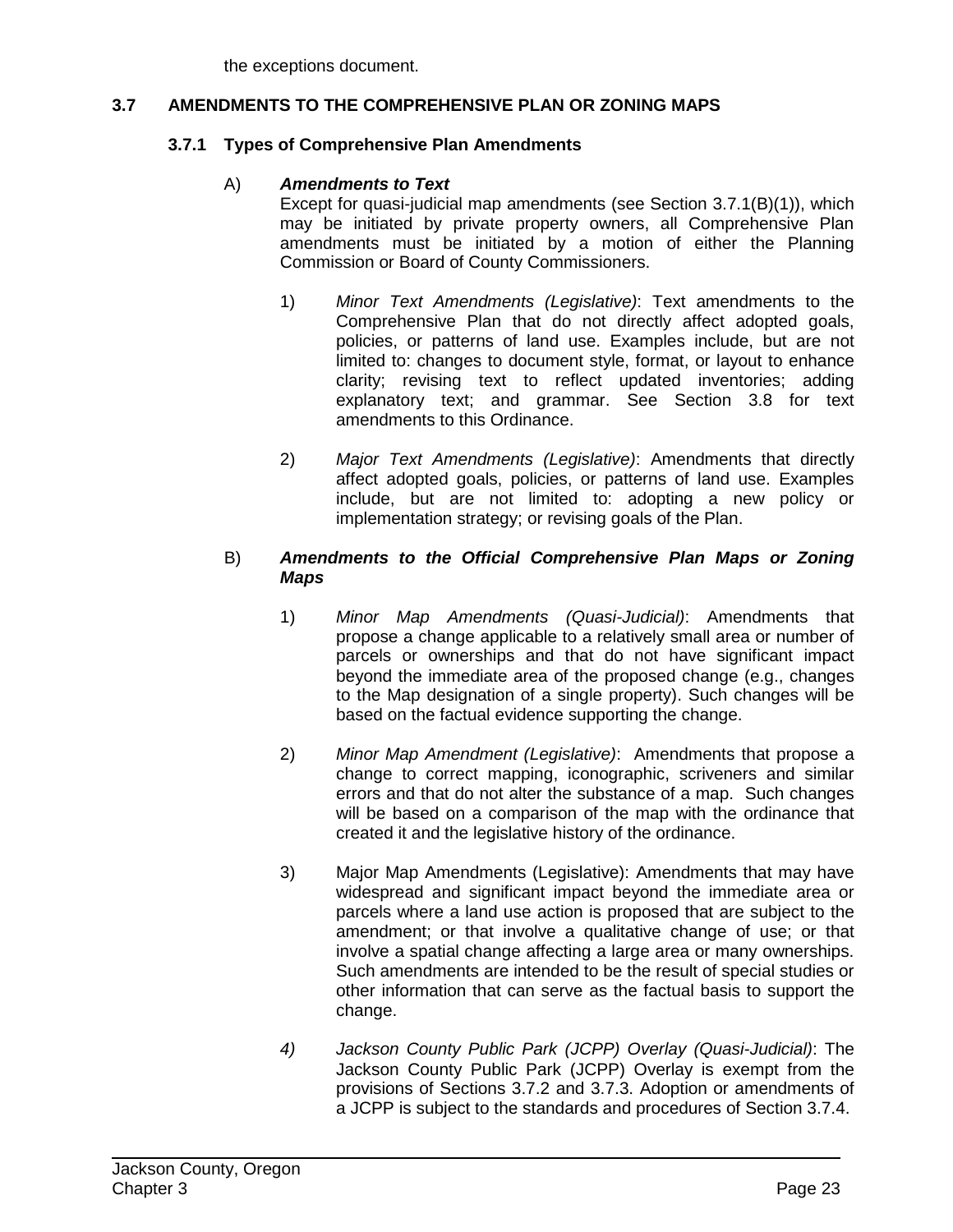*5) Historic Landmarks*: Designation of historic landmarks is subject to Section 3.7.5.

# **3.7.2 Procedures**

# A) *Initiation*

- 1) Text amendments to the Comprehensive Plan may be initiated only by the Board of County Commissioners or the Jackson County or White City Planning Commissions.
- 2) Minor Comprehensive Plan Map or Zoning Map amendments may be initiated as provided in Section 2.6.1 or by the Board of County Commissioners or the Jackson County or White City Planning Commissions.
- 3) Major Comprehensive Plan Map or Zoning Map amendments may be initiated only by the Board of County Commissioners or the Jackson County or White City Planning Commissions.

# B) *Scheduling Major and Minor Amendments*

Major and minor text or map amendments may be heard as often as deemed necessary by the relevant Planning Commissions or the Board of Commissioners. Text amendments needed to bring this Ordinance or the Comprehensive Plan into compliance with changes in State or Federal Law will be scheduled as needed.

# C) *Standard Review Procedure*

Comprehensive Plan amendments will follow the Type 4 review procedure set forth in Section 3.1.5.

# D) *Joint Consideration*

The relevant Planning Commission and the Board of Commissioners may hold a joint hearing on a proposed amendment, provided the notice of hearing required by Section 2.7.6 is mailed at least 20 days before the hearing. In addition, the Planning Commission or the Board of Commissioners may hold joint hearings with city planning commissions or city councils to consider matters of mutual concern. Joint hearings will be governed by the same general rules as would otherwise apply to hearings by the bodies separately. Prior to accepting testimony on the proposed amendment, the Commission and Board will determine if the bodies will jointly or separately deliberate on the matter.

# **3.7.3 Approval Criteria**

Any amendment must comply with all applicable Statewide Planning Goals, Oregon Administrative Rules and the Comprehensive Plan as a whole. In addition, the following specific approval criteria apply:

### A) *Minor Text Amendments (Legislative)*

The amendment will correct a nonsubstantive error, improve the accuracy of information, or expand the data contained in the Comprehensive Plan.

# B) *Major Text Amendments (Legislative)*

The amendment will correct a substantive error, implement a change in policy, or bring the Comprehensive Plan into compliance with State and Federal laws or administrative rules. Such amendments may have widespread and significant impacts, which could require individual property owner notice. *(ORS 197.610 and ORS 215.503)*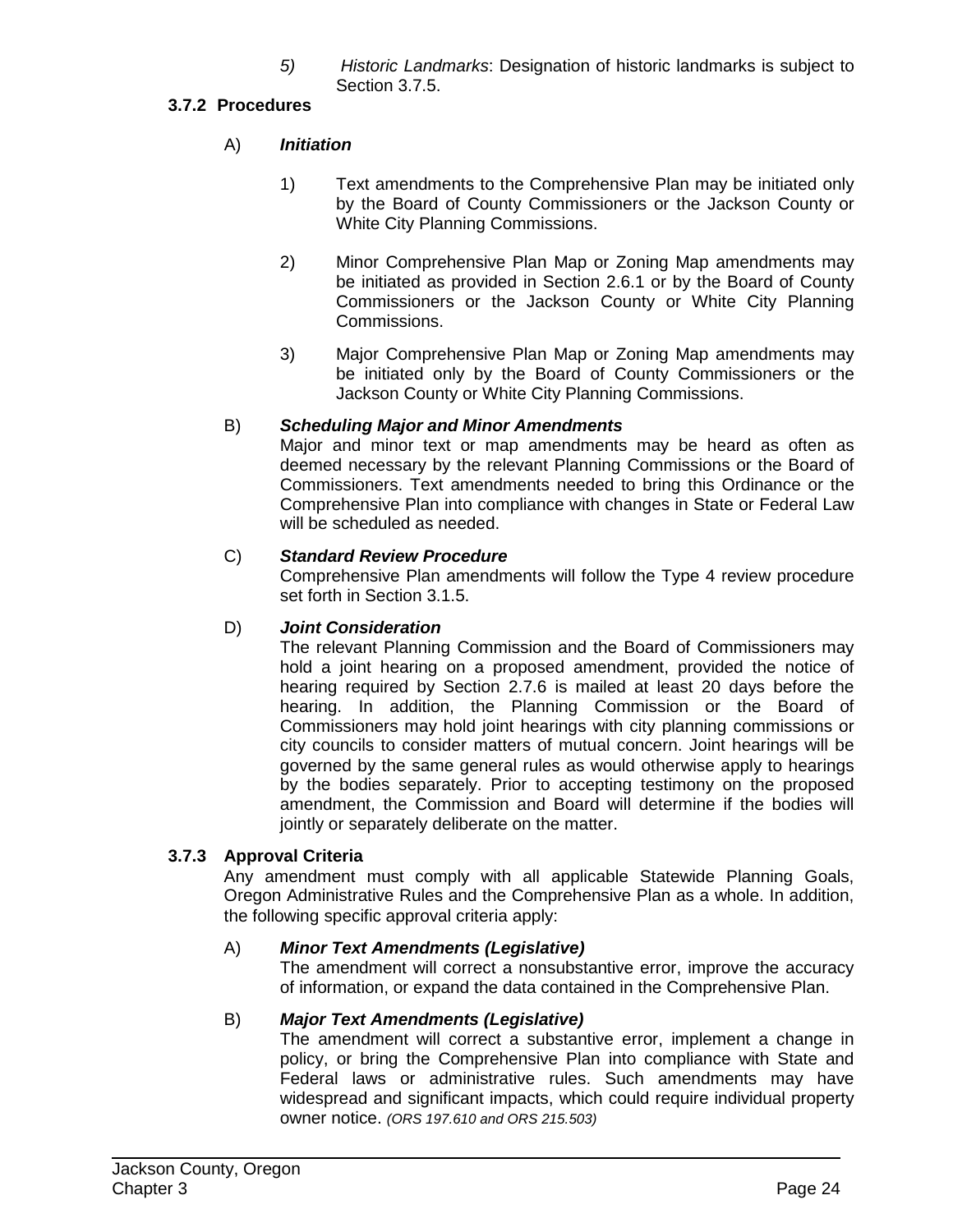### C) *Minor Comprehensive Plan Map or Zoning Map Amendments (Quasi-Judicial)*

All proposed minor map amendments will be reviewed for compliance with the criteria set forth below and with all other applicable provisions of this Ordinance and the Comprehensive Plan<sup>11</sup>:

- 1) Adequate public safety, transportation, and utility facilities and services can be provided to the subject property. In the case of a minor zoning map amendment, adequate transportation facilities must exist or be assured through satisfaction of criteria under LDO  $3.1.4(B)(2)$ ;
- 2) The minor map amendment will not prevent implementation of any area of special concern or restrictions specified for that area in Chapter 7 or the adopting ordinance creating it, or both;
- 3) On resource zoned lands outside urban growth boundaries, the entire parcel is included in the minor Comprehensive Plan Map unless the purpose of the amendment conforms with the criteria of Policy 1 of the Comprehensive Map Designations Element;
- 4) Map amendments outside urban growth boundaries and urban unincorporated communities that will result in a minimum residential lot size smaller than 10 acres meet the requirements for an exception to Statewide Planning Goal 14;
- 5) Any minor Zoning Map amendment is consistent with the Comprehensive Plan Map designation;
- 6) In the case of a minor Comprehensive Plan Map amendment, community benefit as a result of the minor map amendment is clearly demonstrated; and
- 7) In determining the appropriateness of the proposed redesignation, the White City or Jackson County Planning Commission and Board of Commissioners will consider any factors relevant to the proposal, which may include: topography, geology, hydrology, soil characteristics, climate, vegetation, wildlife, water quality, historical or archaeological resources, scenic resources, noise, open space, existing site grading, drainage, adverse impacts on other property in the vicinity, and any other factors deemed to be relevant to the application.

### D) *Major Comprehensive Plan Map or Zoning Map Amendments (Legislative)*

Major map amendments may be made if one or more of the following apply:

1) Changes in economic or social conditions, or settlement patterns, require an adjustment in the configuration of land uses allowed in a

 $11$  These criteria are superseded in Aggregate Resource plan and zone amendments by OAR 660-023-0180. The applicable criteria in aggregate amendment cases is found in the Map Designation Element of the Comprehensive Plan, other elements of this Plan, and in other sections of this LDO.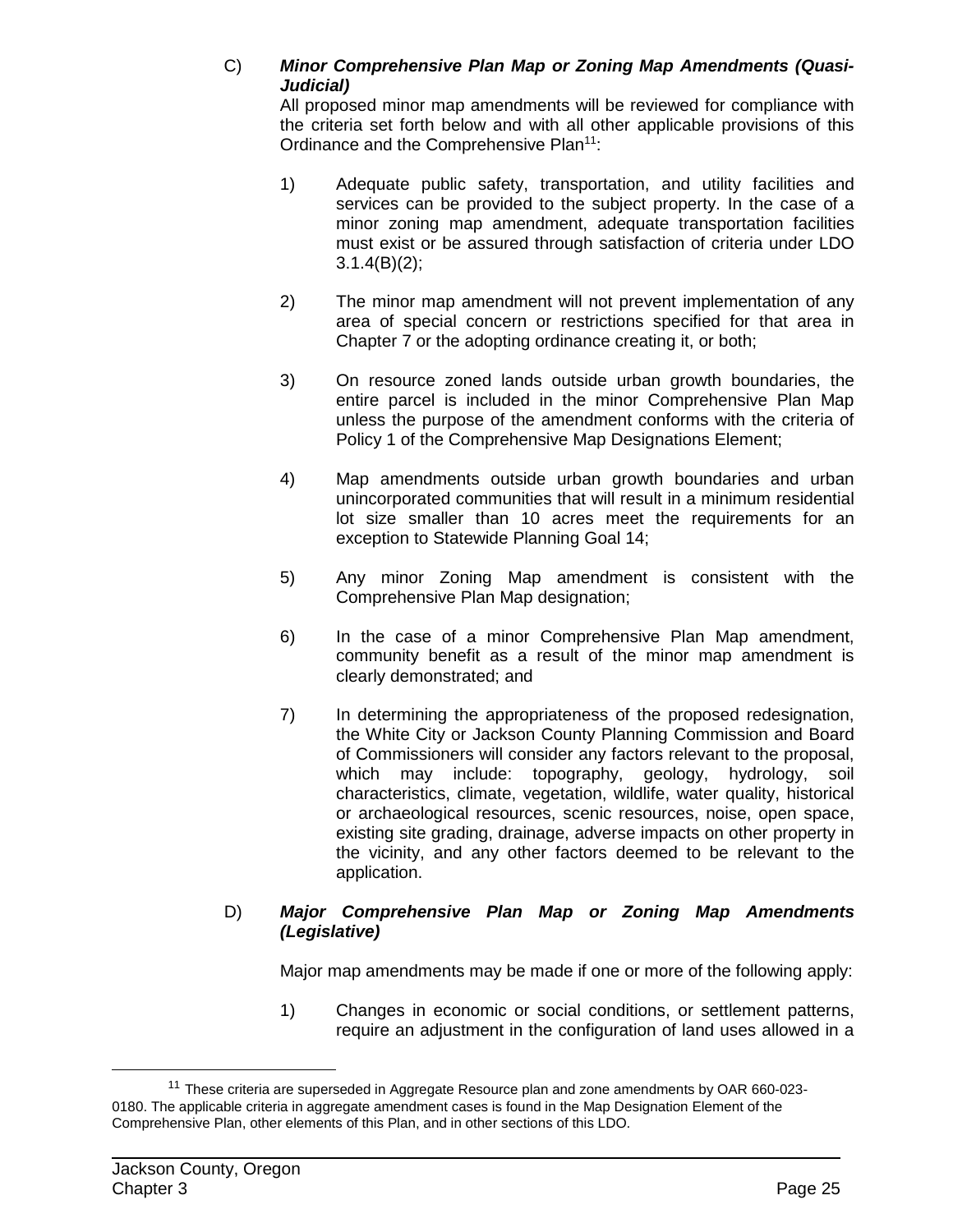region or subregion of the County;

- 2) Development occurs at rates other than that contemplated by the Plan, making a major map amendment necessary; or
- 3) An error needs to be corrected or the Official Plan and Zoning Map needs to be brought into compliance, or more into compliance, with Statewide Planning Goals and related Oregon Administrative Rules or other relevant law.

In designated Areas of Special Concern, such amendments will also comply with the relevant provisions of Chapter 7. Such amendments may have widespread and significant impacts. Map amendments outside urban growth boundaries and urban unincorporated communities that will result in a minimum residential lot size smaller than 10 acres require an exception to Statewide Planning Goal 14.

#### E) *Standards For Amending an Adopted Urban Growth Boundary, Urban Reserve Area, Urban Fringe, or Buffer Area12*

In addition to the requirements contained in joint Urban Growth Boundary agreements and Urban Reserve Area agreements, all proposed boundary and area amendments must comply with applicable State Law, Statewide Planning Goals, the County Comprehensive Plan and any Regional Problem Solving documents adopted by the County.

# **3.7.4 Designation of a Jackson County Public Park Overlay (JCPP)**

### A) *Public Park Master Plan Required*

A Jackson County Public Park Overlay will be adopted and applied to property only when in conjunction with a Public Park Master Plan pursuant to ORS 275.320 and the provisions of this Section. A Public Park Master Plan is an overall plan adopted by the County to guide the development of park uses and services, and to define the boundaries of the JCPP Overlay.

Public Park Master Plans are adopted as part of the Comprehensive Plan in conformance with OAR 660-034-0040(1). Plans will be prepared and adopted applying criteria comparable to those required for uses in state parks under OAR 736, Division 18. Public Park Master Plans will also demonstrate compliance with ORS 215.296 for all uses and activities proposed on or adjacent to land zoned for farm or forest use. *[OAR 660-034- 0040]*

- 1) *Standards and Criteria*: In order to grant approval of a Public Park Master Plan, the County must make the following findings:
	- a) That the Public Park Master Plan complies with applicable provisions of this Section and the Jackson County Land Development Ordinance as a whole, and applicable state statutes, federal laws, state and federal administrative rules, and regulations. Findings are not required for those portions of the Land Development Ordinance that have been specifically exempted by the provisions of this Section; and,
	- b) For approval of a Public Park Master Plan covering land zoned for Exclusive Farm Use (EFU) under ORS Chapter

 $\overline{a}$ <sup>12</sup> Ordinance 2012-6, effective 9/23/12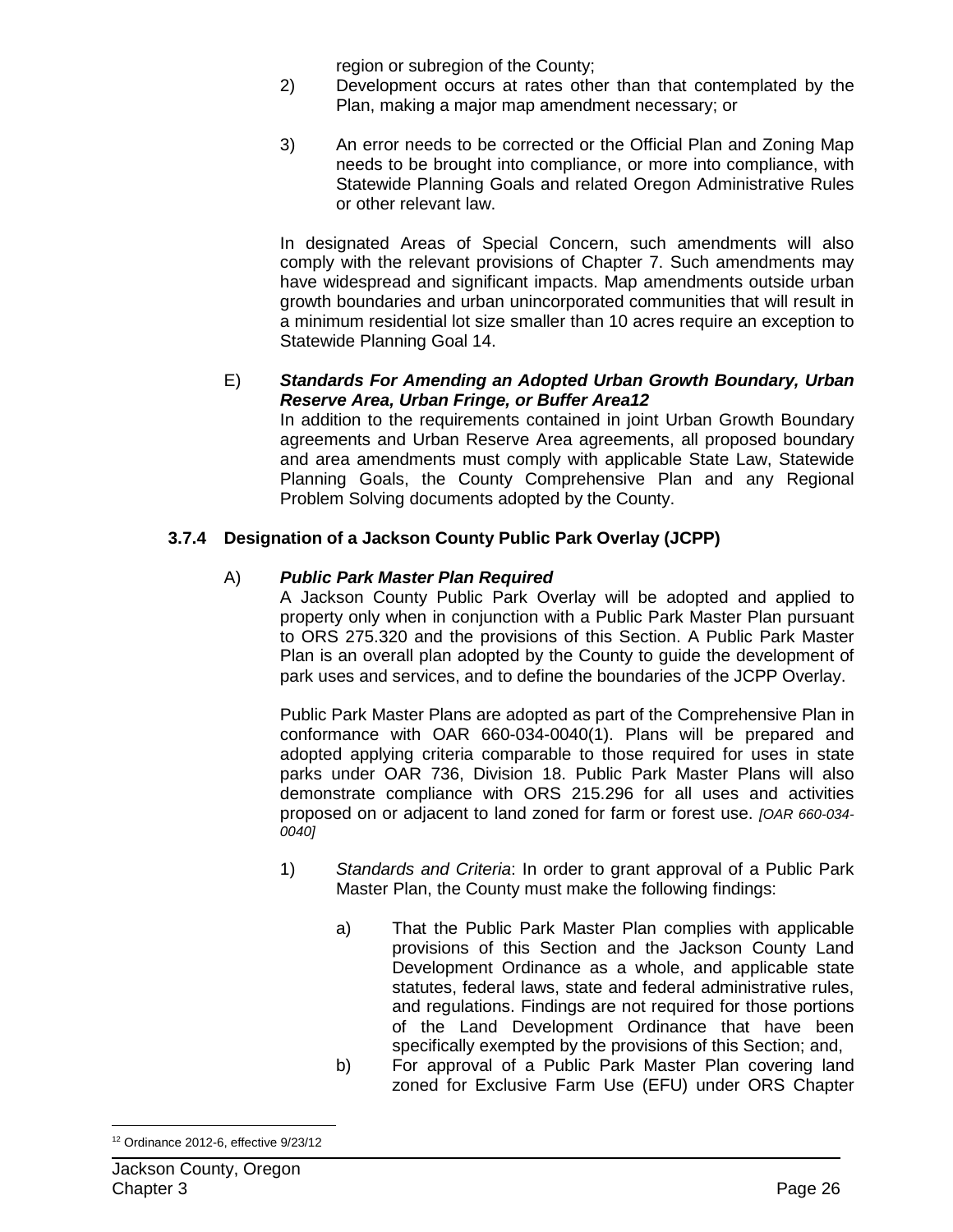- i) Force a significant change in accepted farm or forest practices on surrounding lands devoted to farm or forest use; or,
- ii) Significantly increase the cost of accepted farm or forest practices on surrounding lands devoted to farm or forest use.

The County, at its discretion, may impose any conditions it deems necessary to ensure the criteria identified in this Section are met.

- 2) *Contents of Public Park Master Plan*: A Public Park Master Plan composed of a physical development plan and narrative adopted under the provisions of this Chapter will contain the elements prescribed in the User's Guide for this Ordinance.
- 3) *Allowable Uses*: Allowable uses are subject to the provisions of the Jackson County Comprehensive Plan and Land Development Ordinance, except where specifically exempted or modified by the special provisions of this Section, or as otherwise provided below. An exception to Statewide Planning Goals 3 or 4 is not required for the uses listed herein on agricultural or forest land within a local park, provided such uses, alone or in combination, meet all other statewide goals and are described and authorized in a Public Park Master Plan adopted in accordance with this Section. *[OAR 660-034- 0040]*
	- a) Lawful uses in existence in local parks on July 15, 1998, may continue as otherwise provided by this Ordinance;
	- b) All uses allowed in the Jackson County Public Park Overlay are subject to a Public Park Master Plan as provided for in this Section. Uses approved as part of the plan are permitted as a Type 1 use, along with all uses allowed in the underlying zone. Uses may include some or all of the following:
		- i) Uses otherwise allowed in the underlying zone;<br>ii) Campground areas: recreational vehicle sites
		- Campground areas: recreational vehicle sites, tent sites, camper cabins, yurts, tepees, covered wagons, group shelters, campfire program areas, camp stores;
		- iii) Day use areas: picnic shelters, barbecue areas, swimming areas (not swimming pools), open play fields, play structures;
		- iv) Recreational trails: walking hiking, biking, horse, or motorized off-road vehicle trails; trail staging areas;
		- v) Boating and fishing facilities: launch ramps and landings, docks, moorage facilities, small boat storage, boating fuel stations, fish cleaning stations, boat sewage pump-out stations;
		- vi) Amenities related to park use intended only for park visitors and employees: laundry facilities, recreation shops, snack shops not exceeding 1,500 square feet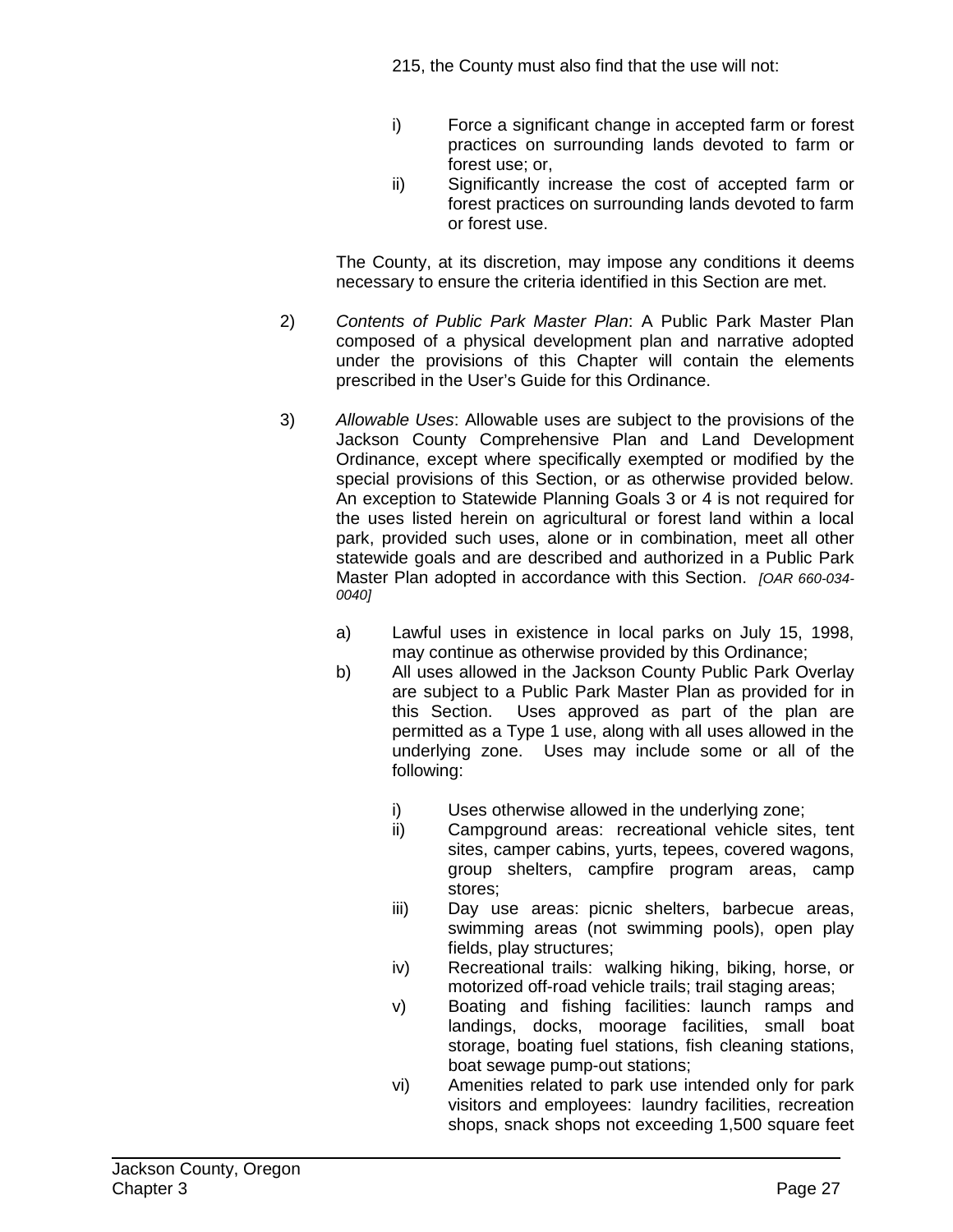of floor area;

- vii) Support facilities serving only the park lands wherein the facility is located: water supply facilities, sewage collection and treatment facilities, storm water management facilities, electrical and communication facilities, restrooms and showers, recycling and trash collection facilities, registration buildings, roads and bridges, parking areas and walkways;
- viii) Park maintenance and management facilities located within a park: maintenance shops and yards, fuel stations for park vehicles, storage for park equipment and supplies, administrative offices, staff lodging; and
- ix) Uses allowed by a park master plan that was adopted as part of the acknowledged Comprehensive Plan prior to July 15, 1998;
- c) Other uses may be allowed if an exception to any Statewide Planning Goal that would prohibit the use, is adopted pursuant to ORS 197.732 and OAR Chapter 550, Division 004; and
- d) In cases where land subject to a JCPP Overlay is also subject to one or more other overlays, the uses and procedures of the other overlays will govern.

# B) *Adoption Procedures*

In considering and adopting a Public Park Master Plan and JCPP Overlay, the administrative procedures of Section 3.1.5 will apply with respect to public notice, public hearings, conditions or approval, and appeals. A Public Park Master Plan and JCPP Overlay may be initiated by written declaration by Jackson County Parks Services, Jackson County Board of Commissioners, or a designated agent of any local, state or federal jurisdiction. The declaration will state the scope and nature of the park to be proposed for consideration under this Section. The declaration will be noticed in the same manner as provided for public hearings under Section 2.7.5. After initiation, the procedures listed below will be followed:

- 1) The Jackson County Parks Advisory Committee will determine a level of citizen involvement appropriate to the scale and nature of the planning effort, and provide appropriate direction to the Development Services Department regarding how citizen input should be solicited and received. Within five days following a determination by the Parks Advisory Committee, the Director will so advise the Board of Commissioners and the designated agent of any other public body in writing. The Board of Commissioners may direct a greater or lesser level of citizen involvement;
- 2) The Jackson County Parks Advisory Committee will gather and receive information and materials pertinent to the project, study the plans and information, consider alternatives, advise staff, revise plans where appropriate, formulate, and forward a recommendation to the Planning Commission;
- 3) Upon receiving a recommendation from the Jackson County Parks Advisory Committee, the Planning Commission will hold a public hearing for the purpose of formulating a recommendation to the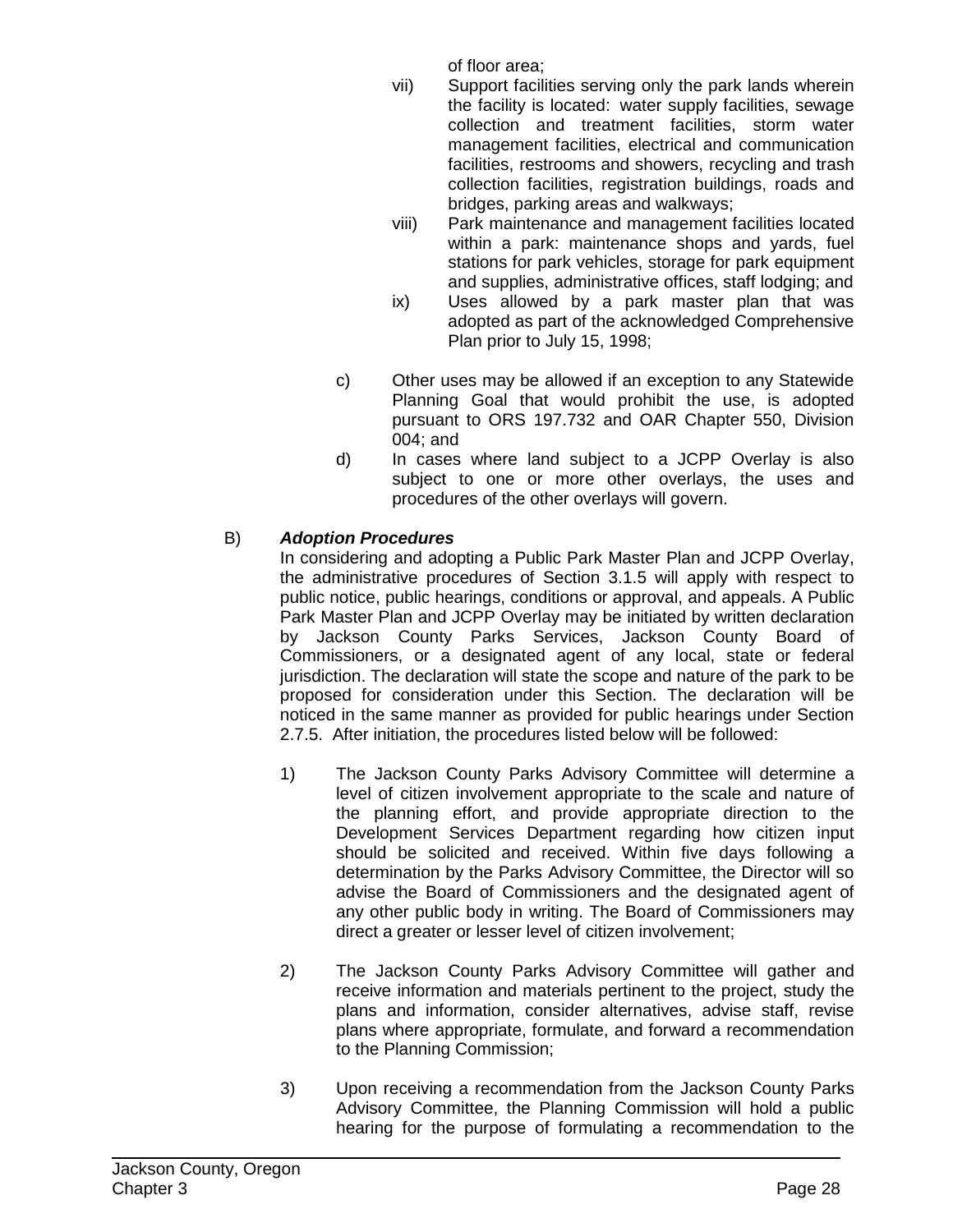Board of Commissioners regarding the adoption of a proposed Public Park Master Plan and JCPP Overlay; and

4) Upon receiving the Planning Commission's recommendation, the Board of Commissioners will hold a public hearing for the purpose of considering the Parks Advisory Committee and Planning Commission recommendations. The Board of Commissioners may adopt, reject, or modify the recommendations. An action by the Board of Commissioners approving a Public Park Master Plan and JCPP Overlay will be in the form of an ordinance amending the Official Comprehensive Plan and Zoning Map(s), and may include conditions of approval deemed necessary to ensure the criteria of Section 3.7.4(A)(1).

# C) *Revisions of an Adopted Public Park Master Plan*

Revisions of an adopted Public Park Master Plan fall into three (3) categories: changes to elements within building envelopes, minor revisions, and major revisions. The Director will determine whether proposed changes are to be considered major or minor under the provisions of this Section. The standards and criteria for major and minor revisions are the same as set forth in Section 3.7.4(A)(1). The procedures for considering and adopting the different types of revisions are as follows:

- 1) *Elements within Building Envelopes*: Within building envelope(s) as illustrated and described in an adopted Public Park Master Plan, the size, location, and arrangement of elements is expressly allowed to change without need for further authorization unless the Director determines that the scope of the changes are of sufficient importance to warrant a minor or major revision.
- 2) *Minor Revisions*: Minor revisions include any revision to a Public Park Master Plan that will not result in widespread or significant impacts beyond the boundaries of an existing JCPP Overlay. Minor revisions may be approved by the County under the Type 2 procedures described in this Chapter.
- 3) *Major Revisions*: Major revisions include any revision that significantly changes the boundaries of a Public Park Master Plan or JCPP Overlay, or other change which will result in widespread or significant impacts beyond the boundaries of an existing JCPP Overlay. Major revisions will follow the same procedures as used for the original adoption, as described in this Section.

# **3.7.5 Designation of Historic Landmarks**

The Jackson County Register of Historic Landmarks, hereafter referred to as the "Register," is a document that has as its purpose an increase in public awareness of, together with an official recognition and intent to protect, the districts, sites, buildings, structures, objects, and natural features that have contributed to the archaeological, architectural, aesthetic, cultural, and historic development of Jackson County.

# A) **Designation of Historic Landmark**

1) Required Findings: The County may designate an historic resource as a landmark under a Type 4 procedure when the resource has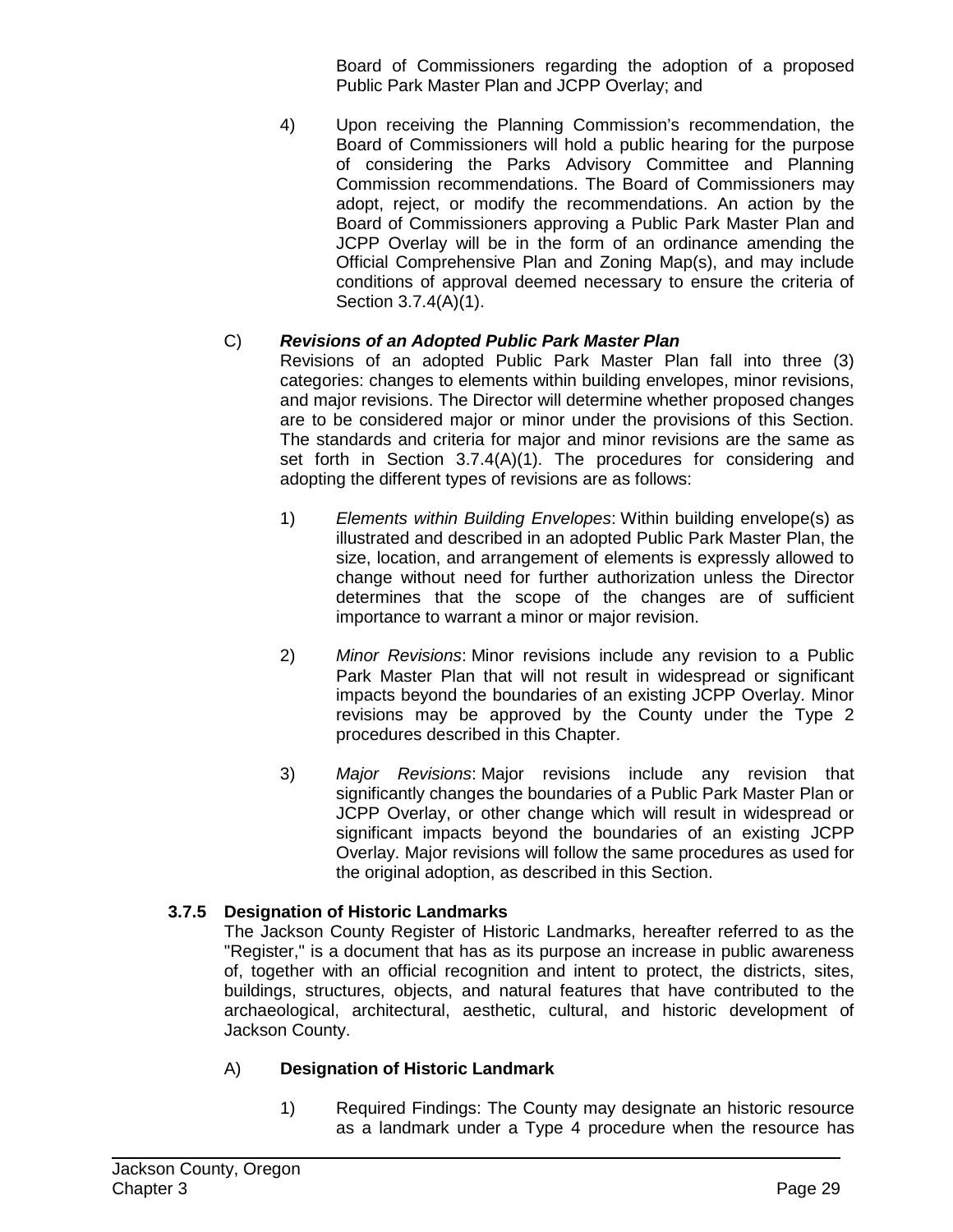been listed on the National Register of Historic Places or if all of the following findings can be made:

- a) The proposed historic landmark has historic significance;
- b) The proposed historic landmark has integrity of location, design, setting, materials or workmanship; and,
- c) The value of preserving the historic resource as an historic landmark outweighs the value of the identified conflicting uses, taking into consideration the economic, social, environmental, and energy consequences of each alternative.

The specific criteria relevant to each of these are set out fully in subsections (2) through (4) below.

- 2) *Criteria for Historic Significance*: In order for a property to be determined to be of historic significance and eligible for listing in the Register, it must be at least 50 years of age (if the property is less than 50 years of age it must be shown to be of exceptional significance) and satisfy at least one of the following criteria:
	- a) Inclusion on the National Register of Historic Places;
	- b) Association with events or periods of development that have made a significant contribution to the broad cultural patterns of history. This association will be direct and the event or activities will have significantly affected past social behavior, historic trends, or community, state, or national development;
	- c) Significant architectural design or mode of construction because of:
		- i) Representative character of a period or style of architecture or method of construction;
		- ii) Extraordinary or unusual architectural merit by reason of its design detail, use of materials or craftsmanship; or,
		- iii) Identification as the work of an architect, designer, or master builder whose individual work has influenced development in the nation, state, region, or County;
	- d) Association with ethnic, religious, or social groups with distinctive traits, beliefs, and social forms;
	- e) Identification as a significant object representing an aesthetic, educational, or scientific feature of the region, such as:
		- i) Archaeological sites which contain material evidence of human activities of the prehistoric or historic past;
		- ii) Natural features which provided habitat or influenced settlement and development of the prehistoric or historic past;
		- iii) Scenic features which have received value for their aesthetic appearance and recreational use during the historic period; or,
		- iv) Conservation areas which represent early attempts at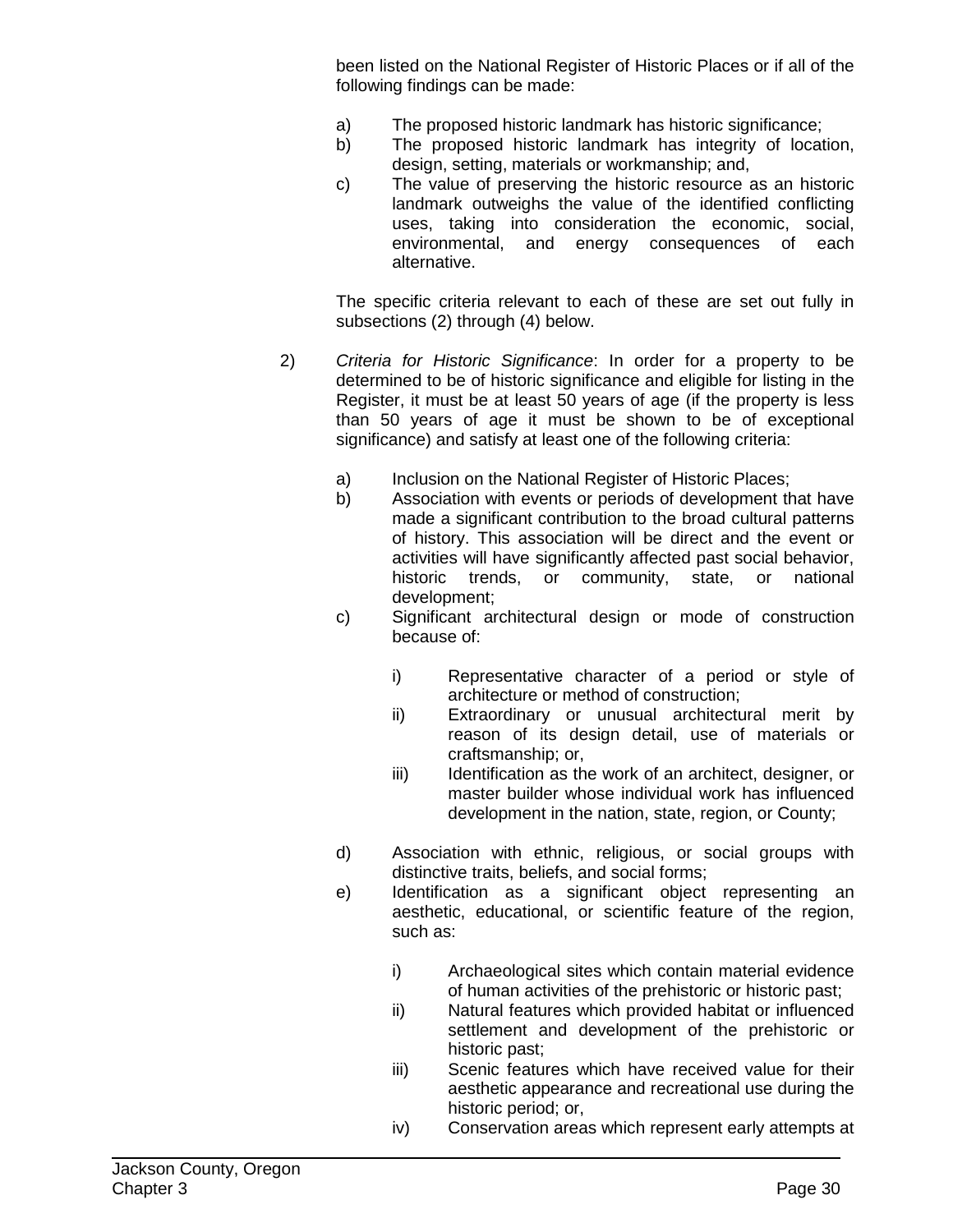- f) Contains interior features of a nonresidential, historic landmark provided the County finds that the feature:
	- i) Is in a building or structure that is normally open to the public;
	- ii) Is physically attached to the building or structure so as to become a part of the building or structure; and,
	- iii) Meets the historic significance, integrity, and conflicting use identification criteria of this Section.
- 3) *Determination of Integrity, Quality, and Quantity*: In determining whether the proposed historic landmark has integrity of location, design, setting, materials, or workmanship, the County will consider the criteria below:
	- a) Findings will be made as to the quality of the proposed resource site's relative value as compared to other examples of the same resource within the study area. Relevant, but not necessary to this finding, are the following:
		- i) Whether or not the property is in its historic setting and remains essentially as it appeared during the relevant historic period;
		- ii) Whether or not sufficient original workmanship and material remain to show the construction technique and stylistic character of a given period;
		- iii) Whether or not the immediate setting of the property retains the planting scheme, plant materials, or land uses of the relevant historic period or the landscaping is consistent with that period; and,
		- iv) Whether or not the property contributes materially to the architectural continuity or scheme of the area (street or neighborhood); and
	- b) Findings will be made as to the relative abundance of the same or similar resource within the study area.
- 4) *Conflicting Use Identification*: In order to carry out the conflicting use analysis contained within Section 3.7.5(A)(1)(c) above, uses that, if allowed, could negatively impact the historical site will be identified and weighed against the use of the site as an historical landmark. The actual use planned for the property by its owner or owners may be identified as a conflicting use. In the absence of a development proposal, this conflicting use will be the highest and best use (i.e., commercial, industrial, high-density residential, etc.) of the property, as improved with the most intensive development and structures allowed by the currently applicable zoning and Comprehensive Plan designation."Highest and best use" means the reasonable and probable use that is physically possible and financially feasible that supports the highest present value of the land.

# B) *Register Designation/Removal Procedures*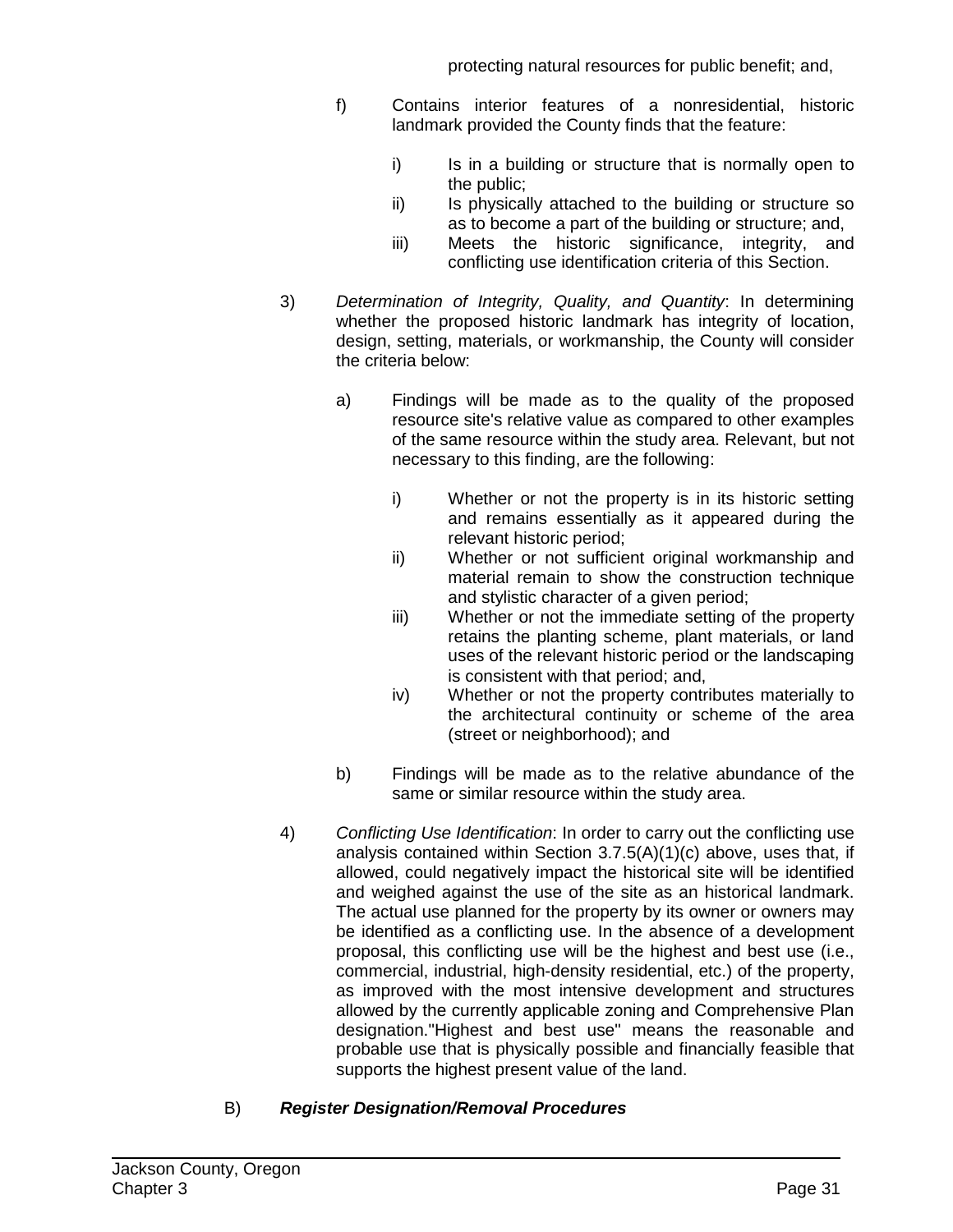- 1) Nomination to or removal from the Register of an historic resource may be requested by the owner or the owner's agent. The County or a member of the general public may also request nomination but will first obtain the written permission of the property owner.
- 2) Owners of property on the Register may refuse historic resource designation at any time prior to adoption of the designation. The County will not include a site on the Register if the owner of the property objects to its designation *(OAR 660-023-0200(5))*.

# C) *Historic Landmark Preservation Conditions*

At the time of designation, the County may prescribe conditions intended to preserve or enhance the unique characteristics of the proposed historic landmark in its final ordinance designating historic landmark status. Conditions prescribed may include any or all of the following:

- 1) Design standards to be applied to exterior and interior alterations and new construction not otherwise addressed in this Section. Included in these design standards will be a description of the character-defining features of the historic landmark;
- 2) Development standards, to be applied to designated historic property or districts, which may prescribe building placement, lot coverage, setbacks, and general site development in order to retain views and site features. Included in these development standards will be a description of the physical boundaries of the designated property and identification of the contributing and noncontributing elements of the resource;
- 3) A maintenance section setting forth the extent and types of repair and maintenance that may be undertaken without first obtaining an alteration permit; or,
- 4) A modifications section based on the requirements pertaining to modification of certain regulations and specifically listing what modifications to zoning and sign development regulations are to be applied to the proposed historic landmark.

### D) *Modification of Regulations*

- 1) The County may modify zoning regulations pertaining to signs, fence and wall provisions, general provisions regarding height, yards, area, lot width, frontage, depth, coverage, number of offstreet parking spaces required, and regulations prescribing setbacks subject to the provisions listed below. Modification of zoning regulations will be clearly stated in the final order designating historic landmark status, and if further modifications become necessary and were unanticipated at the time of original designation, the County may change its final order for said further modifications providing it is found that the modifications:
	- a) Are necessary to preserve the historic character, appearance or integrity of the proposed historic landmark; and,
	- b) One of the following: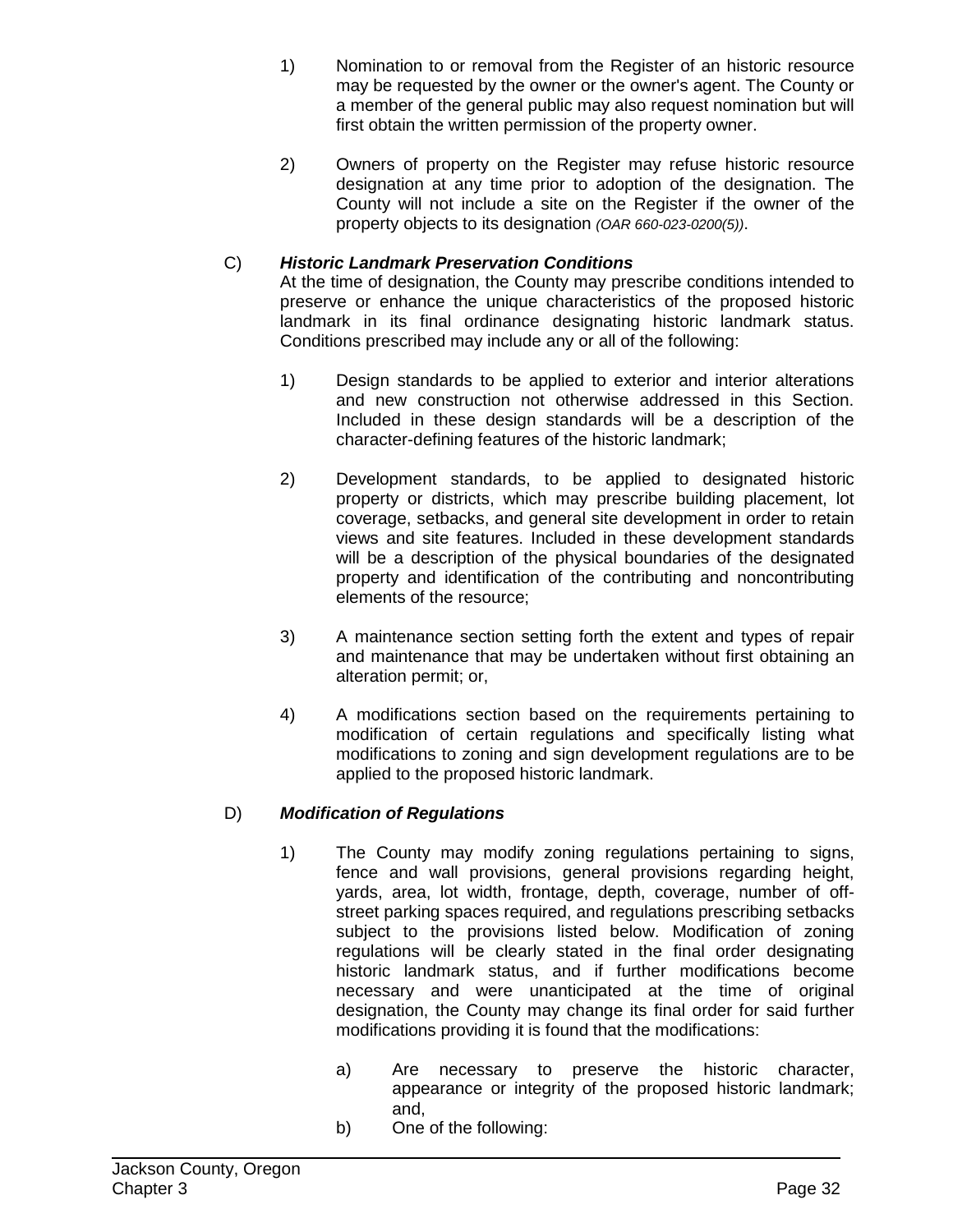- i) Are in accordance with the purposes of zoning and sign regulations; or,
- ii) Will assist in providing an economic incentive for the preservation of the proposed historic landmark.
- 2) When considering property for designation, or alteration after designation, the County may recommend to the Building Official that alternative materials and methods be used or considered for use or that other code considerations be applied to historic property subject to the provisions of the State of Oregon Uniform Building Code, "Historical Buildings Section 104(F)." The decision by the Building Official will be in writing and be incorporated in the designation of the historic landmark.
- 3) At the owner's written request, the County will remove a historic property designation that was imposed on a property by the County. *(OAR 660-023-0200(6))*
- 4) The County will not issue a permit for demolition or modification of an historic resource described in (3) above for at least 120 days from the date a property owner requests removal of historic resource designation from the property. *(OAR 660-023-0200(9)*

### **3.8 TEXT AMENDMENTS TO THE LAND DEVELOPMENT ORDINANCE**

#### **3.8.1 Purpose**

The Board of Commissioners, in accordance with the procedures of this Section, may amend the text of this Ordinance. The purpose is not to relieve particular hardships, nor to confer special privileges or rights on any person, but to make adjustments to the text of this Ordinance that are necessary in light of changed circumstances or changes in public policy, or that are necessary to advance the general welfare of the County.

#### **3.8.2 Procedures**

### A) *Initiation*

Text amendments to this Ordinance may be initiated only by the Board of County Commissioners or the Jackson County or White City Planning Commissions.

### B) *Standard Review Procedure*

Applications for amendments to this Ordinance will follow the Type 4 review procedure set forth in Section 2.7, as identified in Table 2.7-2.

### **3.8.3 Approval Criteria**

Recommendations and decisions on LDO text amendments will be consistent with and adequate to implement all applicable provisions of the Comprehensive Plan, the Statewide Planning Goals, and Oregon Administrative Rules. Notice of amendments will be provided by the County as required by ORS 197.610 and ORS 215.503.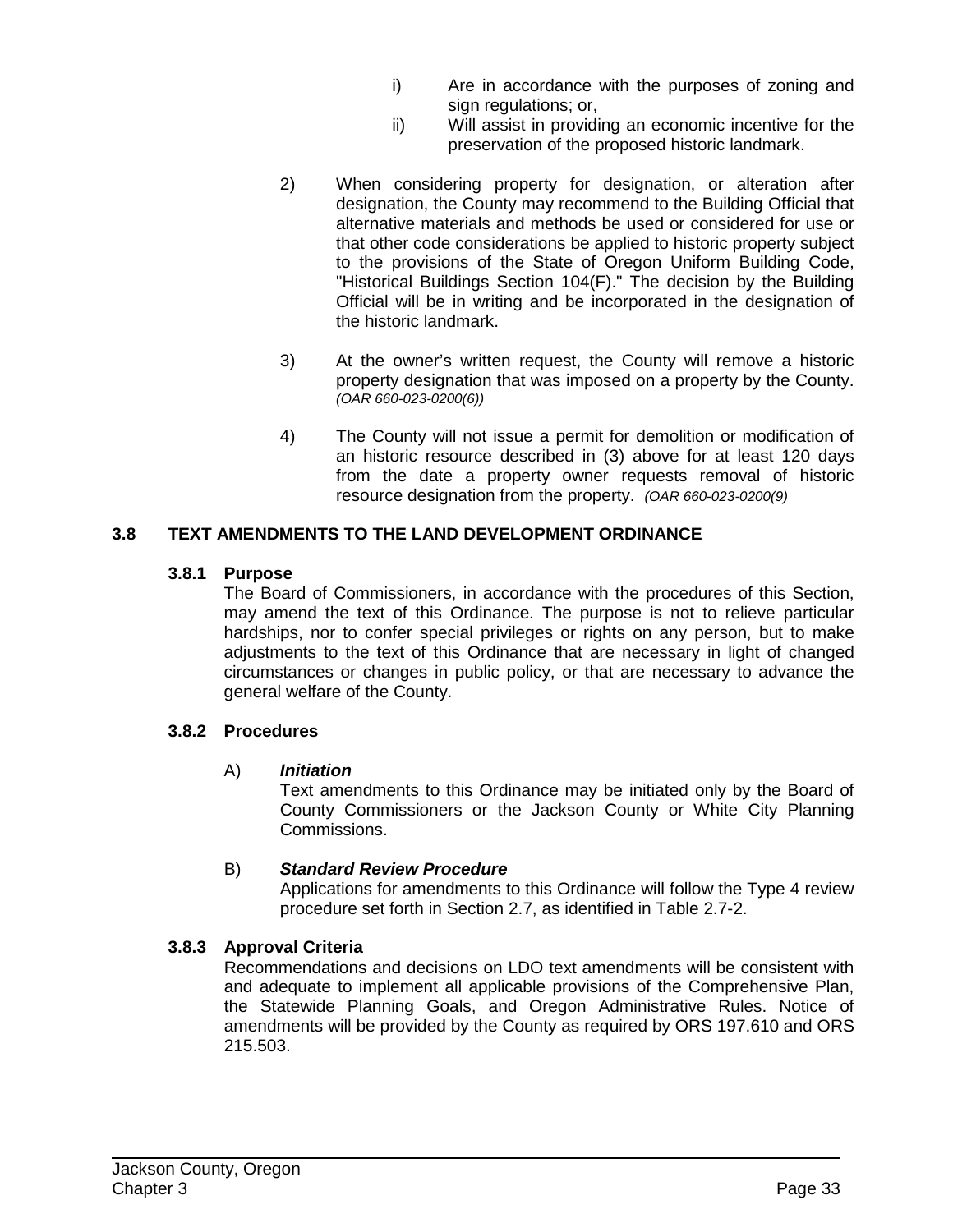#### **3.9 WRITTEN INTERPRETATIONS**<sup>13</sup>

### **3.9.1 Written Interpretations by the Director**

An application for written interpretation of this ordinance will be processed under the Type 2 procedures of Section 3.1.3 with the following modifications:

- A) The Director's interpretation will be in writing, and a copy will be provided to the applicant and parties entitled to notice of the decision.
- B) The Director's interpretation will thereafter be binding in relation to the specific matter presented by the applicant, and will have no other binding or precedential effect.
- C) The record of interpretations will be kept in the Development Services Department and will be available for public inspection during normal business hours.
- D) Appeal of the Director's interpretation will be to the Board of Commissioners in accordance with Table 2.1-1. The interpretation of the Board of Commissioners upon appeal will be binding and will govern the application of the relevant provision of this Ordinance in all cases.

### **3.9.2 Director's Referral for Interpretation by the Board of Commissioners**

# A) *Purpose*

- 1) When the meaning of a provision of this Ordinance is in doubt or dispute or lacks adequate clarity or otherwise significantly impairs the proper administration and application of this Ordinance, the Director may refer the provision to the Board of Commissioners for a binding written interpretation.
- 2) The Director may also exercise this authority when, in the Director's judgment, any decision of the Hearings Officer misapplies or misinterprets this Ordinance. In such cases, the Hearings Officer's decision shall stand, subject to an appeal to LUBA as provided in the Chapter 2.

### B) *Procedures*

- 1) The Director shall prepare a written referral of such a provision and transmit it to the Board of Commissioners. Copies of the referral shall simultaneously be provided to the JCPC and to the WCPC, if the provision to be interpreted affects White City. The referral will be processed as a Type 2 determination consistent with the provisions of Section 2.7.6.
- 2) The written referral will identify the provision for which an interpretation is sought and will include a clear statement of the reason for the referral and of the implications of the various interpretations known at the time of the referral. Nothing in this provision shall limit the Board of Commissioners' authority to adopt any interpretation it deems proper.

<sup>13</sup> Ordinance 2009-1, effective 8-16-2009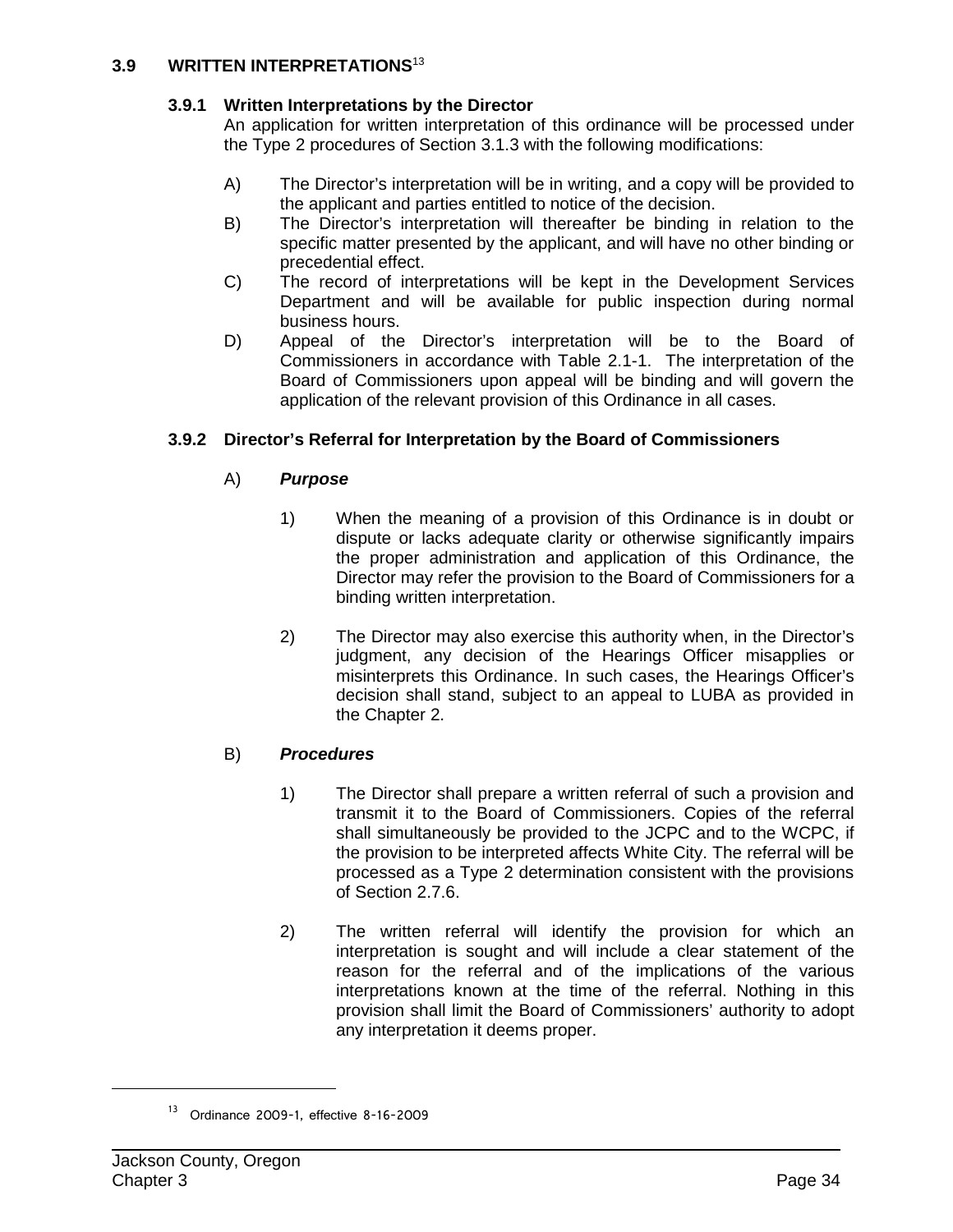### C) *Hearing and Notice of Hearing*

- (1) The Board of Commissioners shall notice and schedule a hearing within 45 days of receipt of the referral, and notice will be provided in a manner consistent with Section 2.7.6(C)(1).
- (2) Notice of all written interpretations shall be provided to all parties who have notified the Planning Division in writing of their interest in such notification. Notice shall also be posted on the County's website. The Director shall keep a current list of all those who have requested to receive notices.

### D) *Evidence*

All evidence and testimony offered shall be restricted to the provision referred for interpretation and must be material to that issue. The Board of Commissioners may exclude evidence and testimony that is not germane to the issue referred for interpretation.

### E) *Decision*

The Board of Commissioners' determination on the Directors referral must be rendered within 15 days of the close of the noticed hearing.

### F) *Appeal*

A decision on a land use application which relies on such an interpretation is subject to appeal as provided in Chapter 2, and such an appeal may include assignments of error relating to the interpretation.

### G) *Binding Interpretation*

Interpretations adopted by the Board of Commissioners shall be binding and will the govern the application of the relevant provision of this Ordinance in all cases.

#### **3.9.3 Record of Interpretations**

#### A) *Permanent Record*

The Director shall establish and maintain a permanent record of all interpretations rendered pursuant to Section 3.9. Each interpretation shall be entered into the record within 5 days of its having been rendered.

B) In the case of an interpretation rendered by the Director pursuant to Section 3.9.1, the interpretation shall be entered into the record within 5 days of the expiration of the appeal period if no appeal is taken. If an appeal is taken, only the interpretation rendered by the Board of Commissioners shall be entered into the record.

### C) *Elements of the Record*

- 1) The record shall contain a comprehensive summary of all interpretations, organized by LDO section number. Entries within each section shall be organized by the date of the interpretations, and each entry shall indicate what body rendered it.
- 2) The summary shall be updated with each new interpretation entered into the record, and a copy of the most current summary shall be included as a part of the annual update of this Ordinance.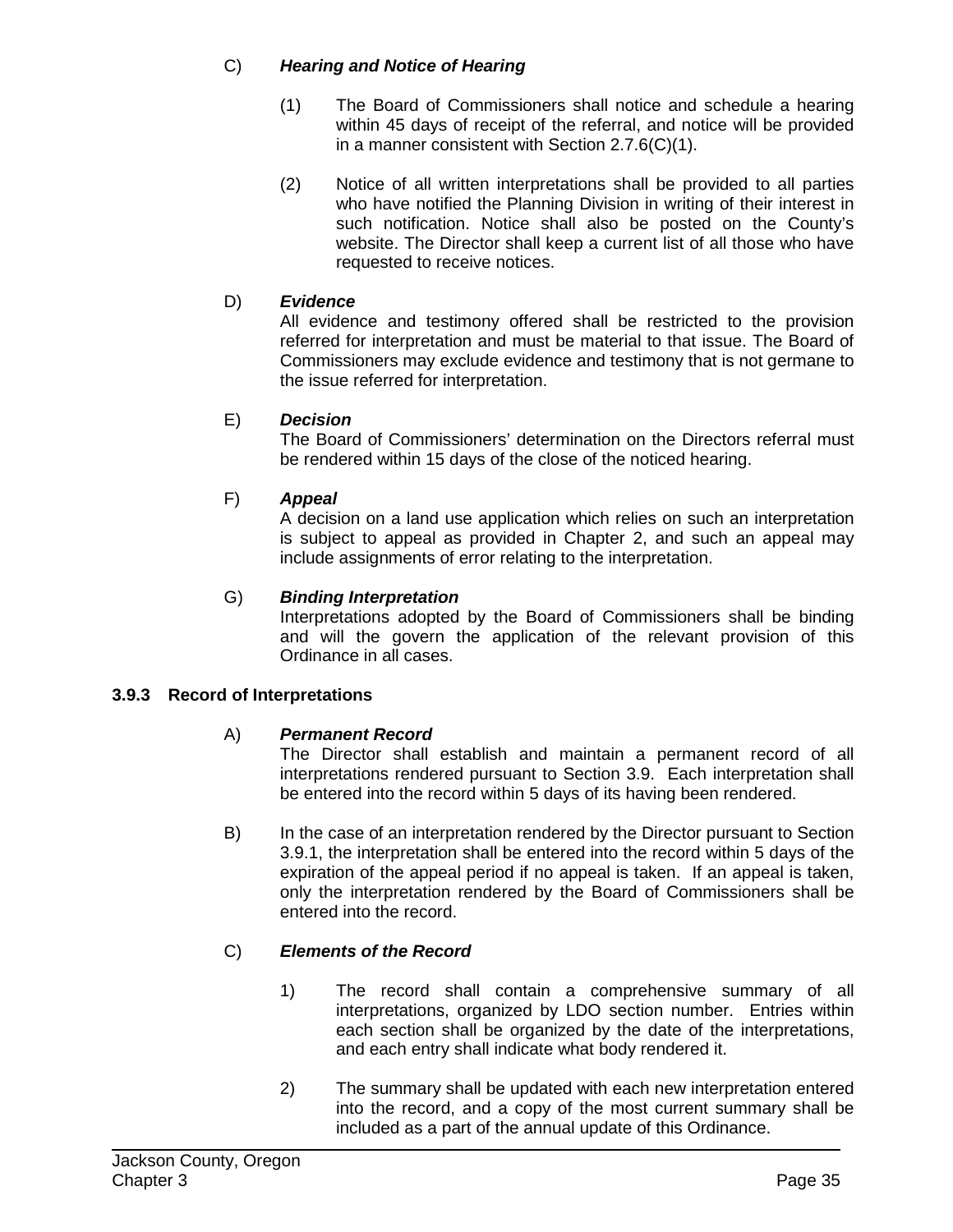### **3.10 CREATION OF NEW ROADS WITHOUT LAND DIVISION**

#### **3.10.1 General Provisions**

#### A) *Purpose*

The purpose of these regulations is to establish procedures to be followed in the creation and development of new publicly maintained and private roads when no land division is proposed.

### B) *Applicability*

These provisions are applied when a new road is proposed to serve as access to an existing lot or parcel. New roads that will be created to serve as access to lots and parcels created as part of a land division are subject to the land division procedures of Section 3.3 and Chapter 10.

#### **3.10.2 Procedures**

A request to create a new private road to provide access to existing lots or parcels is processed under the Type 1 procedure unless otherwise required in the underlying zoning district. A request to create a new public road is processed under a Type 4 procedure. See also Section 9.5.1(E).

The Director will review the proposed road for consistency with the standards in Section 9.5 and any other applicable standards of the affected zoning designation and this Ordinance. If the Director determines that the standards have been or can feasibly be met, the road will be approved. Conditions may be placed on the approval when necessary to assure that all standards will be met.

#### **3.11 VARIANCES**

#### **3.11.1 Approval Criteria**

Applications for variances will be processed under the Type 3 procedures of Section 3.1.4, and may only be approved when **all** of the following criteria are met:

- A) Exceptional or extraordinary circumstances apply to the property that do not apply generally to other properties in the same zoning district or vicinity, and result from lot size or shape, topography, or other circumstances over which the applicant has no control;
- B) The variance is necessary for the preservation of a property right of the applicant, substantially the same as is possessed by owners of other property in the same zoning district or vicinity;
- C) The variance would not be materially detrimental to the intent of this Ordinance, to property in the same zoning district or vicinity in which the property is located, or otherwise conflict with the objectives of any County plan or policy;
- D) The variance requested is the minimum variance that would alleviate the hardship; and
- E) The conditions for which the variance is requested were not self imposed through the applicant's own actions, nor the actions of the applicant's agents, employees, or family members.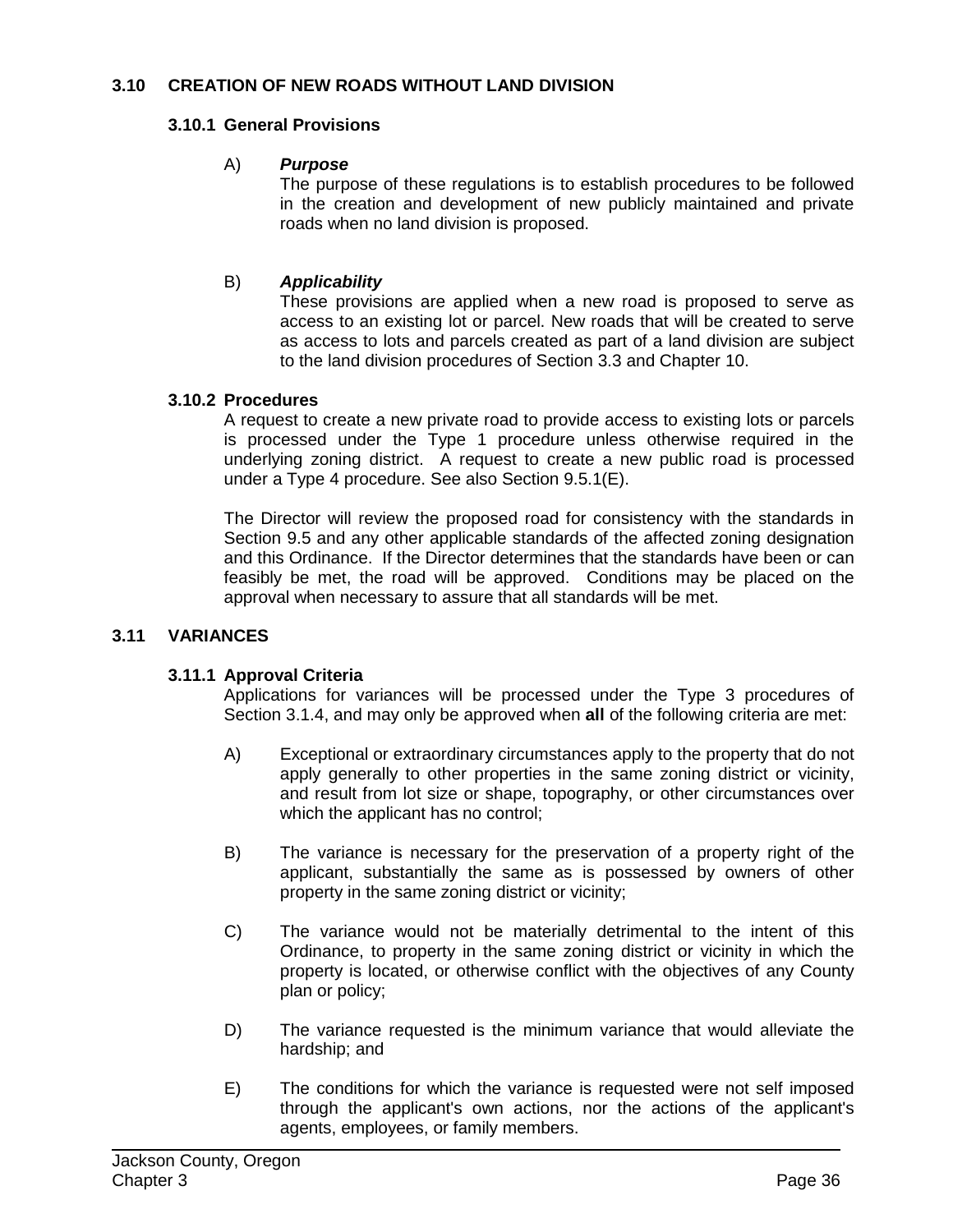### **3.12 ADMINISTRATIVE ADJUSTMENTS**

#### **3.12.1 Purpose and Scope**

While special setbacks (e.g., resource district setbacks, riparian habitat, fuelbreak, vision clearance) may not be administratively adjusted, minor modification of certain site development standards of this Ordinance may be allowed under a Type 2 procedure to create flexibility in site development, or to address site-specific constraints.

### **3.12.2 Approval Criteria**

The Director may authorize an adjustment in accordance with Section 3.12.3 below, only upon finding that the adjustment:

- A) Advances the goals and purposes of this Ordinance;
- B) Results in less visual impact;
- C) Results in more effective environmental or open space preservation; or
- D) Relieves practical difficulties in developing a site.

### **3.12.3 Modifications Authorized**

The following modifications may be authorized under this Section:

- A) Modification up to 10 percent per lot of any zoning district setback, lot width, or height standard up to a maximum of two lots per development. An administrative adjustment of the maximum height standard is not permitted in the Airport Approach or Airport Concern Overlay;
- B) Modification up to 20 percent of any of the commercial zoning district sign area standards of Section 9.6; and
- C) Modifications up to 10 percent of any of the site landscaping standards of Section 9.2.

### **3.13 MARIJUANA USE REGULATIONS14**

#### **3.13.1 Applicability**

Notwithstanding any other provision of the LDO to the contrary Chapter 3.13 applies to all marijuana production, processing, wholesaling and retailing/dispensing.

### A) **Section 3.13 applies to:**

- 1) All marijuana production in the Exclusive Farm Use (EFU), Forest, Urban Residential, General and Light Industrial zoning districts;
- 2) All marijuana processing in the EFU and Industrial zoning districts;
- 3) Recreational marijuana wholesaling in the General Commercial and General and Light Industrial zoning districts; and

<sup>14</sup> Ordinance 2016-3, effective 6-19-2016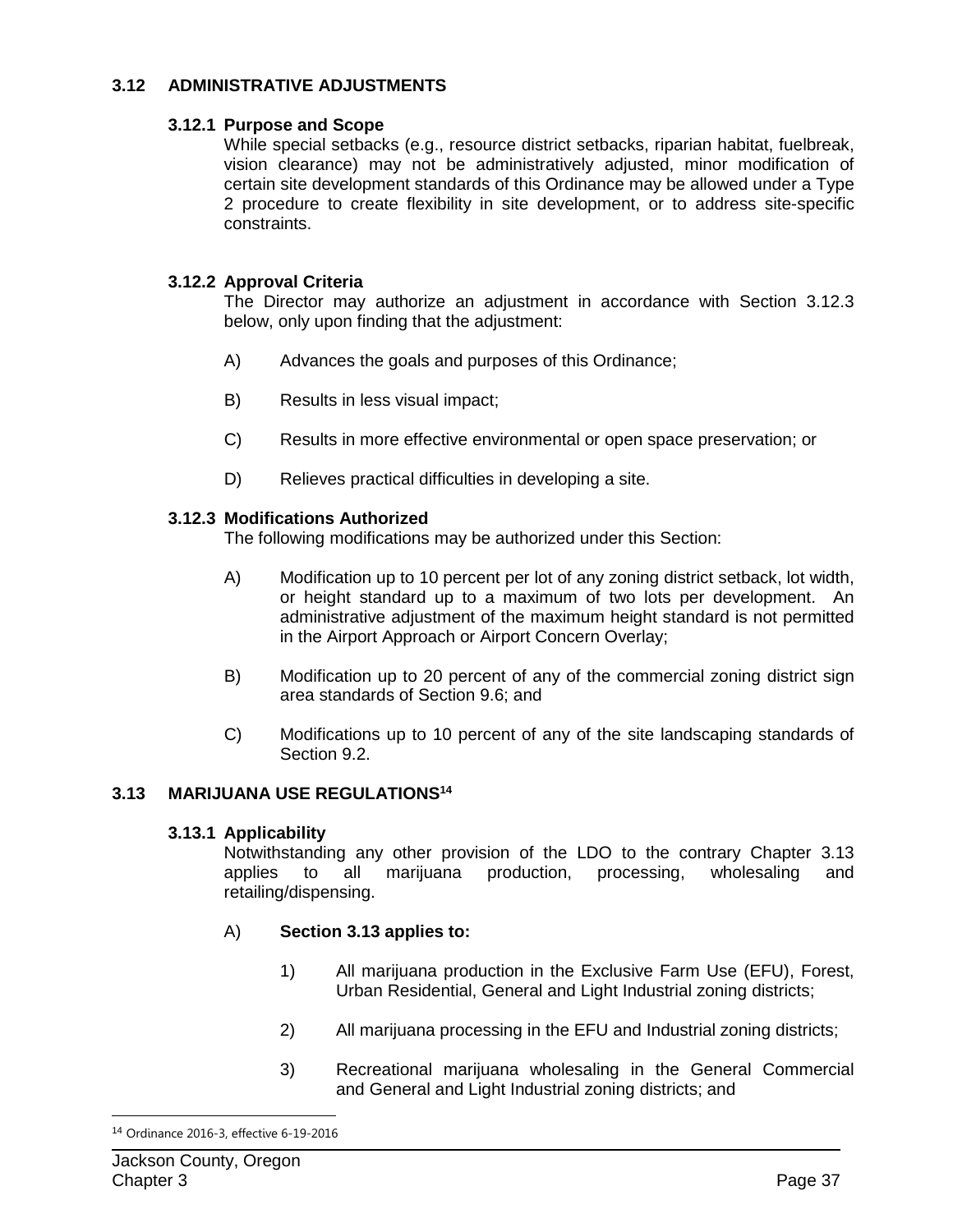4) Marijuana Retailing/Medical Marijuana Facilities in the General Commercial zoning district.

### B) **Section 3.13 does not apply to:**

1) Homegrown recreational marijuana or personal medical marijuana (equivalent to growing for one cardholder), as allowed by state law.

### **3.13.2 Marijuana Production**

Marijuana production shall be subject to the following standards:

### A) **Procedures**

All marijuana production shall be permitted through a Type 1 land use authorization per LDO Section 3.1.2.

### B) **Setbacks**

1) No outdoor marijuana production within 250 feet of city limits and the White City Urban Unincorporated Community Boundary.

### C) **Urban Residential Zoning district**

Notwithstanding section 3.13.1(B)(1), homegrown recreational marijuana and personal medical marijuana production (equivalent to growing for one cardholder) must take place in a walled and roofed structure without translucent walls and roof.

### D) **Exclusive Farm Use and Forest Zoning districts**

All marijuana production is subject to sections 3.13.3(A)(3) subsections (c) Lighting, (d) Use of Tents, Recreational and Camping Vehicles, (e) Water, and (h) Security Cameras.

1) Marijuana waste shall be stored in a secured waste receptacle, and in the possession of and under the control of the licensee.

### E) **Light and General Industrial Zoning districts**

- 1) All marijuana production is subject to Section 3.13.3(A)(3) subsections (c) Lighting, (d) Use of Tents, Recreational and Camping Vehicles, (e) Water, (g) Odor, and (h) Security Cameras. Outdoor marijuana waste burning is prohibited.
- 2) All marijuana production shall be allowed in Light and General Industrial zoning districts as an accessory and subordinate use to marijuana processing (manufacturing).
- 3) Except as otherwise provided in 3.13.2(E)(4), all marijuana production shall be located entirely within one or more completely enclosed buildings without translucent walls and roof.
- 4) The provisions of 3.13.2(E)(3) shall not apply to marijuana production registered with the Oregon Health Authority if that marijuana production was registered with the Oregon Health Authority on or before March 1, 2016 for a period of time ending February 28, 2019.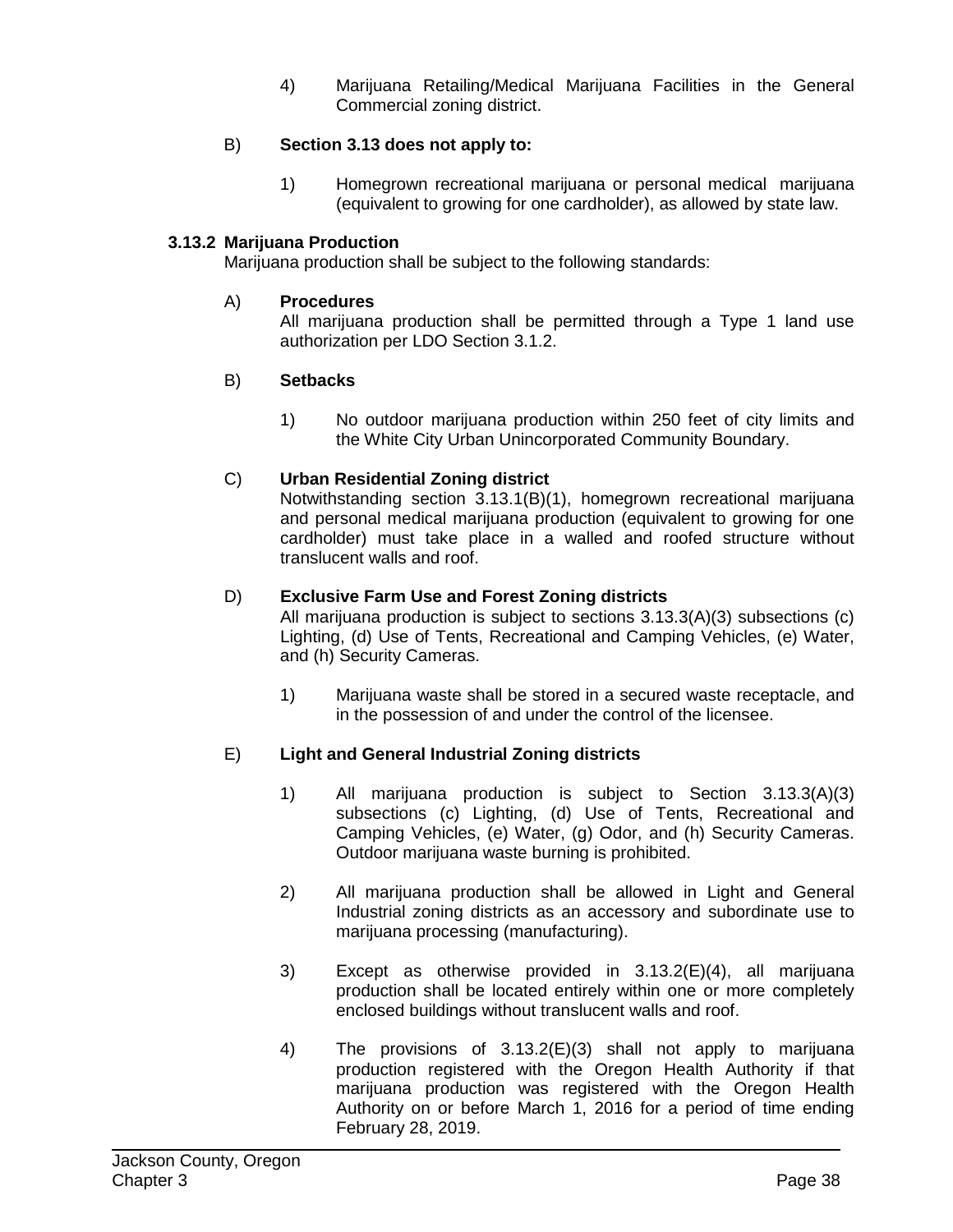### F) **Prohibited Uses in the EFU zoning district**

The following uses are prohibited on EFU zoned property when the county finds that the use is associated with or in conjunction with marijuana production.

- 1) A farm dwelling as describe in 4.2.6(C), (D), and  $(E)$ ;
- 2) A farm stand as described in section 4.2.7(D); and
- 3) A commercial activity in conjunction with a farm use as described in section 4.2.7(A).

### G) **Additional Regulations**

1) All development associated with marijuana production shall meet any applicable siting standards, development regulations and use limitation of this Ordinance.

#### H) **Fencing**

Fencing, as required by State law, shall not be constructed of temporary materials such as plastic sheeting, hay bales, tarps, etc.

#### **3.13.3 Marijuana Processing**

All marijuana processing is limited to General Industrial, Light Industrial, and EFU zoning districts and shall be subject to the following standards:

#### A) **Procedures**

- 1) General and Light Industrial Zoning districts:
	- a) Marijuana processing shall be permitted through a Type 1/2 land use permit.
	- b) No on-site retail sales are allowed.
	- c) No outdoor storage of marijuana in any form, including remnants, by-products and waste is permitted.
	- d) Marijuana processing is subject to Section 3.13.3(A)(3) subsections (c) Lighting, (d) Use of Tents, Recreational and Camping Vehicles, (e) Water, (g) Odor, and (h) Security Cameras. Outdoor marijuana waste burning is prohibited.
	- e) Marijuana processing establishments are subject to Section 3.2, Site Plan Review.
- 2) In an EFU zoning district all marijuana processing shall be permitted through a Type 2 land use permit.
- 3) Exclusive Farm Use Zoning district:
	- a) Only dry, water or CO-2 processing is allowed.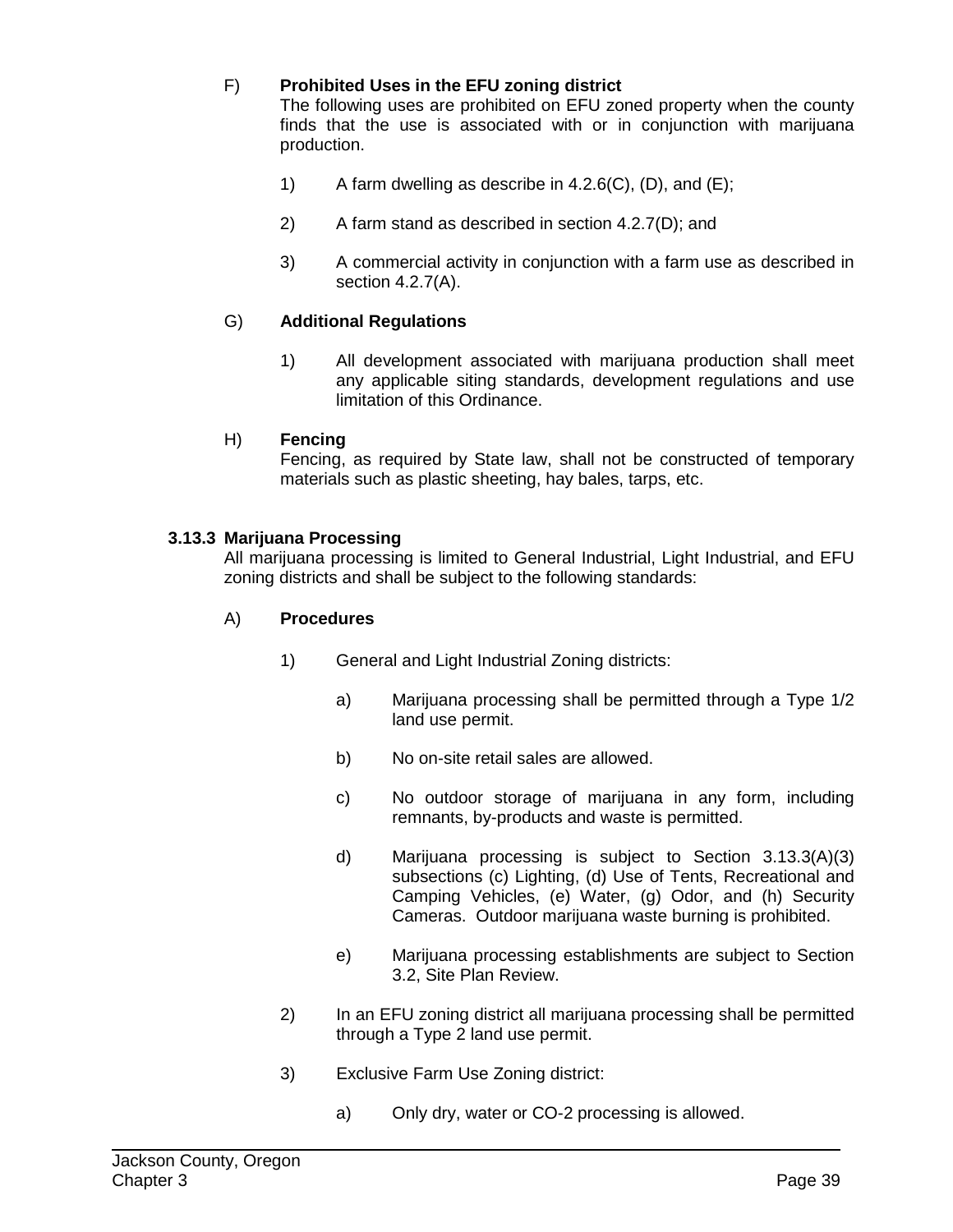- b) All marijuana processing shall be located entirely within one or more completely enclosed buildings.
- c) Lighting
	- i) Outdoor marijuana processing lights shall not be illuminated from 7:00 p.m. to 7:00 a.m. the following day.
	- ii) Light cast by exterior light fixtures (ie. security lights) shall not spill onto adjacent lots and shall be "dark sky" qualifying light fixtures.
- d) Use of Tents, Recreational or Camping Vehicles Use of tents, and recreational or camping vehicles for overnight stays, as living space is not allowed in conjunction with marijuana processing.
- e) Water

The applicant shall provide a water right permit or certificate number; a statement that water is supplied from a public or private water provider, along with the name and contact information of the water provider; or proof from the Oregon Water Resources Department that the water to be used for production is from a source that does not require a water right.

- f) Waste Management Marijuana waste shall be stored in a secured waste receptacle in the possession of and under the control of the licensee.
- g) Odor

A building used for marijuana processing shall be equipped with a carbon filtration system for odor control.

- i) The system shall consist of one or more fans and filters.
- ii) At a minimum, the fan(s) shall be sized for cubic feet per minute (CFM) equivalent to the square footage of the building floor space (i.e., one CFM per square foot of building floor space).
- iii) The filter(s) shall be rated for the applicable CFM.
- iv) The filtration system shall be maintained in working order and shall be in use.
- v) An alternative odor control system is permitted if the applicant submits a report by a mechanical engineer licensed in the State of Oregon demonstrating that the alternative system will control odor as well or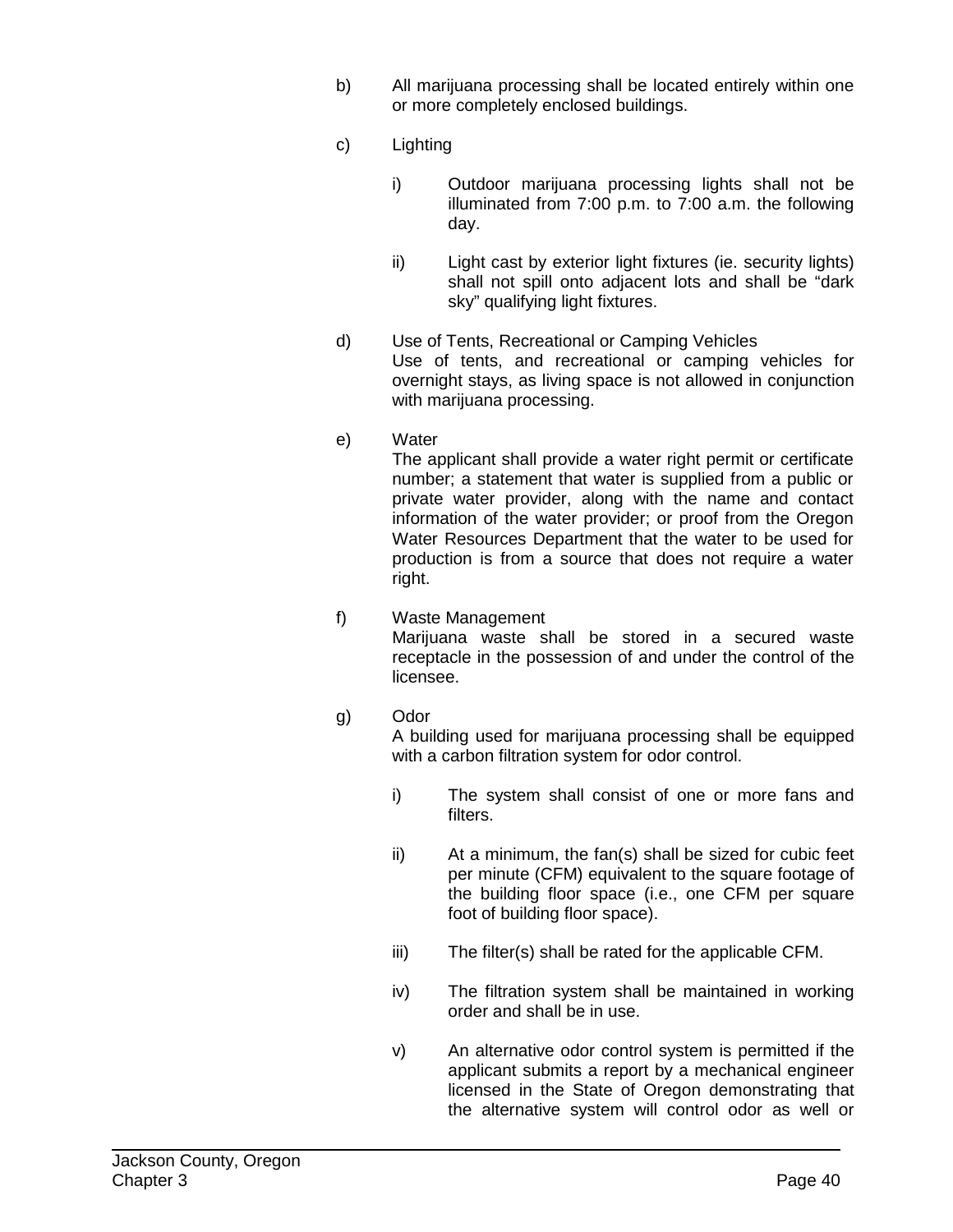better than the carbon filtration system otherwise required.

h) Security cameras If security cameras are used, they shall be directed to record only the subject property and public rights-of-way, except as required to comply with licensing requirements of the Oregon Liquor Control Commission or registration requirements of the Oregon Health Authority.

#### **3.13.4 Marijuana Wholesaling**

See LDO Table 6.2-1, Use Table for Base Zoning districts, Category - Retail Sales, Specific Use – Wholesale Establishments.

- A) Wholesaling may be allowed for recreational marijuana only.
- B) Marijuana waste shall be stored in a secured waste receptacle in the possession of and/or under the control of the licensee.
- C) Notwithstanding 8.4.3(B)(1), outdoor storage of recreational marijuana is prohibited.
- D) Retail sales to the general public are prohibited.
- E) A sample of usable recreational marijuana or a cannabinoid product, concentrate or extract may be provided to a marijuana wholesaler, retailer, or processor licensee for the purpose of the licensee determining whether to purchase the product. The product may not be consumed on the property.
- F) Wholesale establishments are subject to Section 3.2, Site Plan Review.

### **3.13.5 Marijuana Retailing/Medical Marijuana Facilities:**

- A) A marijuana retailing facility or medical marijuana facility may not be located:
	- 1) Within one mile of the Veterans Administration Southern Oregon Rehabilitation Center and Clinics, currently located on the parcel described as 361W17 tax lot 800 and any after acquired parcels.
	- 2) Within 1,000 feet of the Jackson County Transition Center, currently located on the parcels described as 381W23B Tax Lots 103 and 300, and any after acquired parcels.
	- 3) On a property adjacent to any residentially zoned property.
	- 4) Within 1,000 feet of a public park, excluding the Bear Creek Greenway.
	- 5) Within 1,000 feet of an Interstate 5 (I-5) interchange. The interchange is defined as the bridge structure over I-5 including all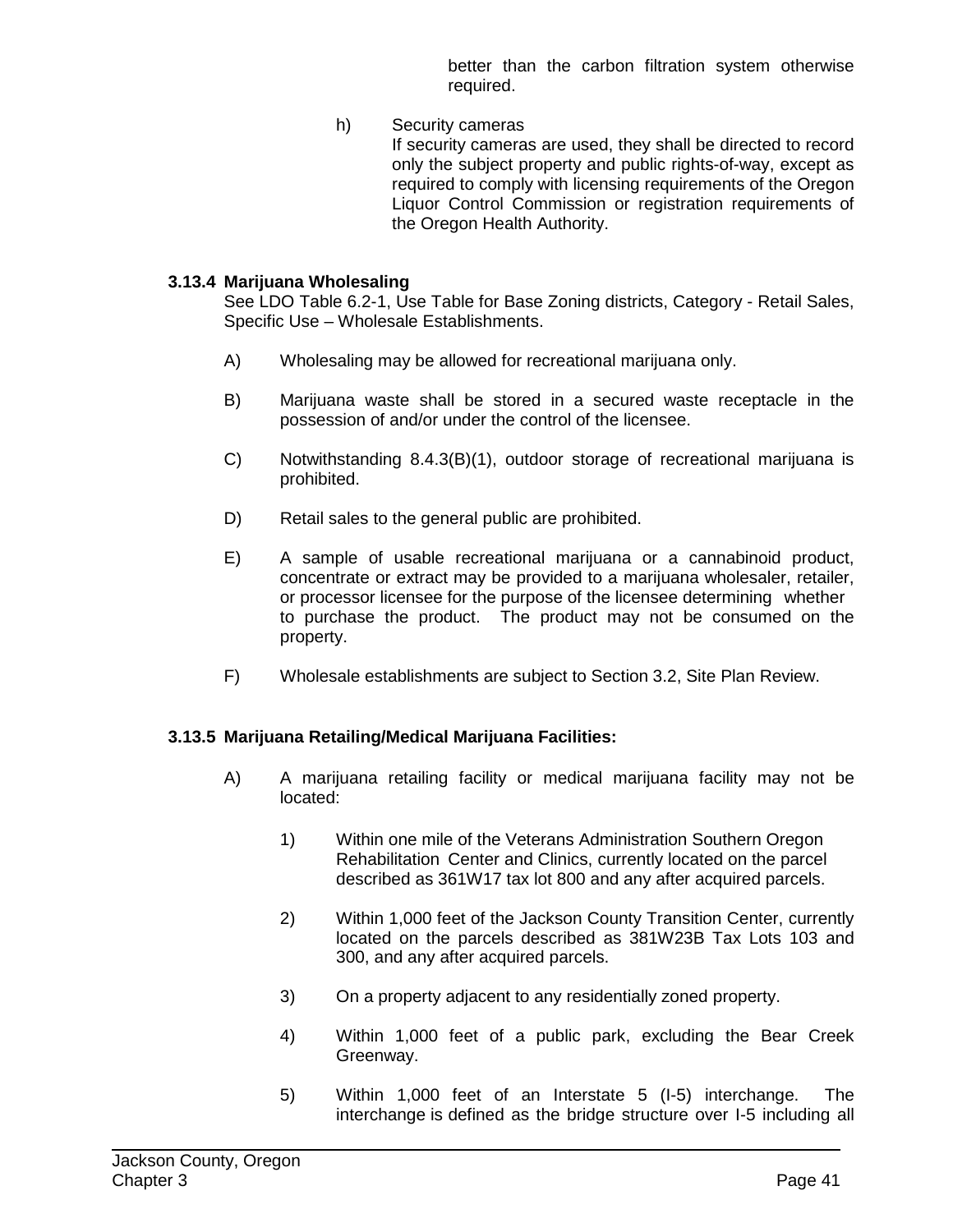on and off ramp termini.

- 6) Within 1,000 feet from a public elementary or secondary school for which attendance is compulsory under ORS 339.030 or a private or parochial elementary or secondary school, teaching children as described in ORS 339.030(1)(a).
- 7) Within 1,000 feet of another marijuana retailing facility or medical marijuana facility.
- B) Distance Calculations:
	- 1) For the purposes of determining the distance between a marijuana retailing facility or medical marijuana facility and another marijuana retailing facility or medical marijuana facility, for the purposes of Section 3.13.5(A)(7), "within 1,000 feet" means a straight line measurement in a radius extending 1,000 feet or less in every direction from the closest point anywhere on the premises of the marijuana retailing facility or medical marijuana facility to the closest point anywhere on the premises of the marijuana retailing facility or medical marijuana facility.
	- 2) For the purposes of determining the distances in sections 3.13.5(A)(1-6), "within 1,000 feet," or "within one mile" means a straight line measurement in a radius extending the specified distance or less in any direction from the closest point anywhere on the boundary line of the real property parcel comprising the uses in sections 3.13.5(A)(1-6) to the closest point anywhere on the premises of a marijuana retailing facility or medical marijuana facility.
- C) The hours of operation will be limited to 9:00 a.m. to 7:00 p.m.
- D) No marijuana remnants or by-products shall be placed within the facility's exterior refuse containers.
- E) Odor
	- 1) A building used for marijuana retailing shall be equipped with a carbon filtration system for odor control.
	- 2) The system shall consist of one or more fans and filters.
	- 3) At a minimum, the fan(s) shall be sized for cubic feet per minute (CFM) equivalent to the square footage of the building floor space (i.e., one CFM per square foot of building floor space).
	- 4) The filter(s) shall be rated for the applicable CFM.
	- 5) The filtration system shall be maintained in working order and shall be in use.
	- 6) An alternative odor control system is permitted if the applicant submits a report by a mechanical engineer licensed in the State of